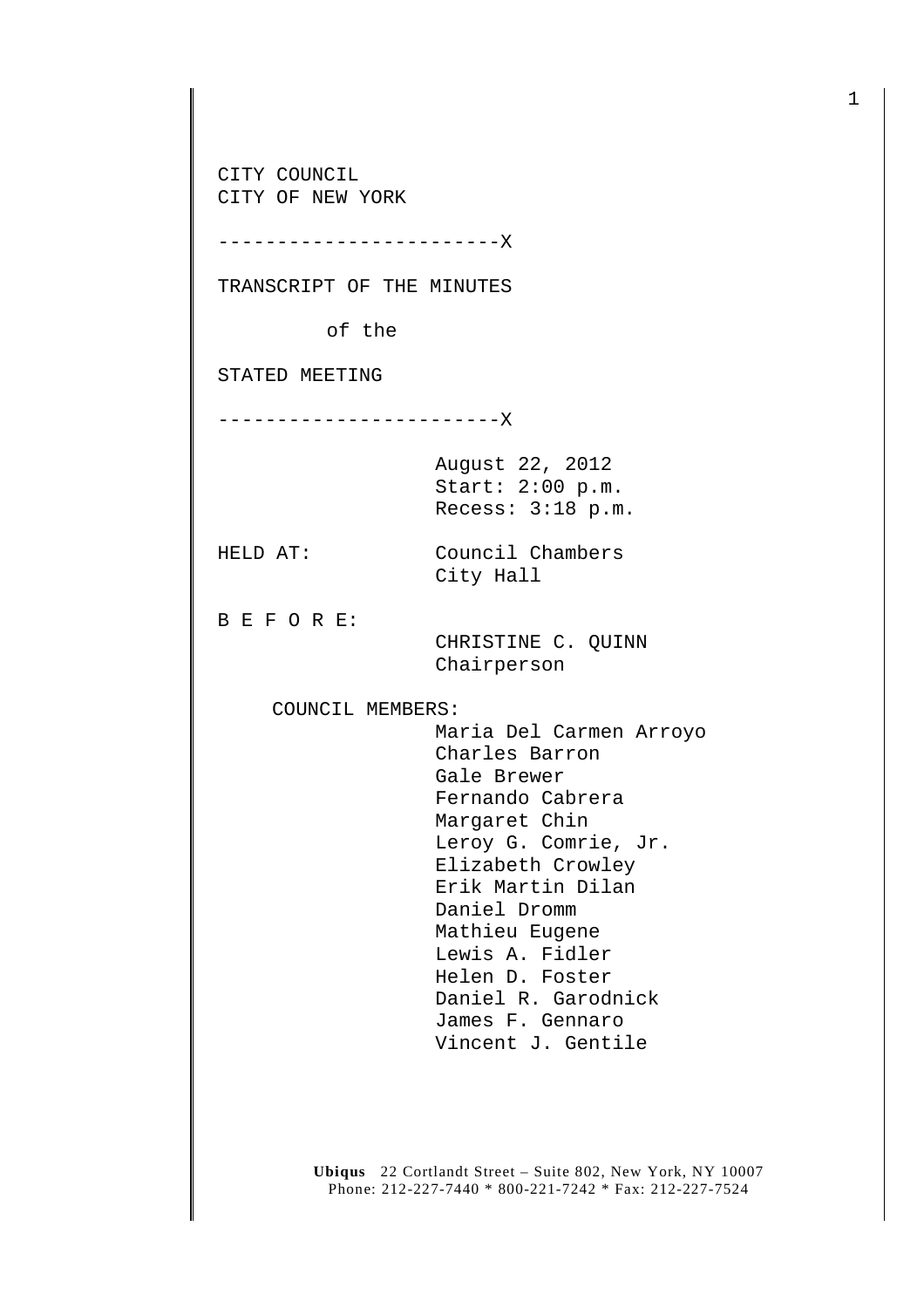## A P P E A R A N C E S

COUNCIL MEMBERS:

 Sara M. Gonzalez David G. Greenfield Daniel J. Halloran III Vincent Ignizio Robert Jackson Letitia James Peter Koo G. Oliver Koppell Karen Koslowitz Stephen Levin Melissa Mark-Viverito Darlene Mealy Rosie Mendez Michael C. Nelson James S. Oddo Annabel Palma Domenic M. Recchia, Jr. Diana Reyna Joel Rivera Ydanis A. Rodriguez Deborah L. Rose James Sanders, Jr. Eric A. Ulrich James Vacca James G. Van Bramer Albert Vann Mark S. Weprin Jumaane D. Williams

2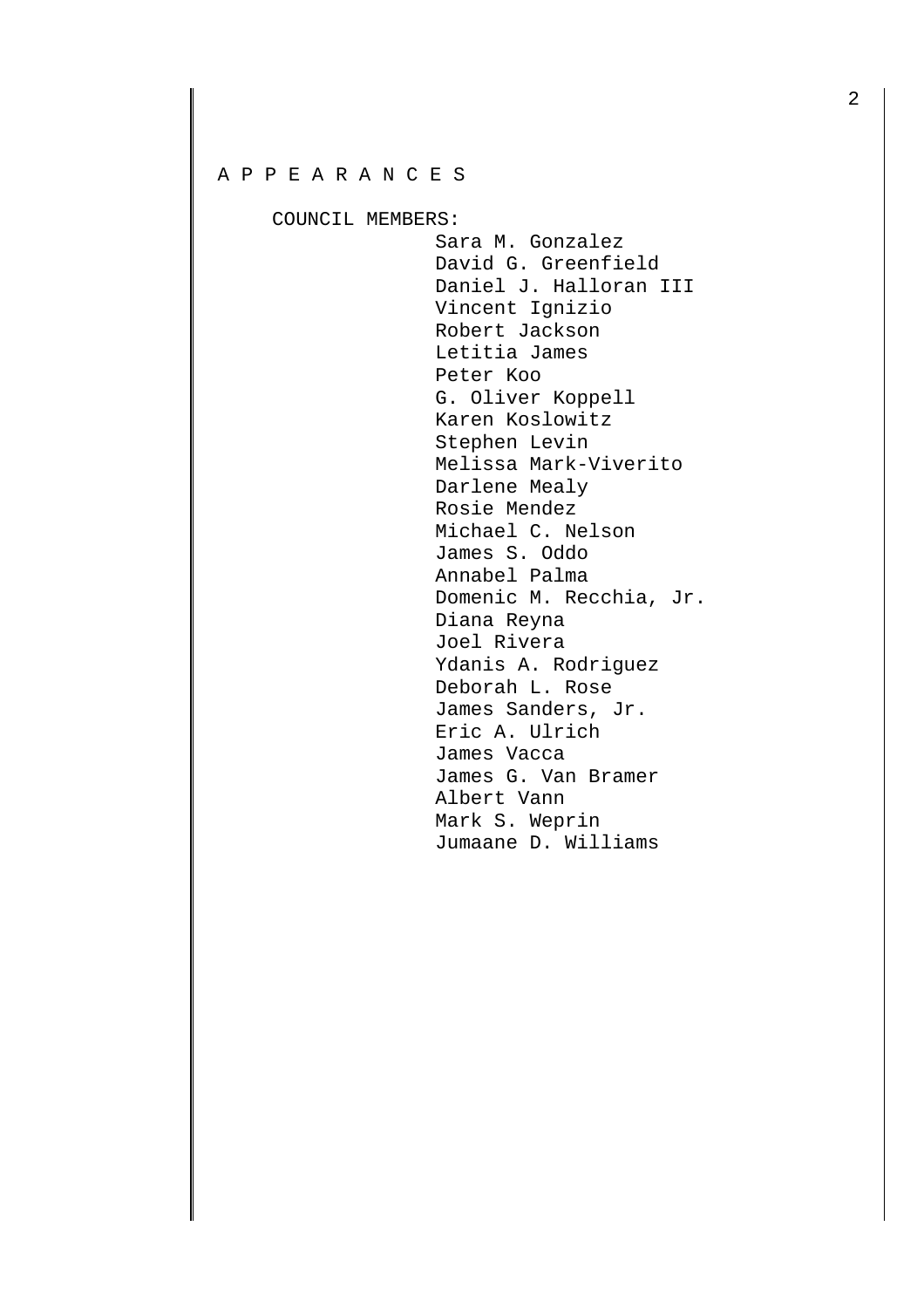## A P P E A R A N C E S (CONTINUED)

Thomas Duane State Senator New York

Luis Lujan Member Chelsea Garden Club

Steven St. Bernard Resident New York City

Gregory Wetzel Resident New York City

Aidan, Giselle and Morgan Members Chelsea Garden Club

Reverend Anita Burson Pastor Elpida Community Church of Christ Baptist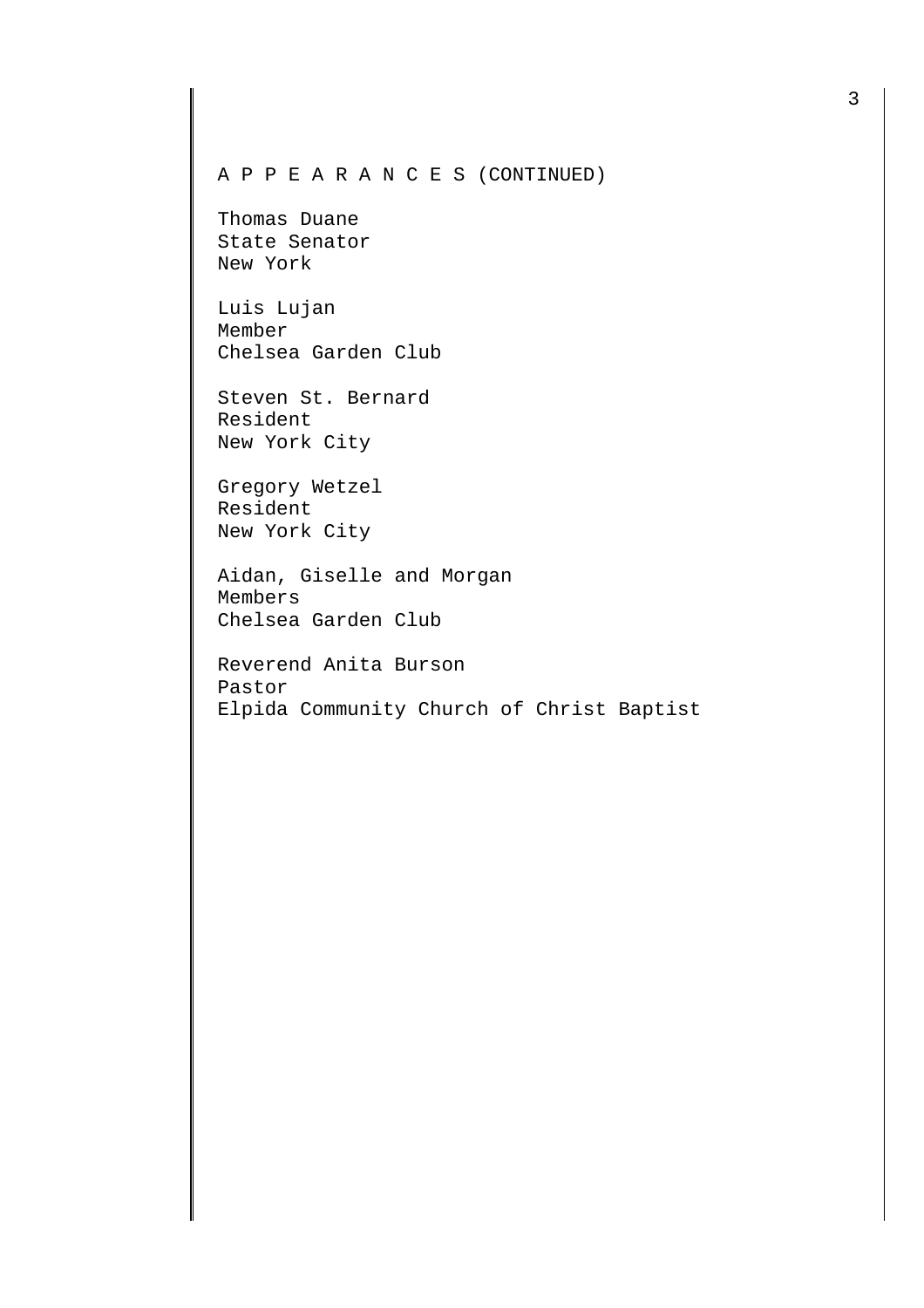| $\mathbf{1}$ | 4<br>STATED MEETING                                                          |
|--------------|------------------------------------------------------------------------------|
| 2            | SPEAKER QUINN: Let's get the                                                 |
| 3            | Chelsea Garden Club up. Come on up, Chelsea                                  |
| 4            | Garden Club. All right, well, just let me get                                |
| 5            | started with our first  Mr. Quinn and Council                                |
| 6            | Member Fidler, now you are being disruptive. All                             |
| 7            | my members of the Quinn family being disruptive.                             |
| 8            | So we are very excited, Senator Duane and I, to                              |
| 9            | recognize and thank the Chelsea Garden Club, and                             |
| $10 \,$      | for folks who may not know it, we have bike lanes                            |
| 11           | and medians in Chelsea, and on 8 <sup>th</sup> and 9 <sup>th</sup> Avenue    |
| 12           | from 30 <sup>th</sup> Street to 17 <sup>th</sup> Street, and a little bit of |
| 13           | 7 <sup>th</sup> Avenue, Chelsea residents took it upon                       |
| 14           | themselves to make the medians beautiful. And                                |
| 15           | really, it was just one of  kind of seemingly out                            |
| 16           | of nowhere one day on 9 <sup>th</sup> Avenue we see somebody                 |
| 17           | with a shovel and plants, and everybody just got                             |
| 18           | their money together and went out there and                                  |
| 19           | decided to make our neighborhood more beautiful,                             |
| 20           | and I just want to thank everybody in the Chelsea                            |
| 21           | Garden Club for everything you've done, I smile                              |
| 22           | every day when I walk out of my apartment on 9 <sup>th</sup>                 |
| 23           | Avenue, I see those sunflowers, they're my                                   |
| 24           | favorite flowers. Wayne went up and like accosted                            |
| 25           | you one day, Wayne went up to the poor gardener                              |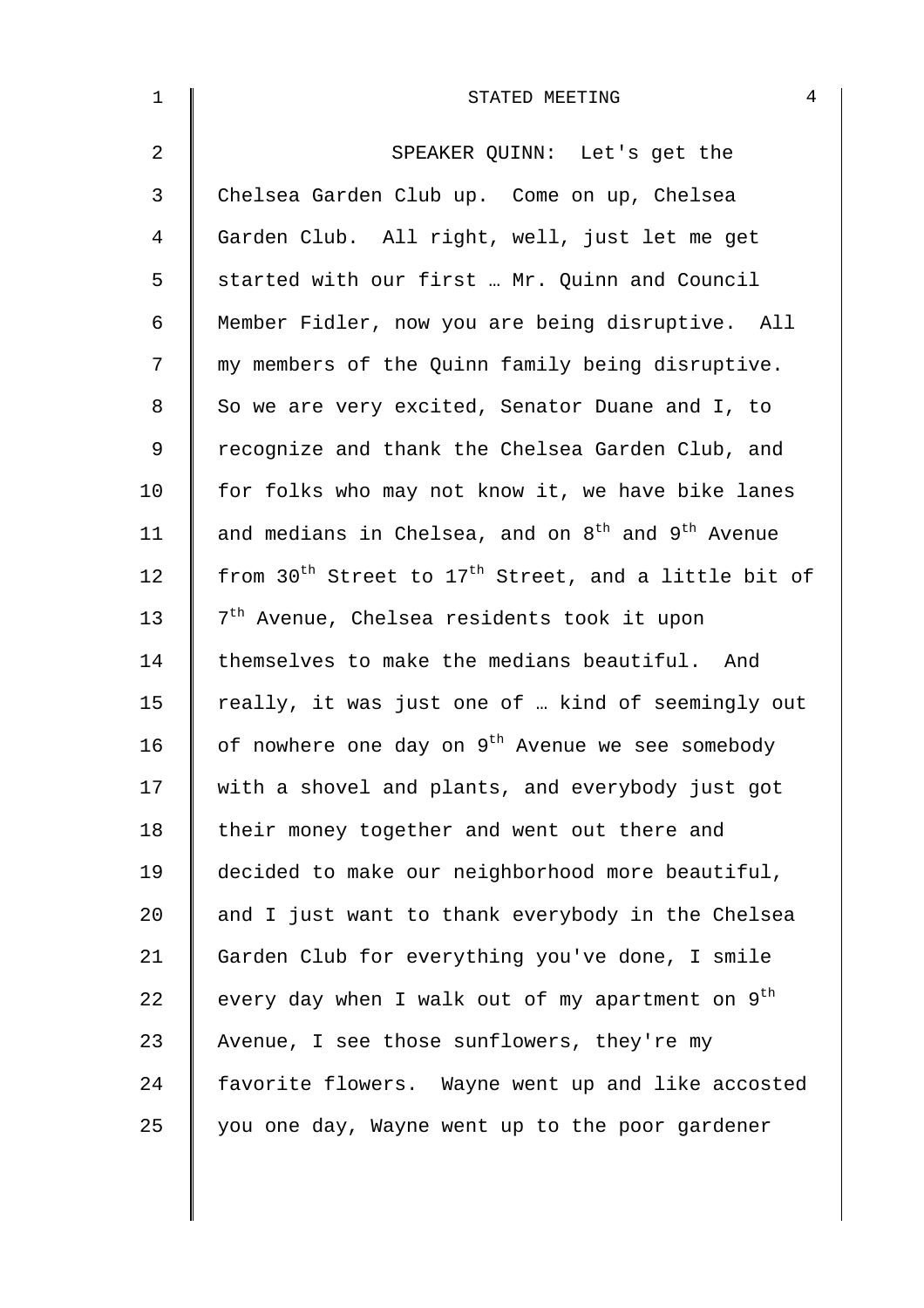| $\mathbf 1$ | 5<br>STATED MEETING                                |
|-------------|----------------------------------------------------|
| 2           | and he thought he was going to get arrested by     |
| 3           | Wayne, but we really just wanted to say thank you  |
| 4           | and invite you all down for this. So thank you so  |
| 5           | much, let me ask the clerk to read the             |
| 6           | proclamation and then we'll hear from Tom and the  |
| 7           | gardeners. Tom, have you been doing any gardening  |
| 8           | yet?                                               |
| 9           | STATE SENATOR DUANE: (inaudible)                   |
| 10          | SPEAKER QUINN: Okay, and Mike.                     |
| 11          | CLERK: Council, City of New York,                  |
| 12          | proclamation. The Council of the City of New York  |
| 13          | is proud to honor the members of the Chelsea       |
| 14          | Garden Club for their contributions and commitment |
| 15          | to making our neighborhood such a beautiful place  |
| 16          | a beautiful place to live, work and love. And      |
| 17          | whereas the Chelsea Garden Club has sparked a new  |
| 18          | level of community engagement since being formed a |
| 19          | little over a year and a half ago.                 |
| 20          | SPEAKER QUINN: That's true.                        |
| 21          | CLERK: It was the adoption of a                    |
| 22          | local tree pit that ignited a movement to green    |
| 23          | the neighborhood, which led to the beautification  |
| 24          | of the New York City Department of                 |
| 25          | Transportation's protected bike path's tree pits.  |
|             |                                                    |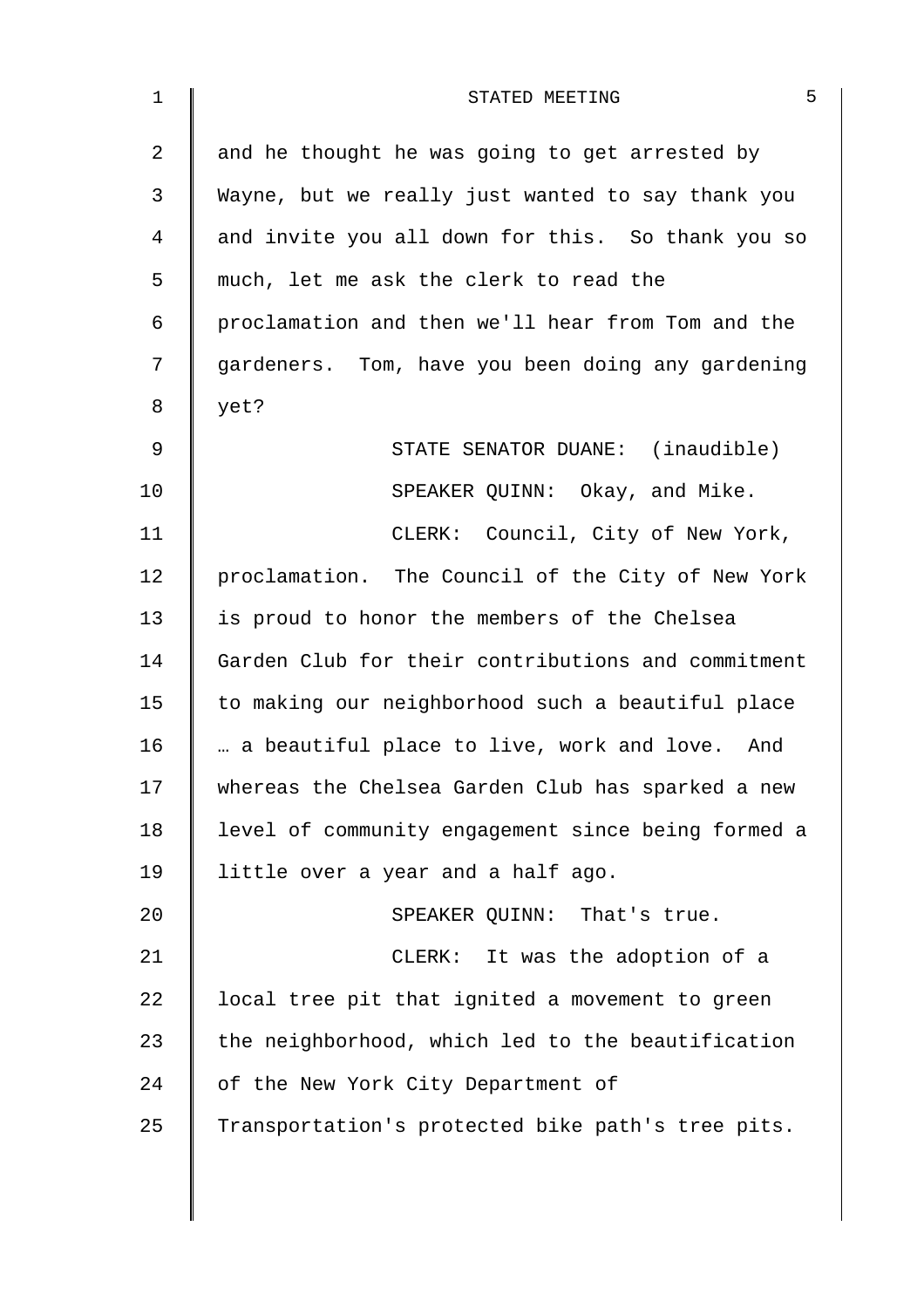| $\mathbf 1$ | 6<br>STATED MEETING                                |
|-------------|----------------------------------------------------|
| 2           | This effort was tirelessly supported by Senator    |
| 3           | Thomas K. Duane.                                   |
| 4           | SPEAKER QUINN: Yea!                                |
| 5           | CLERK: Who played an instrumental                  |
| 6           | role in securing the approval to plant in the bike |
| 7           | lane tree pits, and insuring the group got off to  |
| 8           | a solid start. And whereas collectively the        |
| 9           | Chelsea Garden Club has accomplished an incredible |
| 10          | amount within a short time, the efforts to         |
| 11          | beautify the bike lane tree pits have made that    |
| 12          | project, and thus the whole neighborhood, more     |
| 13          | beautiful. Yet it is because of the caring and     |
| 14          | generous individuals that make up the group that   |
| 15          | we are all able to reap such wonderful benefits.   |
| 16          | These individuals selflessly tend to the tree pits |
| 17          | along Chelsea's avenues at their own cost, taking  |
| 18          | great pains to improve the neighborhood one tree   |
| 19          | pit at a time. And whereas the Chelsea Garden      |
| 20          | Club's volunteers represent all backgrounds and    |
| 21          | lifestyles, they all share a passion for           |
| 22          | horticulture and are united in their efforts to    |
| 23          | enlighten careless dog walkers about their own     |
| 24          | neighborhood contributions.                        |
| 25          | SPEAKER QUINN: Not me, I'm good                    |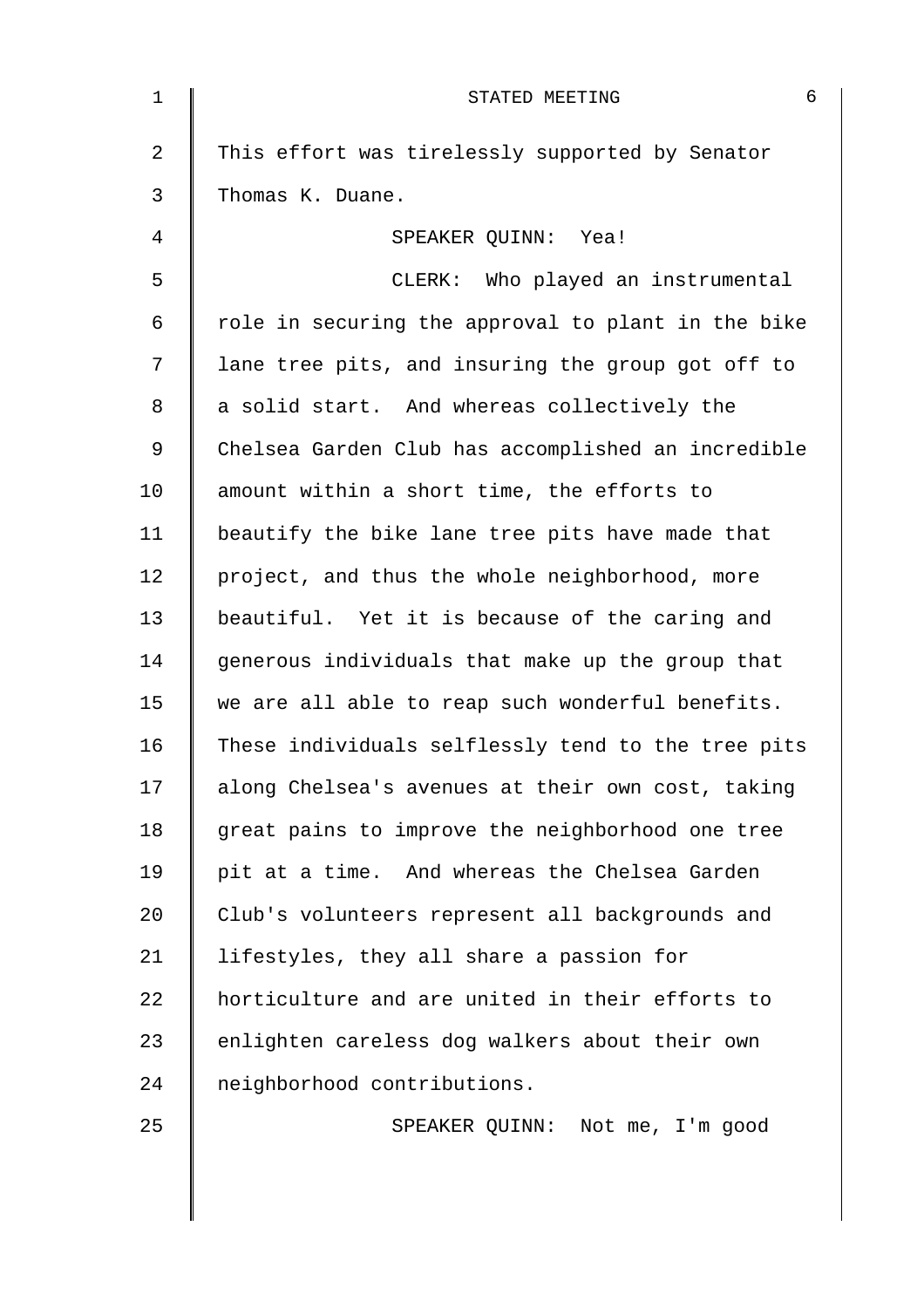| $\mathbf 1$    | 7<br>STATED MEETING                                |
|----------------|----------------------------------------------------|
| $\overline{a}$ | with a bag, I just want to say, very good with a   |
| 3              | bag.                                               |
| 4              | CLERK: The Chelsea Garden Club's                   |
| 5              | volunteers prefer, as they put it, to look at      |
| 6              | plants instead of poo, and strive to keep Chelsea- |
| 7              |                                                    |
| 8              | SPEAKER QUINN: (Interposing)                       |
| 9              | Repeat that sentence please, Mike, please, the     |
| 10             | poo-related sentence, please, yes.                 |
| 11             | CLERK: The Chelsea Garden Club's                   |
| 12             | volunteers prefer, as they put it, to look at      |
| 13             | plants instead of poo, and strive to keep Chelsea  |
| 14             | tree-lined and flower-filled. This idea has        |
| 15             | really taken off and today we see the work of the  |
| 16             | Chelsea Garden Club expanding beyond the original  |
| 17             | avenues and even beyond the neighborhood. And      |
| 18             | whereas the Chelsea Garden Club members have       |
| 19             | established clear stewardship recommendations for  |
| 20             | caring for these tree pits, while these spaces may |
| 21             | be small, the compassionate gardeners have a big   |
| 22             | responsibility and play a vital role in Chelsea,   |
| 23             | beautifying these barrier islands safely across    |
| 24             | seasons. Now therefore be it known that the        |
| 25             | Council of the City of New York proudly honors the |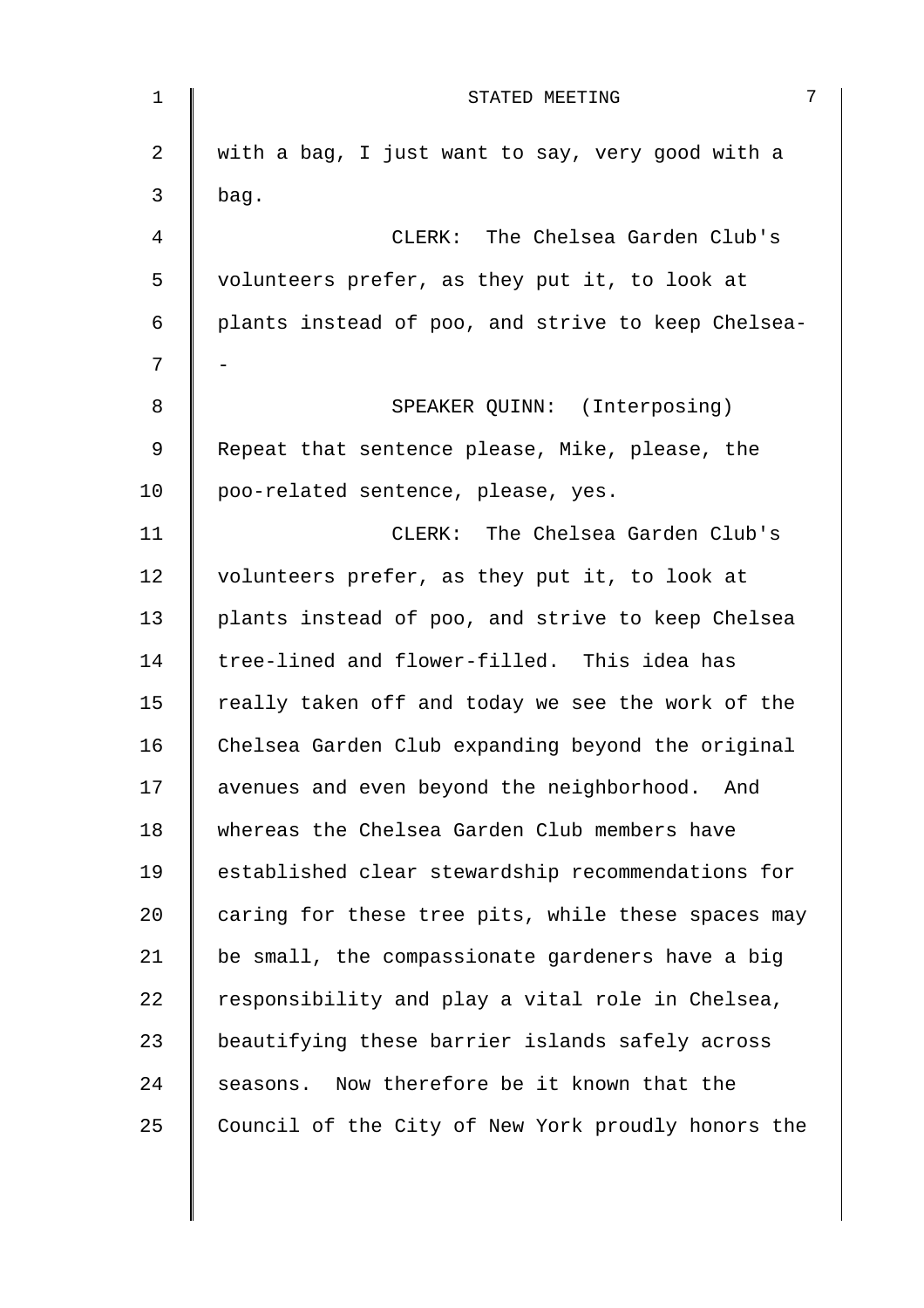| dedicated members of the Chelsea Garden Club for |     |
|--------------------------------------------------|-----|
|                                                  |     |
| their meaningful service to the community.       |     |
| Christine C. Quinn, Speaker for the entire       |     |
| Council.                                         |     |
| SPEAKER QUINN: Yea! And before I                 |     |
| give the mic to Tom, let's have the two  the     |     |
| couple, the junior gardeners, introduce          |     |
| themselves. What's your name?                    |     |
| AIDAN: My name is Aidan.                         |     |
| SPEAKER QUINN: Aidan, all right.                 |     |
| And your name?                                   |     |
| GISELLE: Giselle.                                |     |
| SPEAKER QUINN: Giselle.                          |     |
| MORGAN: Morgan.                                  |     |
| SPEAKER QUINN: Morgan. Any other                 |     |
| junior gardeners I missed? All right, Tom, and   |     |
| then let's hear from the gardener.               |     |
| STATE SENATOR DUANE: Okay, all                   |     |
| right, now you should  I do think it's important |     |
| that there are people who just look at them and  |     |
| don't pick them, and I'm one of those people.    |     |
| I really just  I commend the beautiful job and   |     |
| the adoption that the Chelsea Garden Club has    |     |
| done, and made the neighborhood beautiful. And   |     |
|                                                  | And |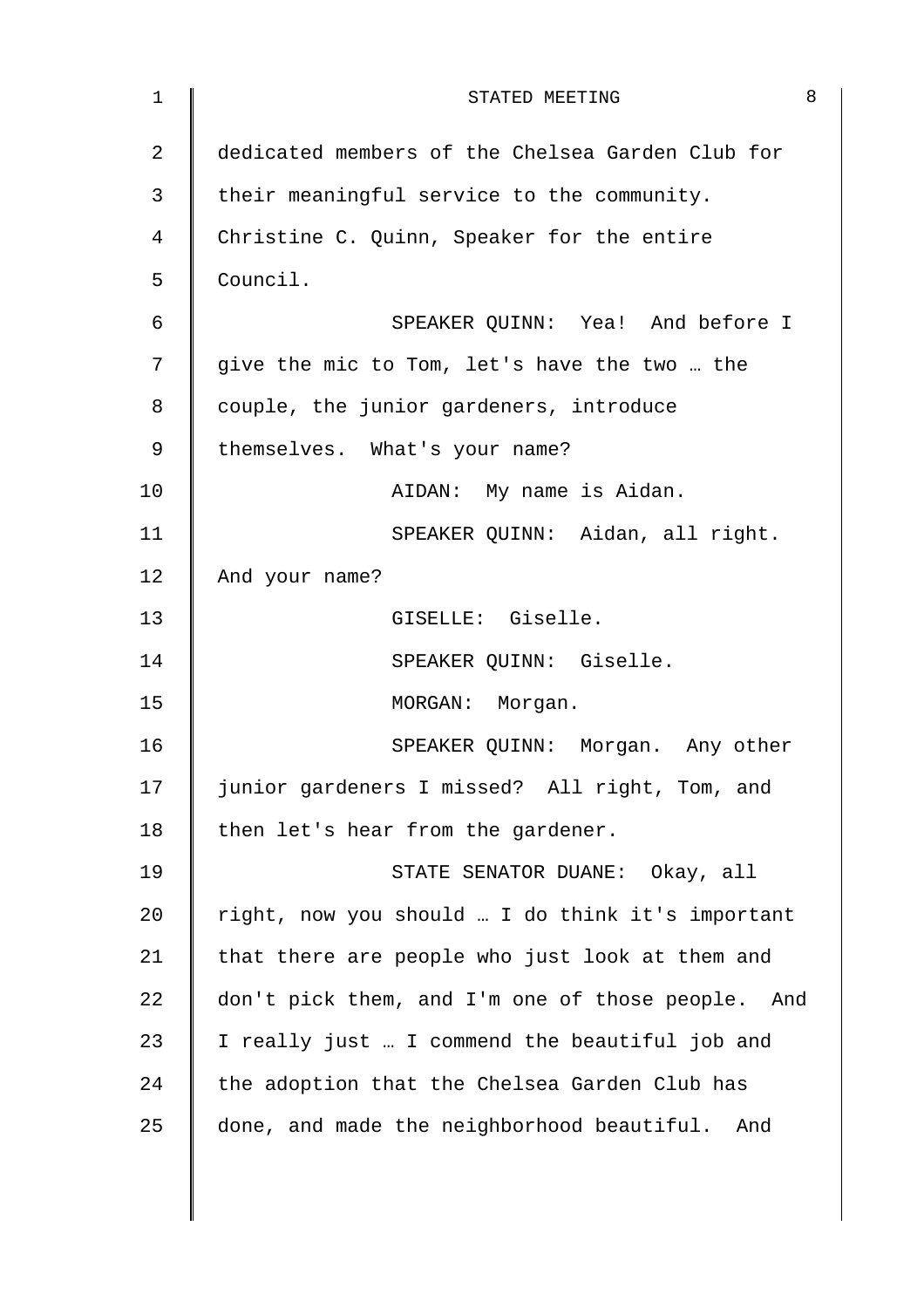| $\mathbf 1$ | 9<br>STATED MEETING                                |  |
|-------------|----------------------------------------------------|--|
| 2           | they're missionaries, so as, yes, so as other      |  |
| 3           | neighborhoods get tree pits along their protected  |  |
| 4           | bike lanes, which I happen to support, pedestrians |  |
| 5           | first, then bicycles, then vehicles, right?        |  |
| 6           | That's the order, right? And there was a poll      |  |
| 7           | that said that people like them today, so that's   |  |
| $\,8\,$     | good. So I'm being told to wrap up. Anyway, so     |  |
| $\mathsf 9$ | as you get your tree pits along your protected     |  |
| 10          | bike lanes, because you know you're getting them,  |  |
| 11          | so you can help the neighborhood make it           |  |
| 12          | beautiful, go to the community board, and I want   |  |
| 13          | to thank the Speaker and her whole staff, because  |  |
| 14          | you worked very closely, we all worked together,   |  |
| 15          | on this, and also I want to say in my office,      |  |
| 16          | particularly Sarah and Jared, and Board #4 and     |  |
| 17          | Board #7, and other boards jumping on. Dan         |  |
| 18          | Garodnick is not here, he's getting them, whether  |  |
| 19          | he likes it or not, and  well, he likes that       |  |
| 20          | green space, he's for that. All right, Laura says  |  |
| 21          | to tell me to hurry. So anyway, I love you guys,   |  |
| 22          | and I just  it's unbelievable, right, what a       |  |
| 23          | small group of people can do and our neighborhood  |  |
| 24          | is so beautiful, and I love looking at it every    |  |
| 25          | day when I walk out of my workers' paradise, Penn  |  |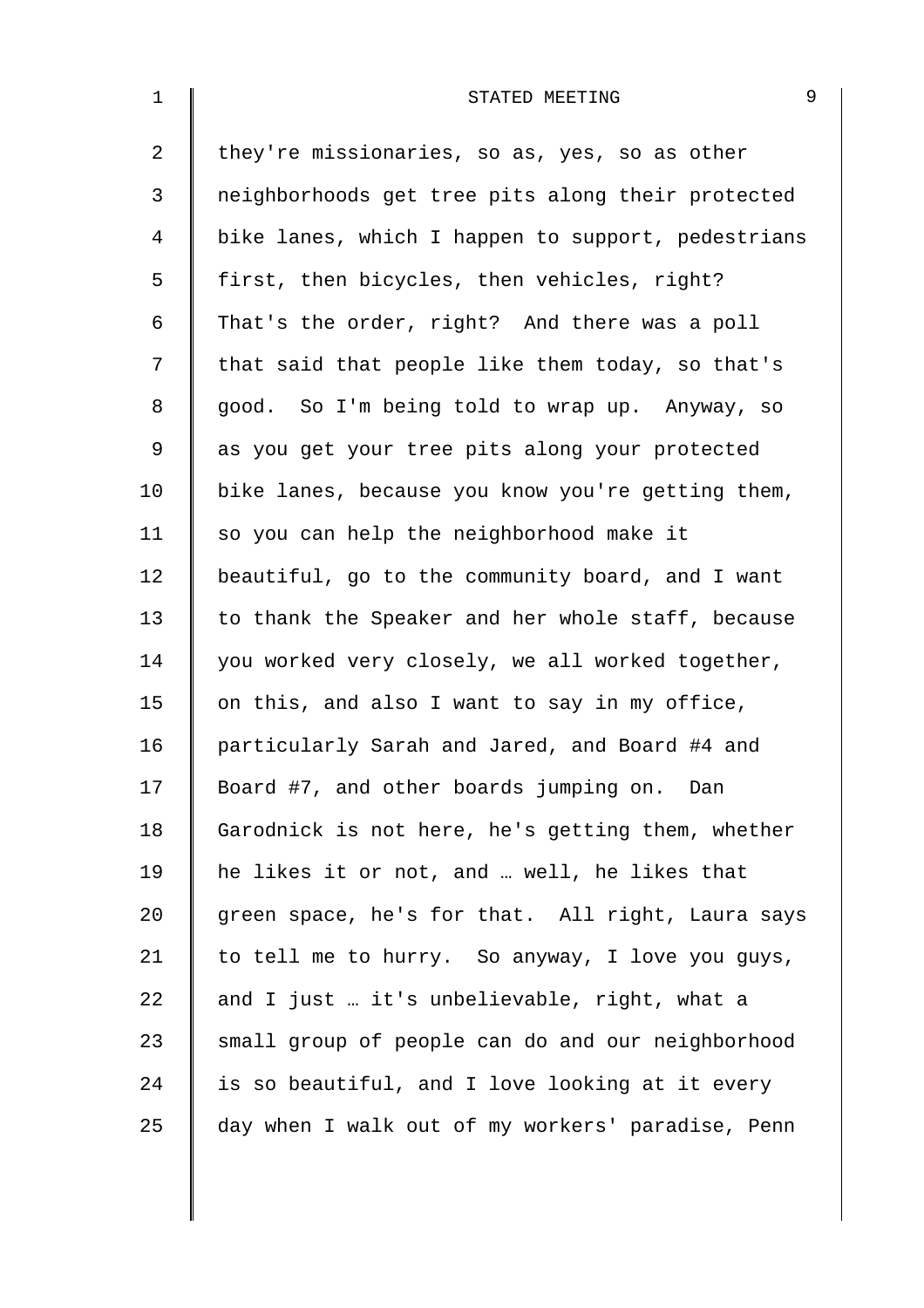| $\mathbf 1$    | 10<br>STATED MEETING                               |
|----------------|----------------------------------------------------|
| $\overline{a}$ | South, because it's even more beautiful now.       |
| 3              | Thank you. Thank you, Speaker Quinn, for the       |
| $\overline{4}$ | proclamation.                                      |
| 5              | SPEAKER QUINN: Who wants to speak                  |
| 6              | for the gardeners? Yea! My corner gardener.        |
| 7              | MR. LUJAN: Yes, I live right                       |
| 8              | outside your building, those are my tree plots.    |
| $\mathsf 9$    | My name is Luis Lujan. Three of them? Okay,        |
| 10             | yeah, okay. Well, I'm just a guy who started       |
| 11             | planting flowers to give back to this great city.  |
| 12             | I also use the bike lanes every single day. But    |
| 13             | it was really the work and the woman's touch of    |
| 14             | Missy Adams that worked the city to get and        |
| 15             | organize the club and got the sanction from the    |
| 16             | city for all of this. And we want to thank the     |
| 17             | Office of Christine Quinn and Tom Duane for your   |
| 18             | efforts and your recognition, thank you very much. |
| 19             | And flower power, more bike lanes, thank you.      |
| 20             | SPEAKER QUINN: Well, thank you,                    |
| 21             | guys, thank you Melanie La Rocca and Wayne, but I  |
| 22             | really want to echo what Tom said, you guys have   |
| 23             | made Chelsea, which is a beautiful neighborhood    |
| 24             | always, even more beautiful. I hope you know, you  |
| 25             | really do, I see people stop and look at the       |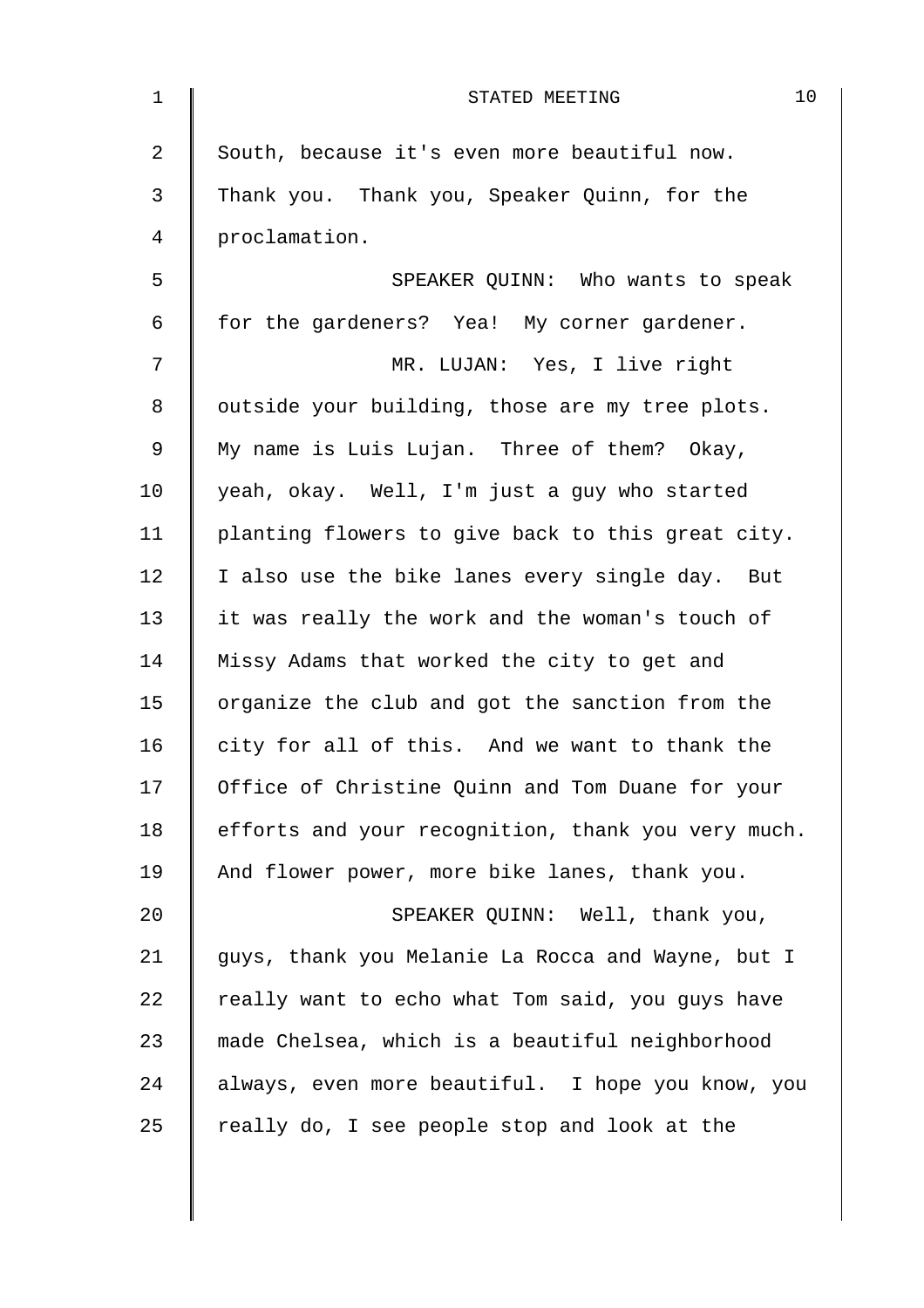| $\mathbf{1}$ | 11<br>STATED MEETING                               |
|--------------|----------------------------------------------------|
| 2            | flowers on the median, you hear people talk about  |
| 3            | where did they come from. I'm sure they thank      |
| 4            | you, they really, really made people happy, and    |
| 5            | with all the trouble and struggle in the world, to |
| 6            | have something that is just pretty and nice and    |
| 7            | makes you smile, and that you all did it on your   |
| 8            | own, we really are just so grateful, so thank you  |
| 9            | so very, very much, and have a great rest of your  |
| 10           | summer, and we can't wait to see what the other    |
| 11           | seasons will bring now. Oh, these are all from     |
| 12           | the bike lanes? Thank you. All right, well, we're  |
| 13           | going to leave them on the dais to decorate this   |
| 14           | Stated Council Meeting, we'll dub this a flower-   |
| 15           | power Council meeting, in recognition of the       |
| 16           | Chelsea Garden Club. Thank you all very much.      |
| 17           | You'll have to circulate that between homes.       |
| 18           | Thank you, guys, thank you. (pause) All right,     |
| 19           | our next ceremonial is being led by Council Member |
| 20           | Domenic M. Recchia, Jr., our Finance Chair, and if |
| 21           | I could ask Steven St. Bernard and anybody who is  |
| 22           | here with Steven to come up to the front, and I    |
| 23           | really  we had a lot of fun in that last           |
| 24           | ceremonial, which is great, but this is really     |
| 25           | important that people pay attention to this        |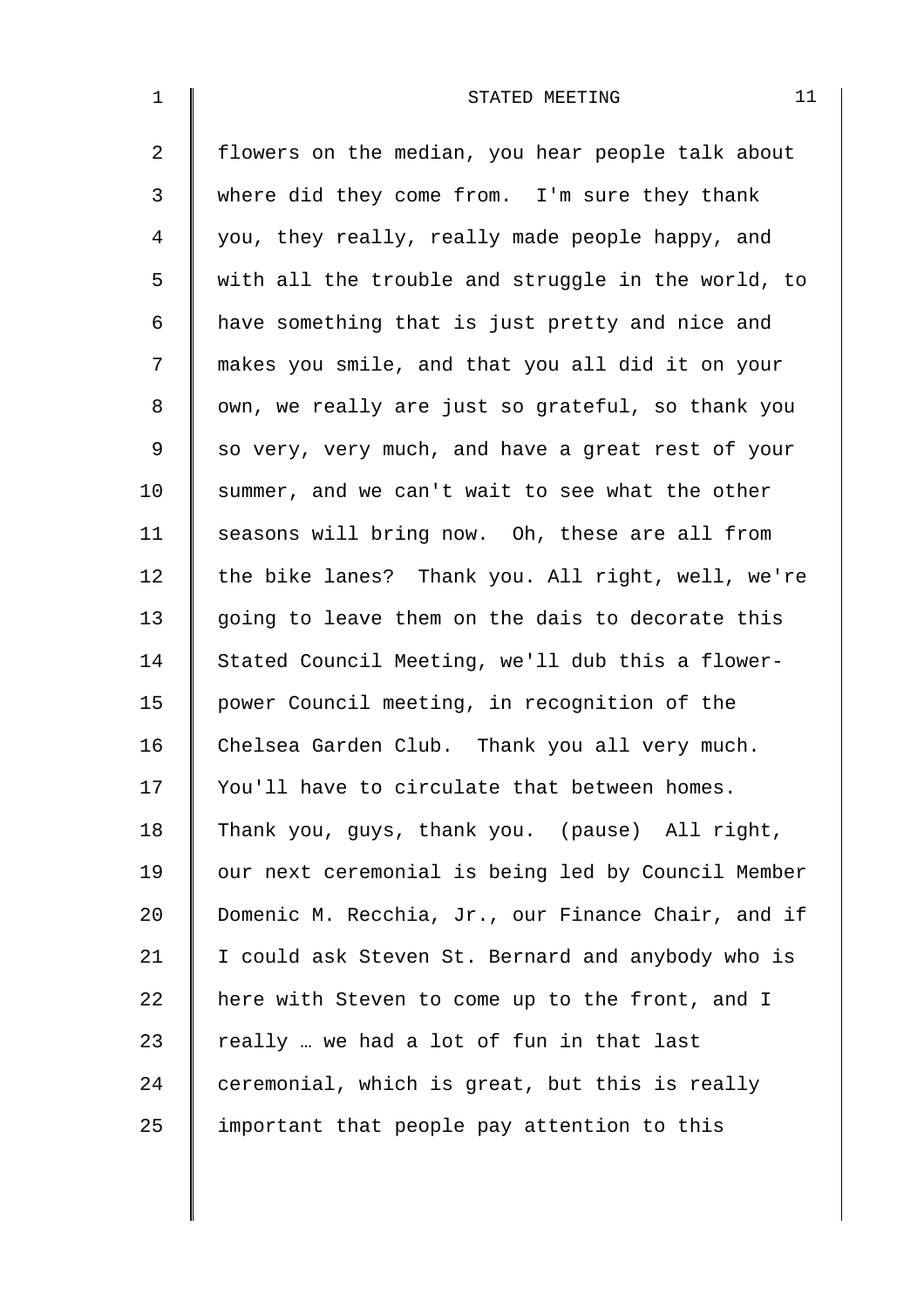| $\mathbf{1}$ | 12<br>STATED MEETING                               |
|--------------|----------------------------------------------------|
| 2            | ceremonial, because Mr. St. Bernard, as he and his |
| 3            | family make their way up, is a real New York City  |
| 4            | American hero. So Domenic, let me turn the mic     |
| 5            | over to you.                                       |
| 6            | COUNCIL MEMBER RECCHIA, JR.: I ask                 |
| 7            | Steve to come up with his whole family, Rosaya     |
| 8            | (phonetic). Let's hear it for Steve St. Bernard    |
| 9            | from Coney Island, and I ask all my colleagues to  |
| 10           | please join us, come up to the front, Tom Duane,   |
| 11           | Senator Duane, please come on up. We've got the    |
| 12           | whole family, here come on, make a  put Steve      |
| 13           | right in the middle. Okay, I ask all my            |
| 14           | colleagues  okay, Steve is a real hero in the      |
| 15           | Coney Island community. This gentleman was         |
| 16           | walking by a housing development one day, looked   |
| 17           | up, people said, the children that were playing    |
| 18           | out there screamed, a little girl on top of an air |
| 19           | conditioner. This man ran over there, and this     |
| 20           | girl had autism, on the air conditioner. She       |
| 21           | jumped, this man ran, caught her, saved her life.  |
| 22           | He is a real hero, he didn't think twice, he       |
| 23           | didn't stop, he just did what a real hero would    |
| 24           | do, go right into action. He works in the MTA, we  |
| 25           | invited the union here today. Are they here?       |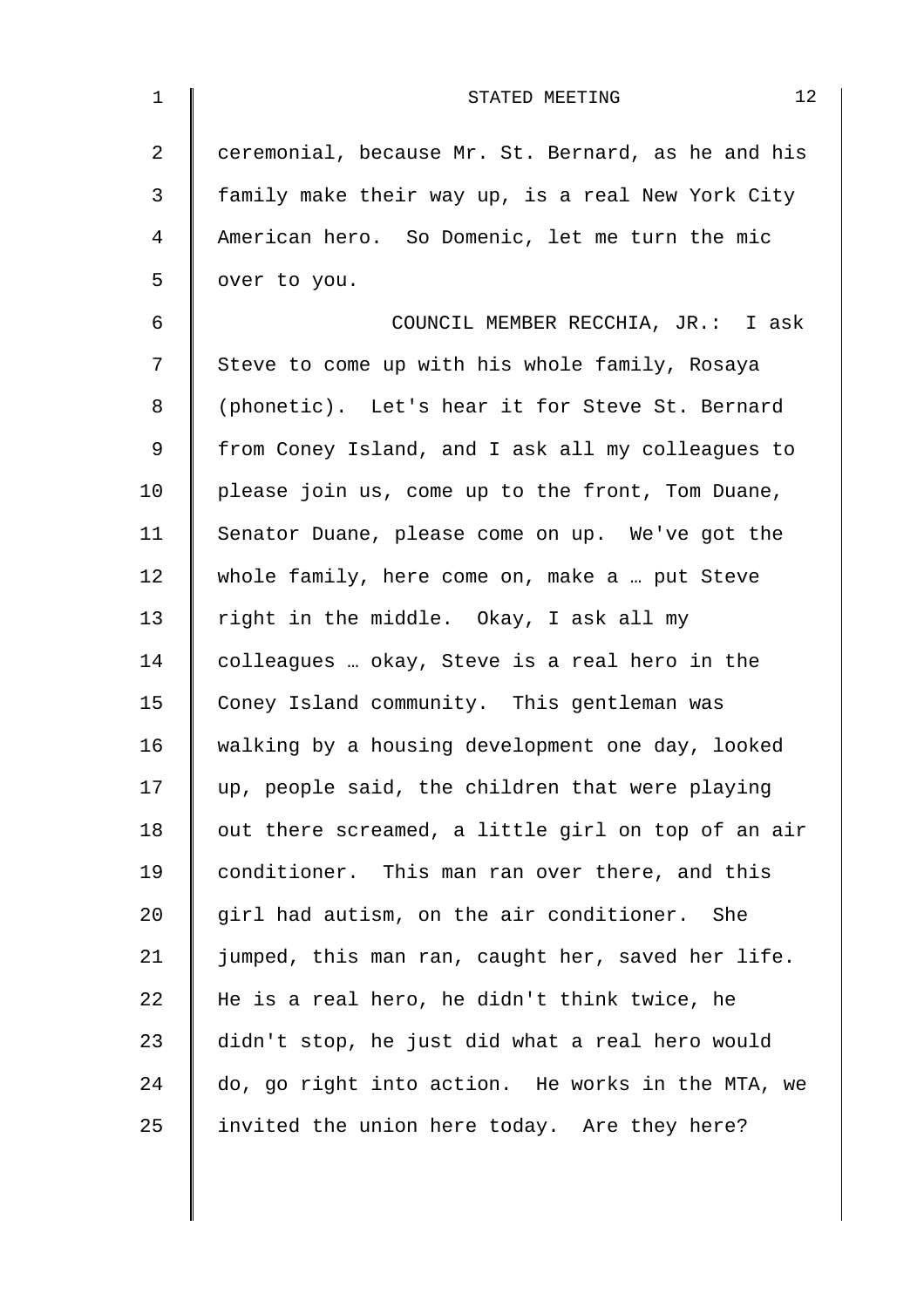| $\mathbf 1$    | 13<br>STATED MEETING                                        |
|----------------|-------------------------------------------------------------|
| $\overline{a}$ | Anybody from TW  we invited them. But we want               |
| 3              | you to know, Steve, as the Council Member from              |
| 4              | Coney Island, and your whole family, and of course          |
| 5              | Rosaya, who is a great leader in Coney Island.              |
| 6              | You know, she called me up, she goes, "We have to           |
| 7              | honor Steve". I said, "We are, Speaker Quinn                |
| 8              | called me up, we have to bring the whole " She              |
| $\mathsf 9$    | calls the shots. But Steve, I just want to thank            |
| 10             | you, you're a hero, and many  may you have many             |
| 11             | more years of happiness with your family, because           |
| 12             | you are well-deserving. At this time I turn the             |
| 13             | mic over to Speaker Quinn. Oh, clerk, please read           |
| 14             | the proclamation.                                           |
| 15             | CLERK: Council, City of New York,                           |
| 16             | proclamation. Whereas the Council of the City of            |
| 17             | New York is very proud to honor Steven St. Bernard          |
| 18             | for a valiant life-saving rescue on July 16 <sup>th</sup> , |
| 19             | 2012, and whereas after graduating from Herron              |
| 20             | High School as a valedictorian in 1978, and                 |
| 21             | attending City College for a year, Mr. St. Bernard          |
| 22             | worked in construction before transitioning to              |
| 23             | work for a school bus company for six years.<br>For         |
| 24             | the last ten years he has worked as a bus operator          |
| 25             | for the MTA New York City Transit, assigned to the          |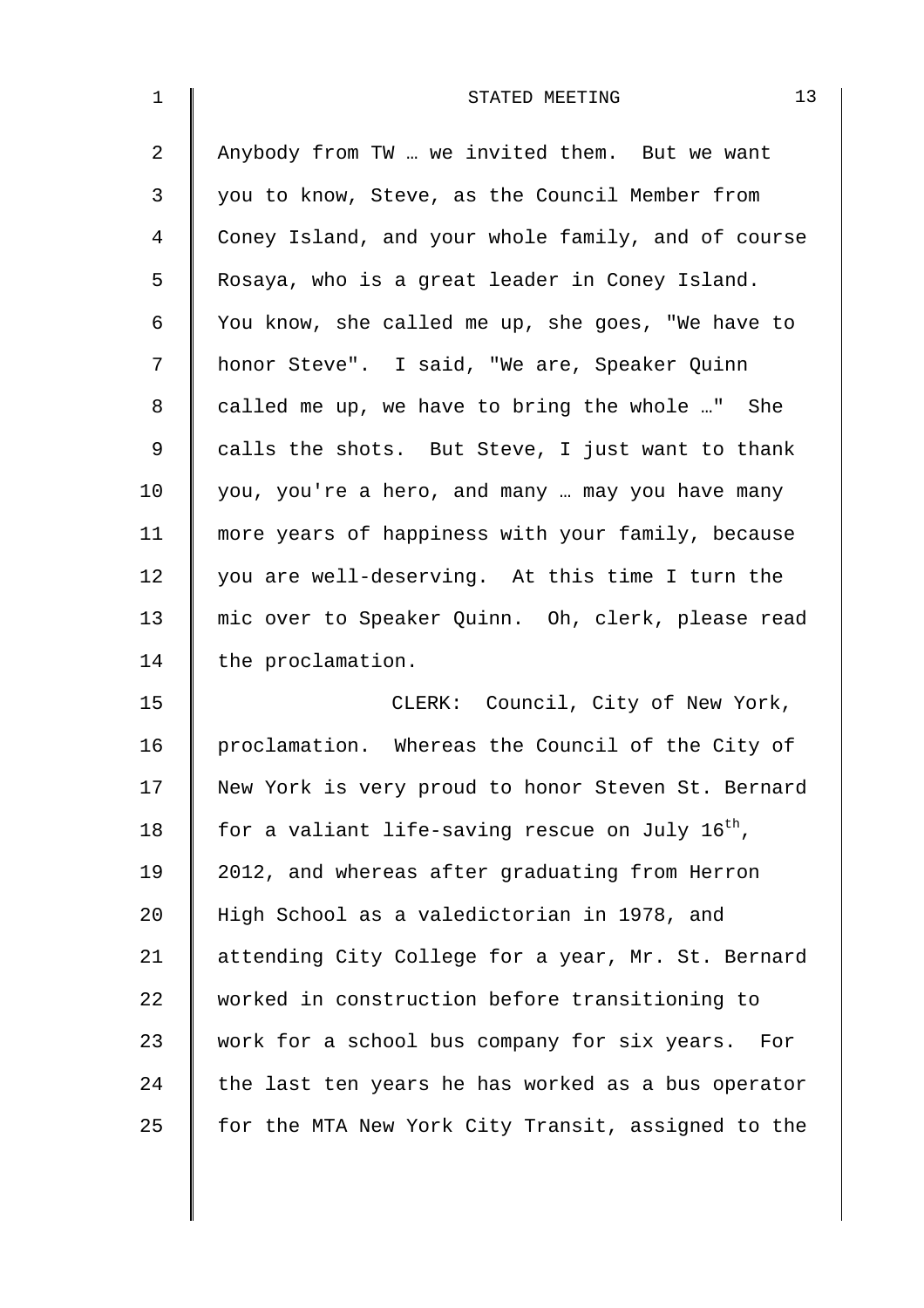| $\mathbf{1}$   | 14<br>STATED MEETING                                          |
|----------------|---------------------------------------------------------------|
| $\overline{a}$ | Flatbush depot. As a hard-working father of four              |
| 3              | children and grandfather to one, he is truly a                |
| 4              | person who lives his life in the service of                   |
| 5              | others. He is also a passionate fan of the New                |
| 6              | York Knicks, New York Yankees and the New York                |
| 7              | Giants, but his recent quick-thinking action                  |
| 8              | resulted in one of the most daring and important              |
| 9              | plays on or off the field. And whereas on the                 |
| 10             | afternoon of July 16 <sup>th</sup> , 2012 Mr. St. Bernard was |
| 11             | returning from work to his home at Coney Island               |
| 12             | Housing, a complex of 14-story buildings, when he             |
| 13             | saw a crowd looking up in horror. Outside a                   |
| 14             | third-floor apartment there was a seven-year-old              |
| 15             | girl, the same age as one of his children. The                |
| 16             | youngster above, however, has autism and had                  |
| 17             | crawled out the third-floor window atop the air               |
| 18             | conditioning unit. When the girl lost her footing             |
| 19             | and fell, Mr. St. Bernard flew into action and                |
| 20             | without a second to spare caught her with a life-             |
| 21             | saving grab. And whereas Mr. St. Bernard's                    |
| 22             | courageous act resulted in a torn shoulder tendon,            |
| 23             | but fortunately the young girl was taken to Coney             |
| 24             | Island Hospital and treated for minor injuries,               |
| 25             | the entire incident was caught on amateur video               |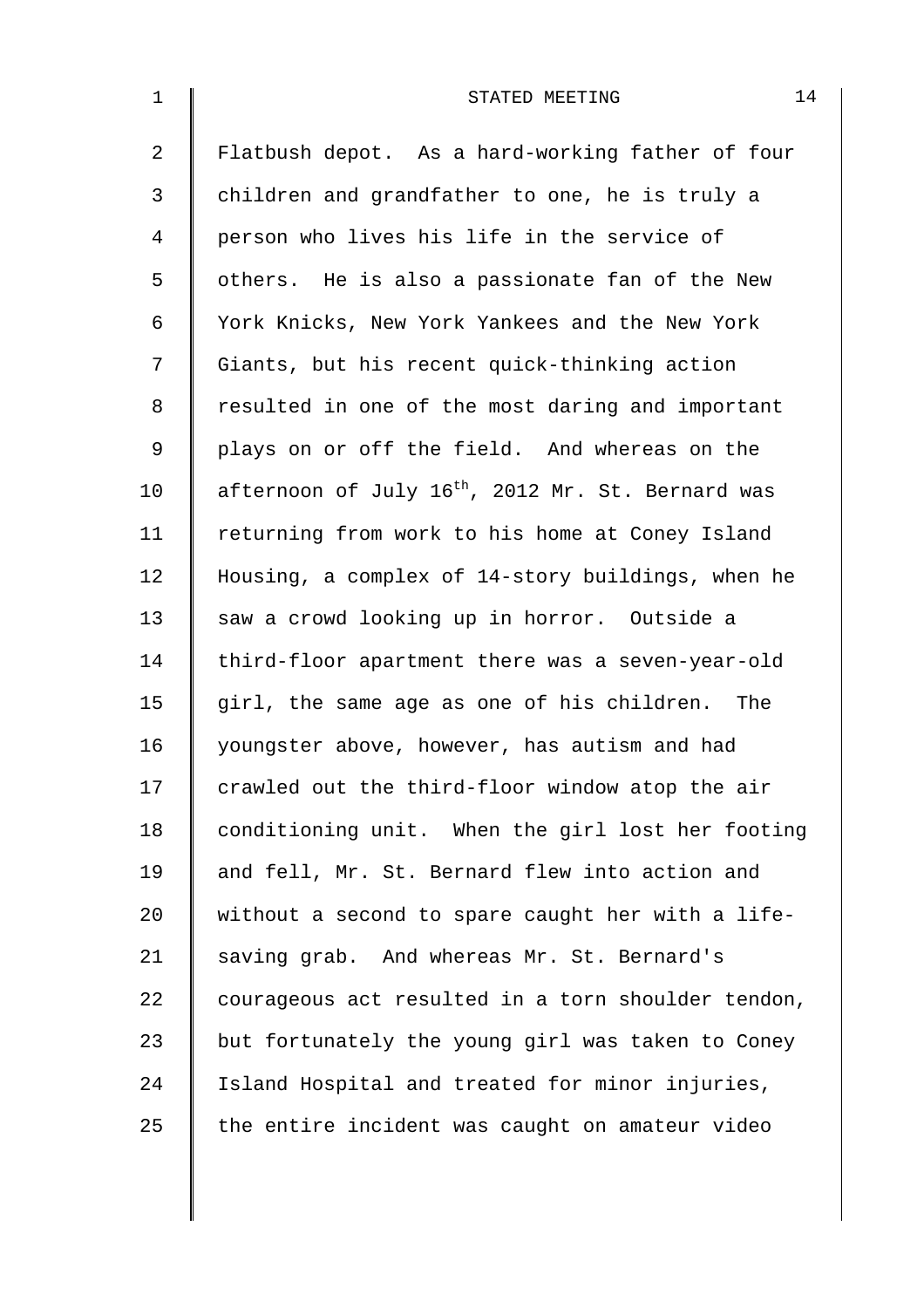| 1  | 15<br>STATED MEETING                                       |
|----|------------------------------------------------------------|
| 2  | and replayed on virtually all news stations, Mr.           |
| 3  | St. Bernard's heroic act energized the city and            |
| 4  | captured the interest of the world press. Despite          |
| 5  | this dramatic rescue, he has said he does not              |
| 6  | consider himself a hero. "No", he has said, "the           |
| 7  | hero is a sandwich, I just did what I would do for         |
| 8  | one of my own kids." Now therefore be it known,            |
| 9  | the Council of the City of New York is extremely           |
| 10 | proud to honor Steven St. Bernard for his life-            |
| 11 | saving heroism on July 16 <sup>th</sup> , 2012.            |
| 12 | SPEAKER QUINN: Yea!                                        |
| 13 | CLERK: Christine Quinn, Speaker                            |
| 14 | for the entire Council, Domenic M. Recchia, Jr.,           |
| 15 | Council Member for the 7 <sup>th</sup> District, Brooklyn. |
| 16 | SPEAKER QUINN: Well, Mr. St.                               |
| 17 | Bernard, I just wanted to echo everything Domenic          |
| 18 | said on behalf of all of my colleagues. You know,          |
| 19 | we all would like to think we would have done what         |
| 20 | you did, but the truth is, very few people would           |
| 21 | have done what you did, but thank God you are one          |
| 22 | of those people, because now that wonderful                |
| 23 | child's life has been saved, that child will go on         |
| 24 | to have a full life, that family has been just             |
| 25 | spared that terrible tragedy, so on behalf of all          |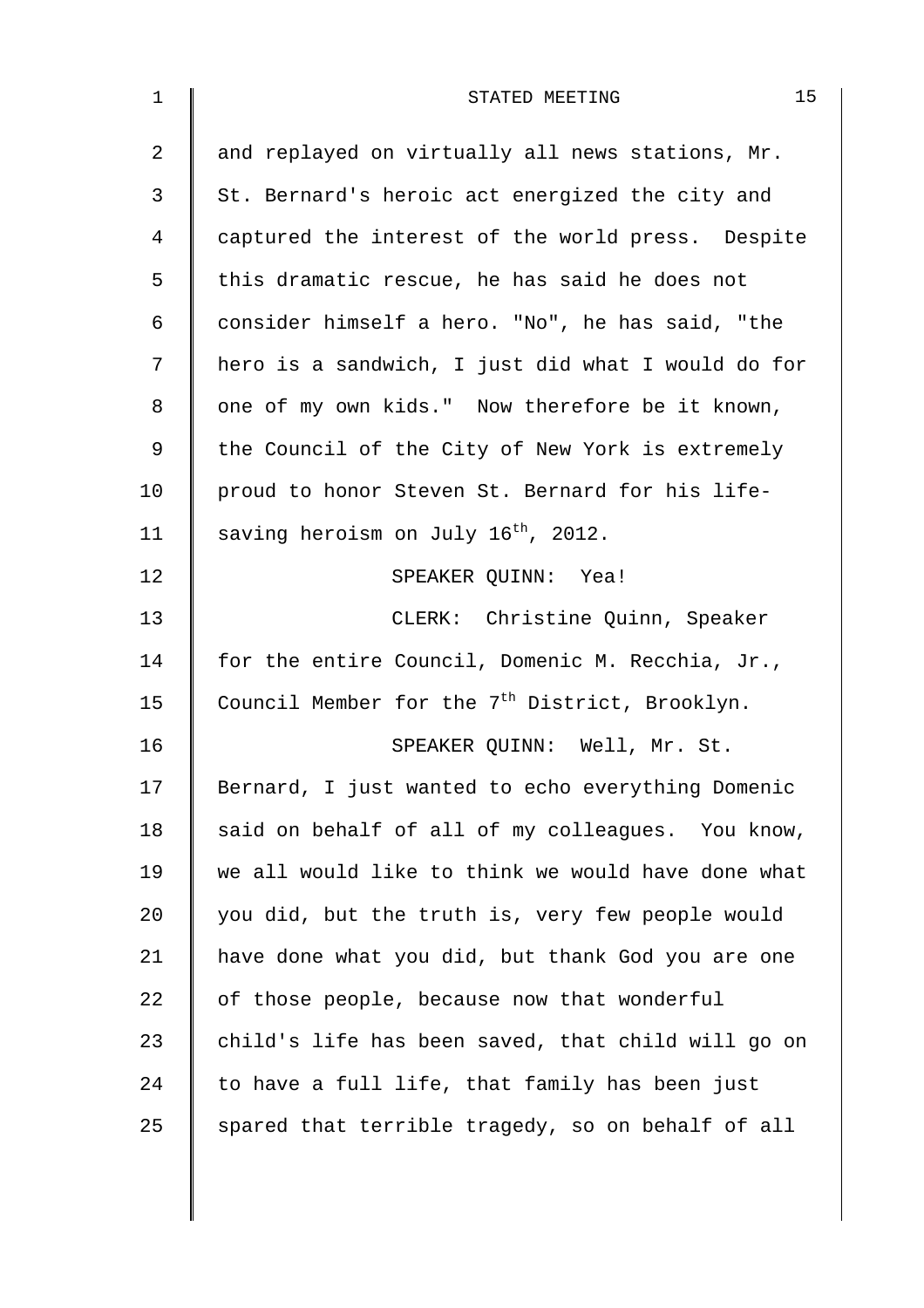| $\mathbf{1}$ | 16<br>STATED MEETING                              |
|--------------|---------------------------------------------------|
| 2            | of us, thank you so much. And we'd ask you to say |
| 3            | a few words.                                      |
| 4            | MR. ST. BERNARD: Thank you for                    |
| 5            | this honor. Thank you, thank you very much.       |
| 6            | SPEAKER QUINN: The mark of a true                 |
| 7            | hero, a man of few words. Thank you all very      |
| 8            | much, have a great and safe rest of your summer.  |
| 9            | Thank you. So just as Mr. St. Bernard makes his   |
| 10           | way out, we're going to have our next ceremonial, |
| 11           | led by Council Member Gale Brewer, and believe it |
| 12           | or not, the individual who is going to come up,   |
| 13           | Gregory Wetzel, is another New York hero, who     |
| 14           | saved another New Yorker's life, so it's really a |
| 15           | day here, whether it's people doing small things  |
| 16           | in their neighborhoods or individuals doing huge  |
| 17           | heroic acts, we're reminded of how great New      |
| 18           | Yorkers are, so just as we finish up the pictures |
| 19           | here  congratulations and we should have Gregory  |
| 20           | and Steven shake hands, two heroes seeing each    |
| 21           | other on the way out, and let's have Gale and     |
| 22           | Gregory Wetzel come on up.                        |
| 23           | COUNCIL MEMBER BREWER: My                         |
| 24           | colleagues are welcome to join us, Gregory Wetzel |
| 25           | could you ask everyone to be quiet please?        |
|              |                                                   |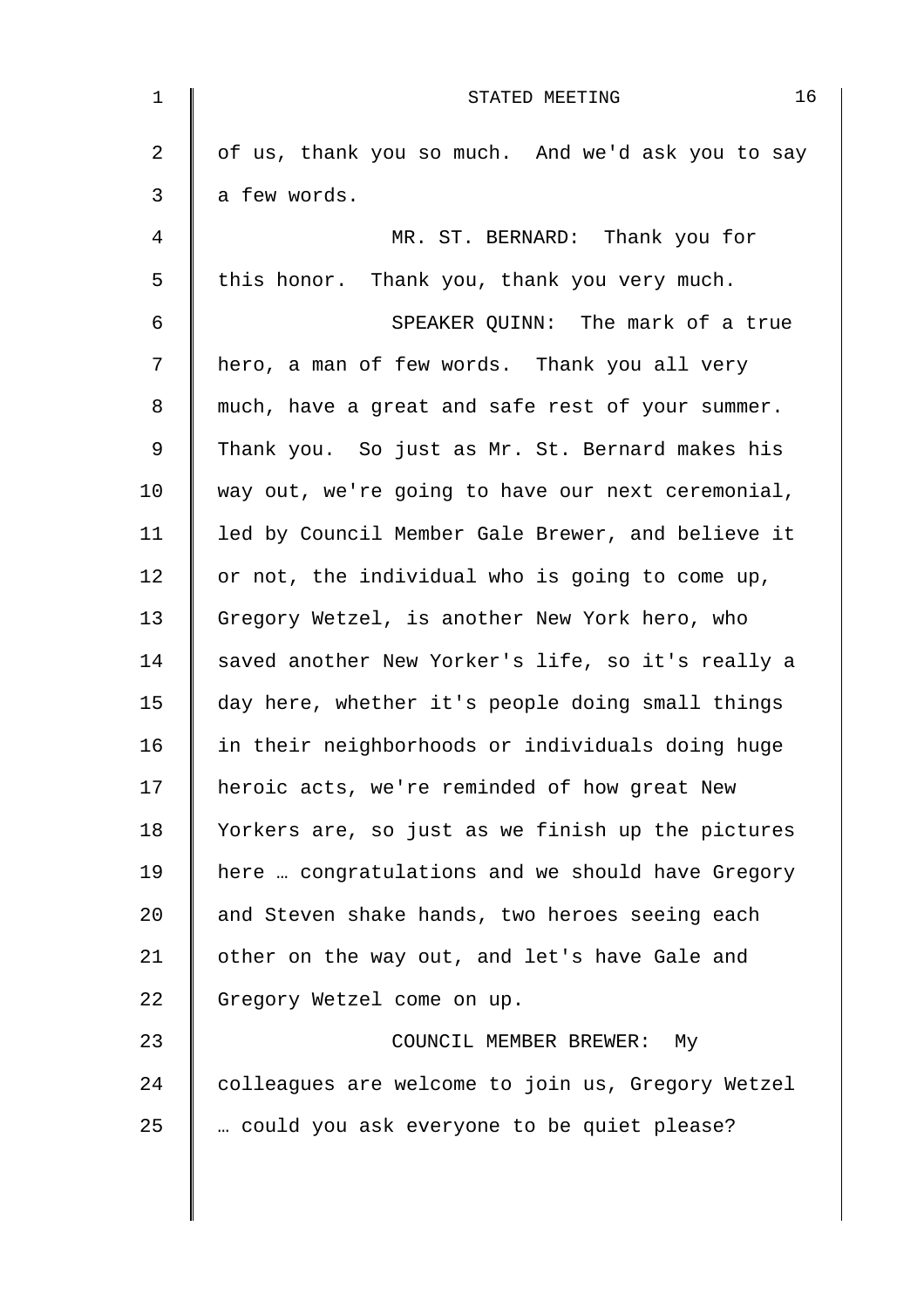| $\mathbf{1}$   | 17<br>STATED MEETING                                           |
|----------------|----------------------------------------------------------------|
| $\overline{a}$ | Thank you very much. Yes, it's Senator Duane's                 |
| 3              | district also. Gregory Wetzel on Saturday May                  |
| 4              | $29^{th}$ , 2012 was on the $72^{nd}$ Street subway on the IRT |
| 5              | on the West Side of Manhattan where he and his                 |
| 6              | wonderful wife, three children live. And he saw                |
| 7              | somebody who was in great need because the train               |
| 8              | was coming and this woman was on the tracks. He                |
| $\mathsf 9$    | jumped onto the tracks, saved the woman, while his             |
| 10             | three children were watching, got back up. She's               |
| 11             | alive, he's alive, and he is a New York hero.                  |
| 12             | SPEAKER QUINN: Yea!                                            |
| 13             | COUNCIL MEMBER BREWER: As the                                  |
| 14             | Speaker has said, very few people would do this,               |
| 15             | he has three children in public school on the West             |
| 16             | Side, he is somebody who embellishes the                       |
| 17             | neighborhood and goes well, well beyond what most              |
| 18             | of us would do. So it's really an honor for this               |
| 19             | entire family, and as his wife said, "He's an                  |
| 20             | everyday hero", but for those of us who knew this              |
| 21             | and who want to honor him today, he's a New York               |
| 22             | hero. Thank you, Gregory Wetzel.                               |
| 23             | SPEAKER QUINN: If we could have                                |
| 24             | the clerk please read the proclamation, what a                 |
| 25             | great day here, right?                                         |
|                |                                                                |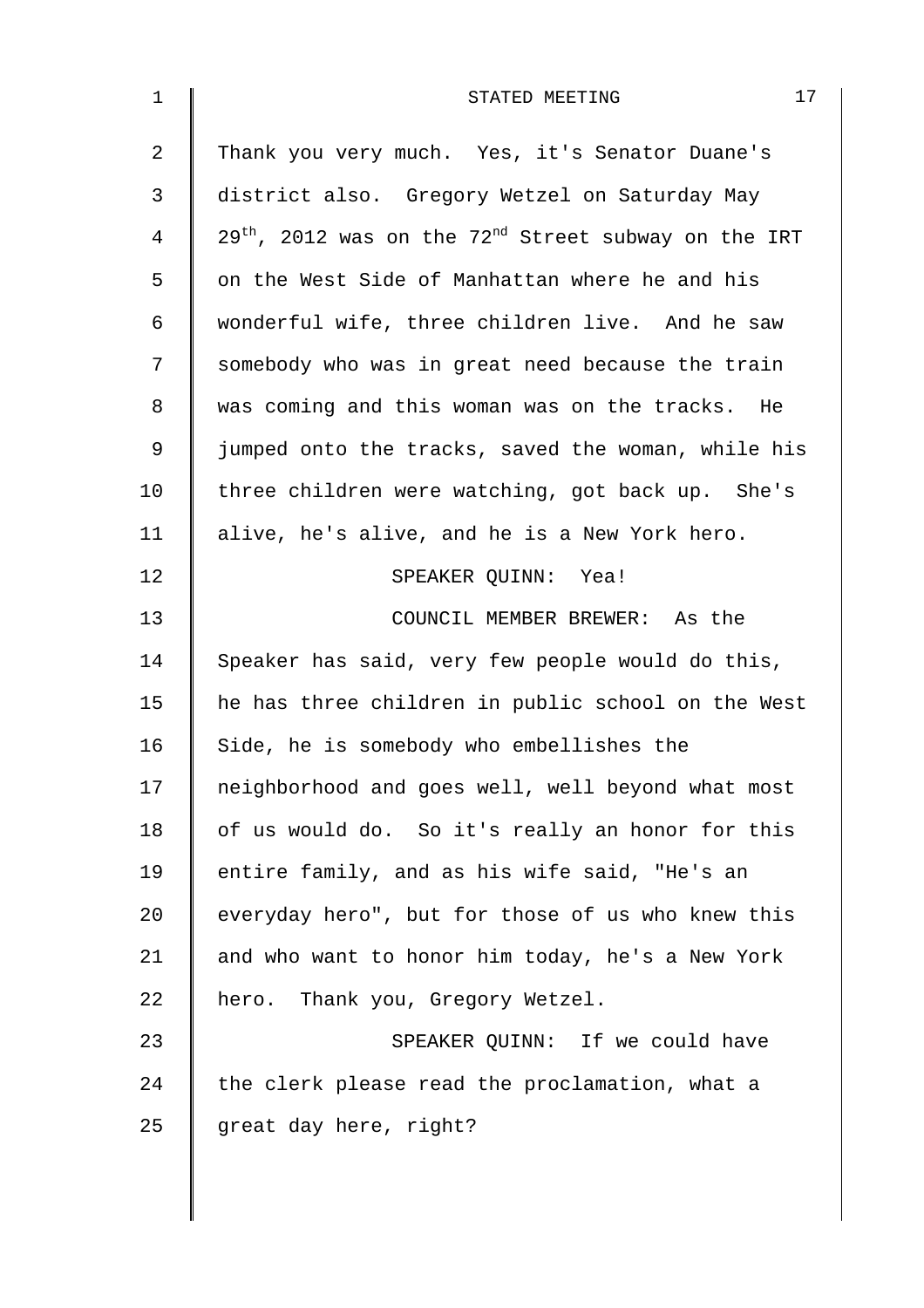| $\mathbf 1$    | 18<br>STATED MEETING                                          |
|----------------|---------------------------------------------------------------|
| $\overline{2}$ | CLERK: Council, City of New York,                             |
| $\mathsf{3}$   | proclamation. Whereas the Council of the City of              |
| $\overline{4}$ | New York is very proud to honor Gregory A. Wetzel             |
| 5              | for his courageous rescue on May 20 <sup>th</sup> , 2012, and |
| 6              | whereas that Sunday afternoon Mr. Wetzel who                  |
| 7              | frequently teaches his own children the merits of             |
| 8              | platform safety was waiting for the uptown 1 Train            |
| 9              | at the West 72 <sup>nd</sup> Street station. Sensing a        |
| 10             | disturbance and ever willing to be of assistance,             |
| 11             | Mr. Wetzel walked toward the opposite end of the              |
| 12             | platform where a crowd had gathered and saw a                 |
| 13             | woman on the subway tracks unconscious. And                   |
| 14             | whereas with everyone else on the crowded platform            |
| 15             | watching, including his three young children, sons            |
| 16             | six and seven and daughter four, Mr. Wetzel jumped            |
| 17             | down onto the track bed and hoisted the woman up              |
| 18             | to the platform just 60 seconds before the train              |
| 19             | roared into the station. And whereas although                 |
| 20             | straphangers dubbed him a hero, Mr. Wetzel has                |
| 21             | been remarkably self-effacing about his own                   |
| 22             | performance, simply calling it "the right thing to            |
| 23             | do". Despite this humble valor, he truly risked               |
| 24             | his own life saving the life of a fellow New                  |
| 25             | Yorker, a complete stranger who was treated at                |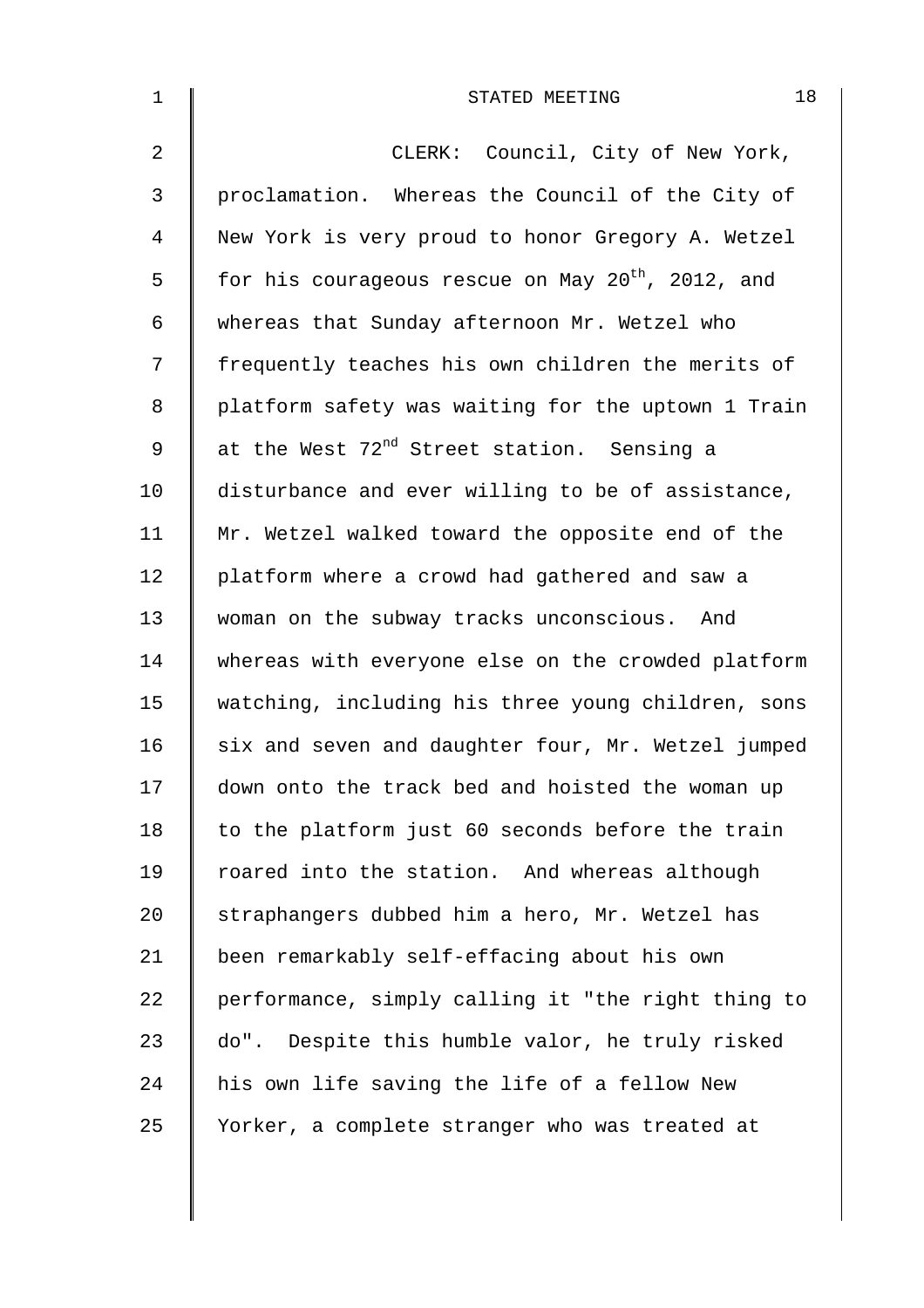| $\mathbf 1$ | 19<br>STATED MEETING                                        |
|-------------|-------------------------------------------------------------|
| 2           | Roosevelt Hospital and released. And whereas Mr.            |
| 3           | Wetzel, a caring upper West Side parent, has                |
| 4           | always cautioned his children about the importance          |
| 5           | of subway safety, but with his single act of                |
| 6           | heroism he has instilled in them both the wisdom            |
| 7           | of subterranean wariness and the true meaning of            |
| 8           | courage. Now therefore be it known that the                 |
| $\mathsf 9$ | Council of the City of New York is extremely proud          |
| 10          | to honor Gregory A. Wetzel for his life-saving              |
| 11          | heroism on May 20 <sup>th</sup> , 2012. Christine C. Quinn, |
| 12          | Speaker for the entire Council, Gale A. Brewer,             |
| 13          | Council Member 6 <sup>th</sup> District Manhattan.          |
| 14          | SPEAKER QUINN: Well Gregory, I                              |
| 15          | just want to say thank you. It's kind of, you               |
| 16          | know, the one story, Mr. St. Bernard, was                   |
| 17          | unbelievable, your story is unbelievable. And to            |
| 18          | have both of you here today, it really just does            |
| 19          | remind us that there is both superheroes and                |
| 20          | angels living right among us. So thank you for              |
| 21          | being both of those things. And Mr. St. Bernard             |
| 22          | for being both of those things wrapped up into              |
| 23          | one. And for having such adorable little ones who           |
| 24          | are with us today. And let me give you the mic to           |
| 25          | say a few words.                                            |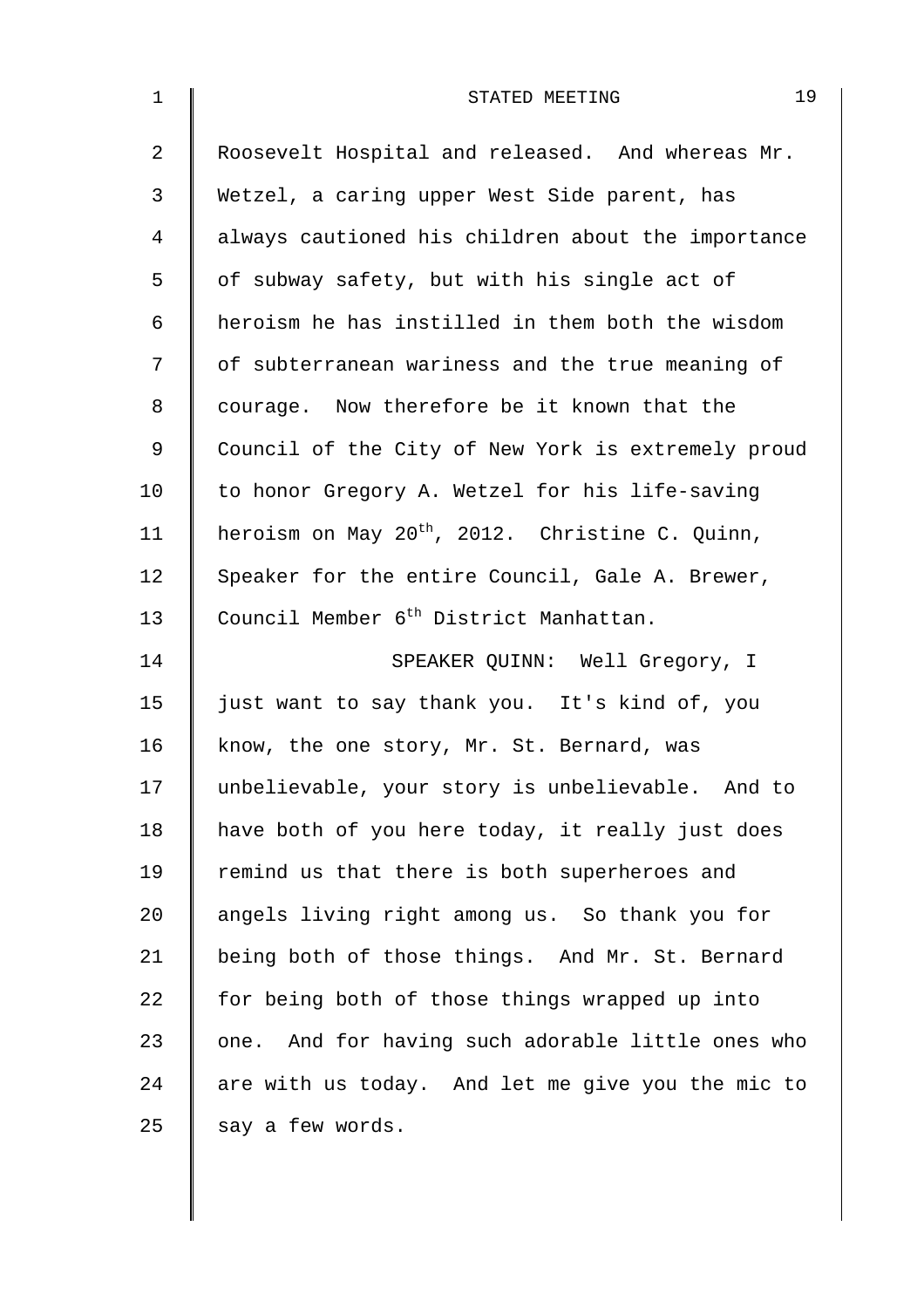| $\mathbf 1$ | 20<br>STATED MEETING                               |
|-------------|----------------------------------------------------|
| 2           | MR. WETZEL: I would just say thank                 |
| 3           | you for this very unexpected honor. As I heard     |
| 4           | the proclamation, it just seemed like the right    |
| 5           | thing to do, and I think New Yorkers take care of  |
| 6           | one another when you get right down to it, so you  |
| 7           | know, that's about it.                             |
| 8           | SPEAKER QUINN: Thank you very                      |
| 9           | much, thank you. All right, so you got pictures?   |
| 10          | All right, thank you very much. Now we have one    |
| 11          | more ceremonial, so the next ceremonial is going   |
| 12          | to  we're going to need some audience              |
| 13          | participation, so some of you had heard that       |
| 14          | earlier in the summer my father had had valve      |
| 15          | replacement surgery, aortic valve replacement      |
| 16          | surgery, which went very well. And yesterday he    |
| 17          | turned 86, so we're going to have some birthday    |
| 18          | cake before the stated meeting, so as Wayne        |
| 19          | theoretically makes his way in with the birthday   |
| 20          | cake, I'm stalling here, Wayne and Barbara, let's  |
| 21          | all sing happy birthday.                           |
| 22          | ALL: (sing happy birthday).                        |
| 23          | SPEAKER QUINN: Well, we will now                   |
| 24          | cut the cake, and unlike those heroes who are men  |
| 25          | of few words, I will not give the microphone to my |
|             |                                                    |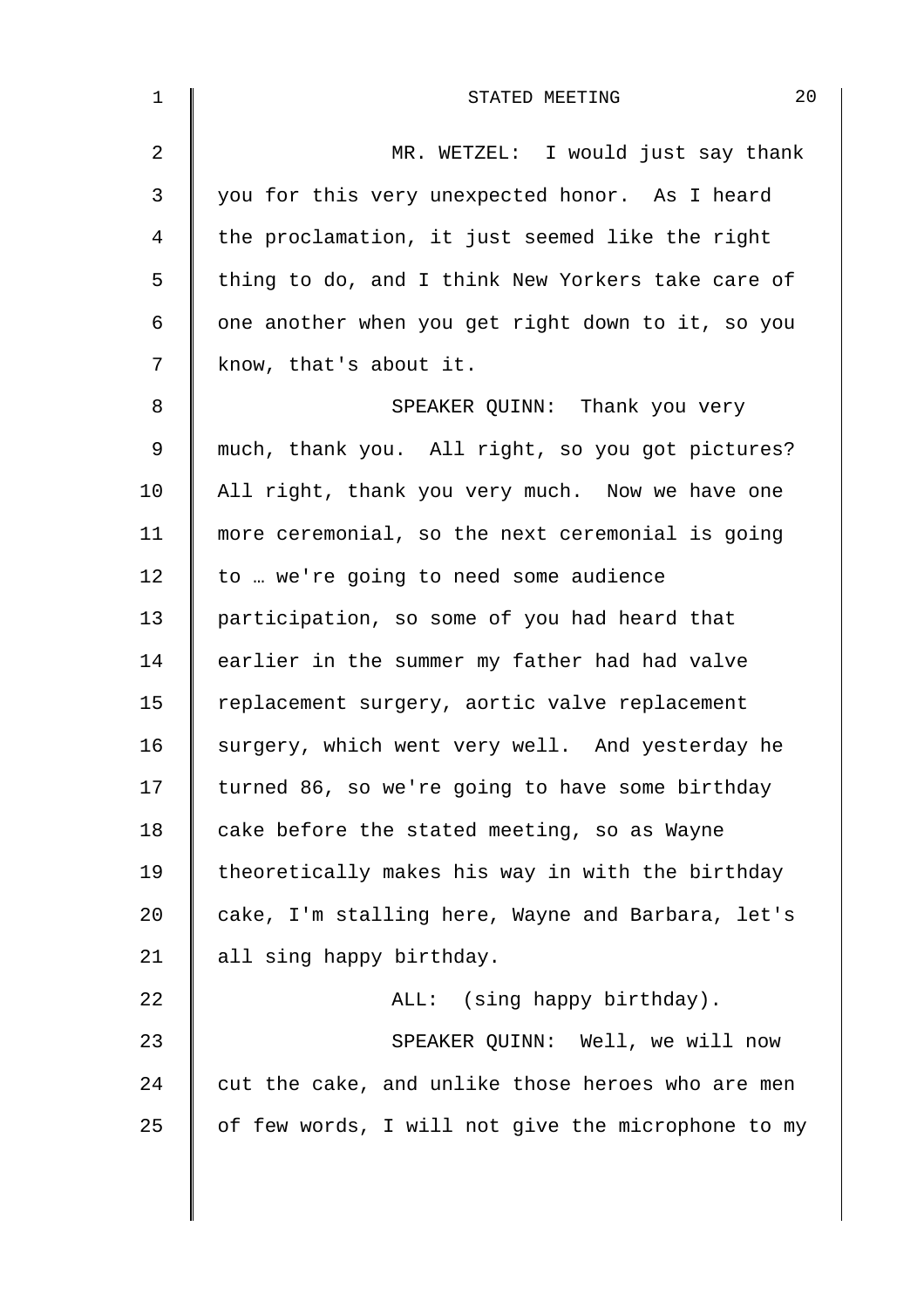| $\mathbf{1}$   | 21<br>STATED MEETING                               |
|----------------|----------------------------------------------------|
| $\overline{a}$ | father, and we will all just wish him a happy      |
| $\mathfrak{Z}$ | birthday. He can eat it up here, he doesn't have   |
| 4              | to be chained to his desk in the basement. So      |
| 5              | thank you all, and happy birthday. We'll cut the   |
| 6              | cake over there. Yesterday was Debbie Rose's       |
| 7              | birthday. Happy birthday. Separated at birth.      |
| 8              | ALL: (sing happy birthday).                        |
| 9              | SPEAKER QUINN: Nobody here better                  |
| 10             | quit their day job, is all I have to say. So with  |
| 11             | the commitment for people to go get cake in the    |
| 12             | Committee Room, the ceremonials are over. Happy    |
| 13             | birthday, Mr. Quinn. Just before we end, you       |
| 14             | don't have to pay for the cake, but I just wanted  |
| 15             | to recognize, you might know that he's here, State |
| 16             | Senator Tom Duane, and  stop it  and one           |
| 17             | another, Staten Island's own, our former sergeant- |
| 18             | at-arms Doug Appel, I want to thank Doug for being |
| 19             | back visiting with all of us today. So, and that   |
| 20             | concludes ceremonials. (pause)                     |
| 21             | SERGEANT-AT-ARMS: At this time                     |
| 22             | will all non-Council personnel please clear the    |
| 23             | main floor, all non-Council personnel please clear |
| 24             | the main floor. There is no cell phone use         |
| 25             | permitted in the chambers, so please set your cell |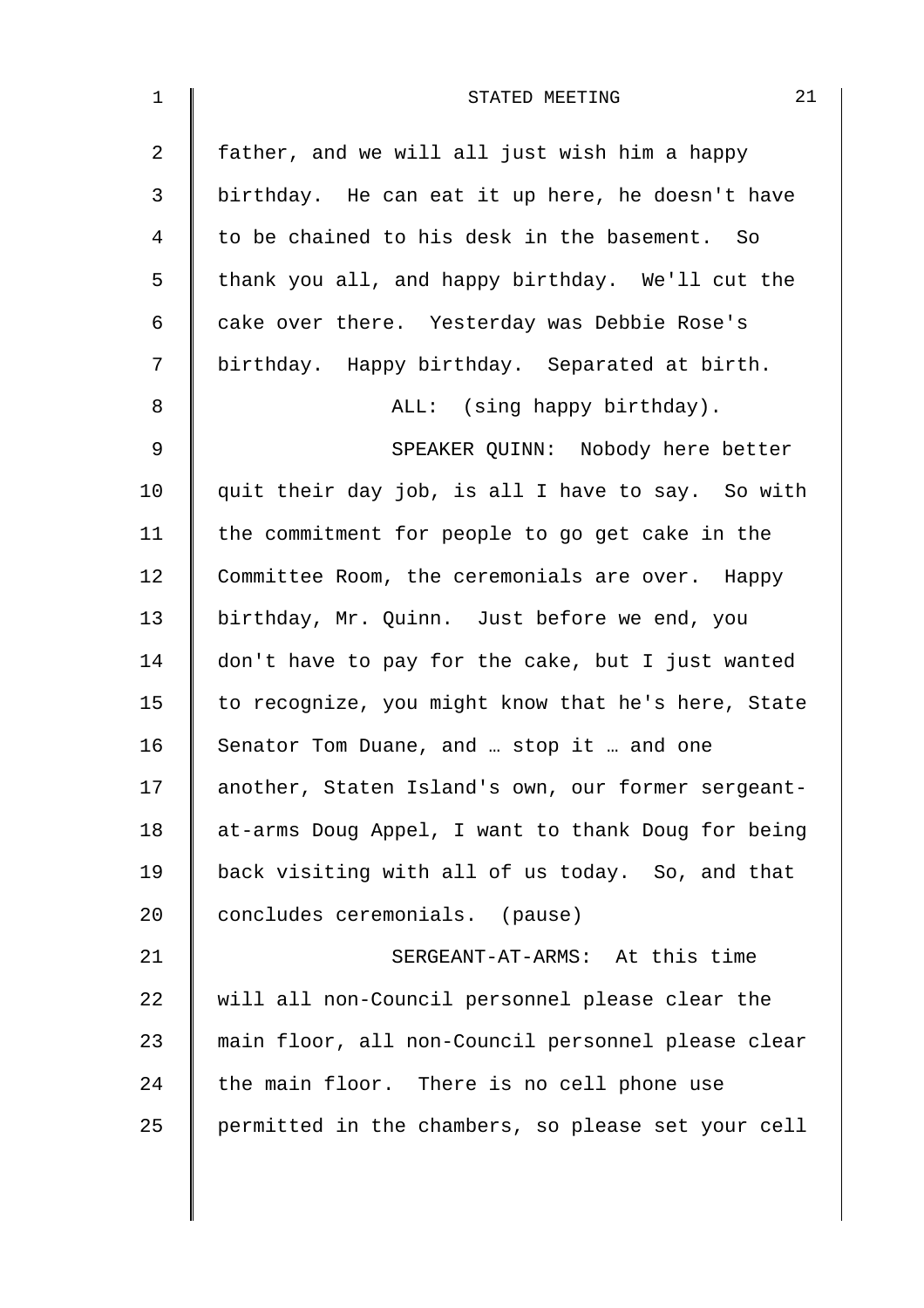| 1  | STATED MEETING                                    | 22 |
|----|---------------------------------------------------|----|
| 2  | phones to vibration. Thank you very much for your |    |
| 3  | cooperation.                                      |    |
| 4  | CLERK: Barron.                                    |    |
| 5  | COUNCIL MEMBER BARRON: Here.                      |    |
| 6  | CLERK: Brewer.                                    |    |
| 7  | COUNCIL MEMBER BREWER: Here.                      |    |
| 8  | CLERK: Cabrera.                                   |    |
| 9  | COUNCIL MEMBER CABRERA: Here.                     |    |
| 10 | CLERK: Chin.                                      |    |
| 11 | COUNCIL MEMBER CHIN: Here.                        |    |
| 12 | CLERK: Comrie. Crowley.                           |    |
| 13 | COUNCIL MEMBER CROWLEY: Here.                     |    |
| 14 | CLERK: Dickens. Dilan.                            |    |
| 15 | COUNCIL MEMBER DILAN: Here.                       |    |
| 16 | CLERK: Dromm.                                     |    |
| 17 | COUNCIL MEMBER DROMM: Here.                       |    |
| 18 | CLERK: Eugene. Ferreras. Fidler.                  |    |
| 19 | COUNCIL MEMBER FIDLER: Here.                      |    |
| 20 | CLERK: Foster. Garodnick.                         |    |
| 21 | COUNCIL MEMBER GARODNICK: Here.                   |    |
| 22 | CLERK: Gennaro.                                   |    |
| 23 | COUNCIL MEMBER GENNARO: Here.                     |    |
| 24 | CLERK: Gentile. Gonzalez.                         |    |
| 25 | Greenfield.                                       |    |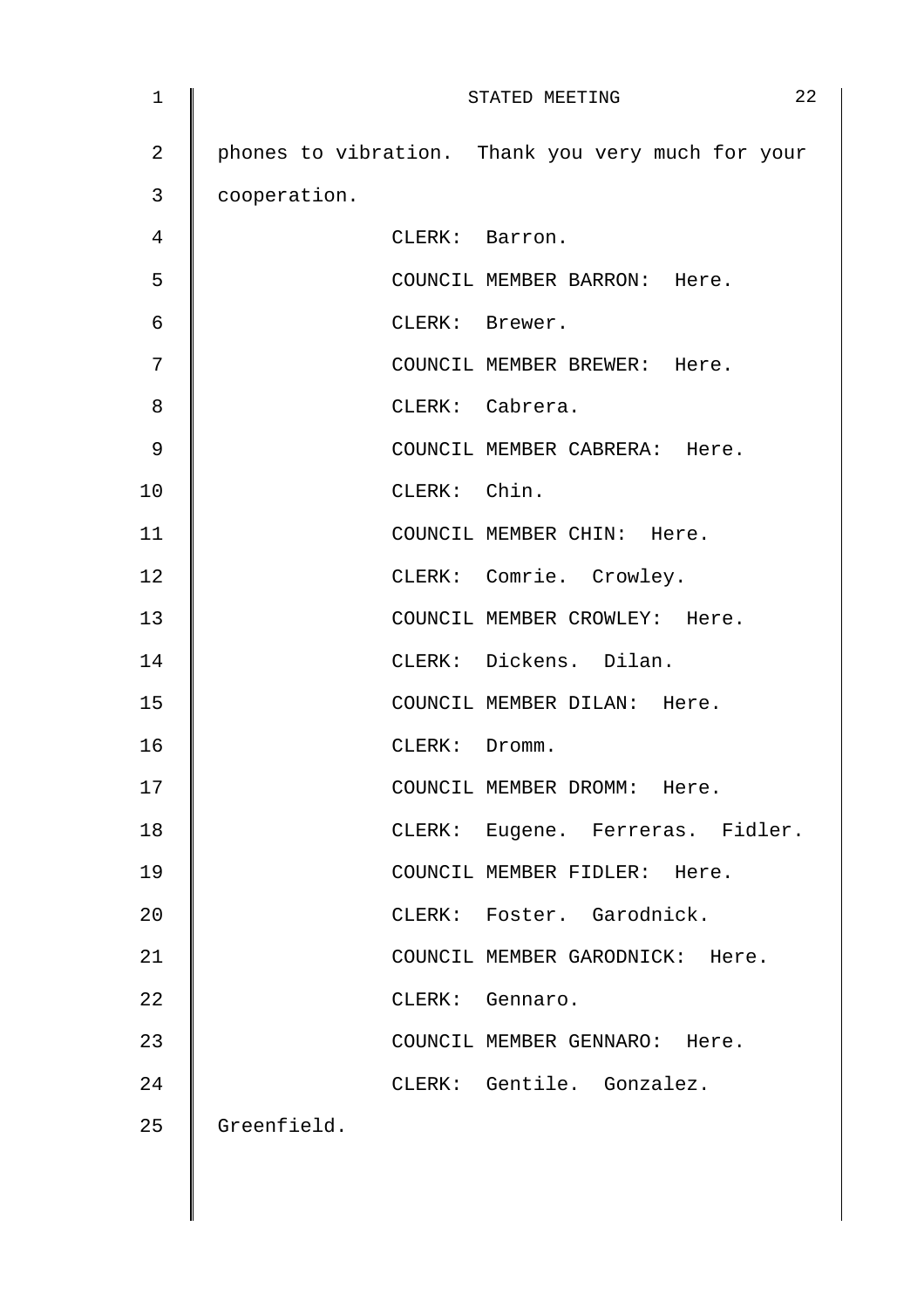| $\mathbf 1$    |       |               | STATED MEETING                   | 23 |
|----------------|-------|---------------|----------------------------------|----|
| $\overline{a}$ |       |               | COUNCIL MEMBER GREENFIELD: Here. |    |
| 3              |       |               | CLERK: Halloran.                 |    |
| $\overline{4}$ |       |               | COUNCIL MEMBER HALLORAN, III:    |    |
| 5              | Here. |               |                                  |    |
| 6              |       |               | CLERK: Ignizio. Jackson.         |    |
| 7              |       |               | COUNCIL MEMBER JACKSON: Here.    |    |
| 8              |       |               | CLERK: James. Koo.               |    |
| 9              |       |               | COUNCIL MEMBER KOO: Here.        |    |
| 10             |       |               | CLERK: Koppell. Koslowitz.       |    |
| 11             |       |               | COUNCIL MEMBER KOSLOWITZ: Here.  |    |
| 12             |       |               | CLERK: Lander. Lappin. Levin.    |    |
| 13             |       |               | COUNCIL MEMBER LEVIN: Here.      |    |
| 14             |       |               | CLERK: Mark-Viverito.            |    |
| 15             |       |               | COUNCIL MEMBER MARK-VIVERITO:    |    |
| 16             | Here. |               |                                  |    |
| 17             |       | CLERK: Mealy. |                                  |    |
| 18             |       |               | COUNCIL MEMBER MEALY: Present.   |    |
| 19             |       |               | CLERK: Mendez.                   |    |
| 20             |       |               | COUNCIL MEMBER MENDEZ: Here.     |    |
| 21             |       |               | CLERK: Nelson.                   |    |
| 22             |       |               | COUNCIL MEMBER NELSON: Here.     |    |
| 23             |       | CLERK: Palma. |                                  |    |
| 24             |       |               | COUNCIL MEMBER PALMA: Here.      |    |
| 25             |       |               | CLERK: Recchia.                  |    |
|                |       |               |                                  |    |
|                |       |               |                                  |    |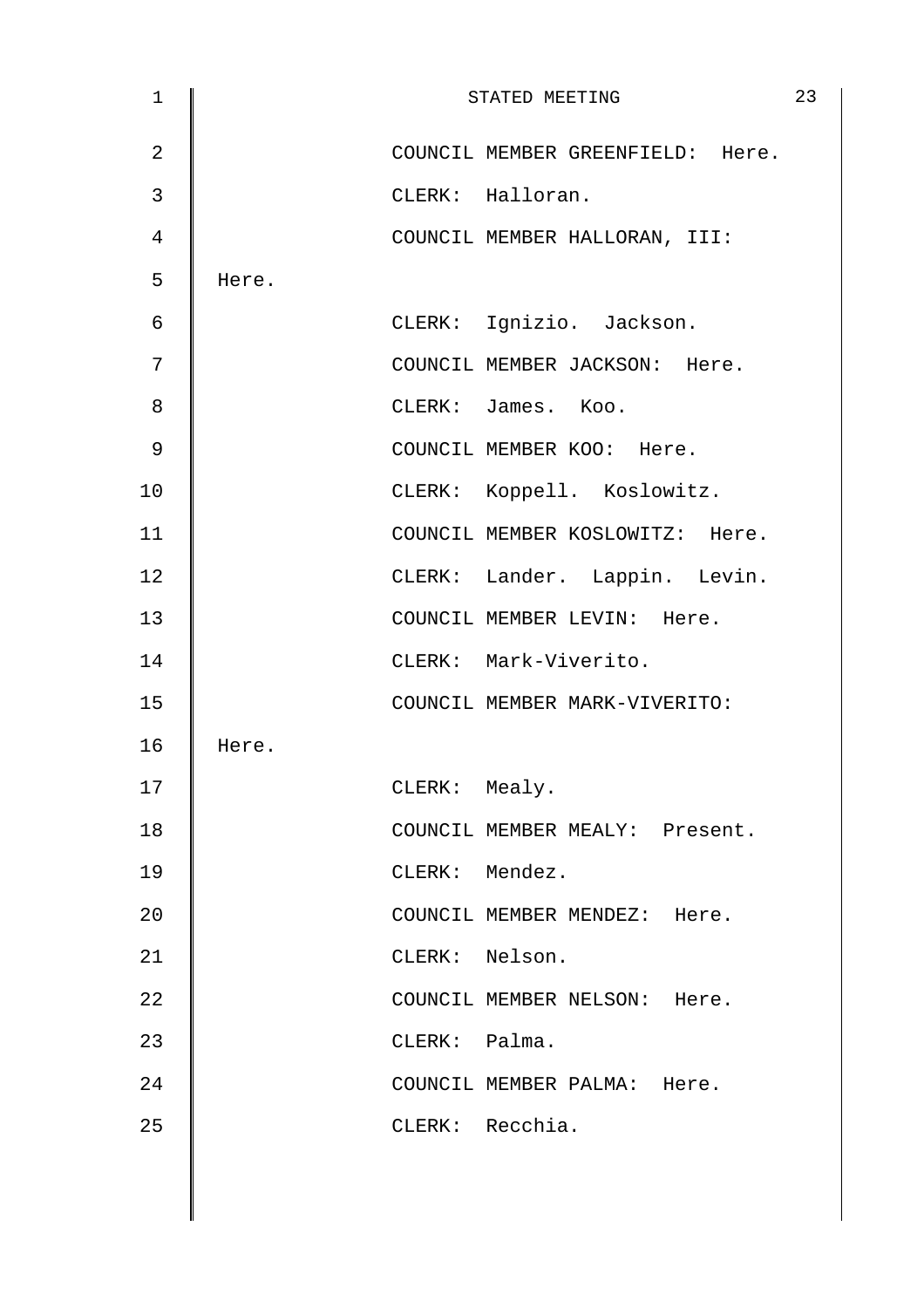| $\mathbf 1$    |         | 24<br>STATED MEETING               |
|----------------|---------|------------------------------------|
| $\overline{2}$ |         | COUNCIL MEMBER RECCHIA, JR.: Here. |
| $\mathbf{3}$   |         | CLERK: Reyna.                      |
| $\overline{4}$ |         | COUNCIL MEMBER REYNA: Here.        |
| 5              |         | CLERK: Rodriguez.                  |
| 6              |         | COUNCIL MEMBER RODRIGUEZ: Here.    |
| 7              |         | CLERK: Rose.                       |
| 8              |         | COUNCIL MEMBER ROSE: Here.         |
| 9              |         | CLERK: Sanders. Ulrich.            |
| 10             |         | COUNCIL MEMBER ULRICH: Here.       |
| 11             |         | CLERK: Vacca. Vallone. Van         |
| 12             | Bramer. |                                    |
| 13             |         | COUNCIL MEMBER VAN BRAMER: Here.   |
| 14             |         | CLERK: Vann.                       |
| 15             |         | COUNCIL MEMBER VANN: Here.         |
| 16             |         | CLERK: Weprin.                     |
| 17             |         | COUNCIL MEMBER WEPRIN: Here.       |
| 18             |         | CLERK: Williams. Wills. Koppell.   |
| 19             |         | COUNCIL MEMBER KOPPELL: Here.      |
| 20             |         | CLERK: Oddo.                       |
| 21             |         | COUNCIL MEMBER ODDO: Here.         |
| 22             |         | CLERK: Rivera.                     |
| 23             |         | PRESIDENT PRO TEM RIVERA: Here.    |
| 24             |         | CLERK: Speaker Quinn.              |
| 25             |         | SPEAKER QUINN: Here.               |
|                |         |                                    |
|                |         |                                    |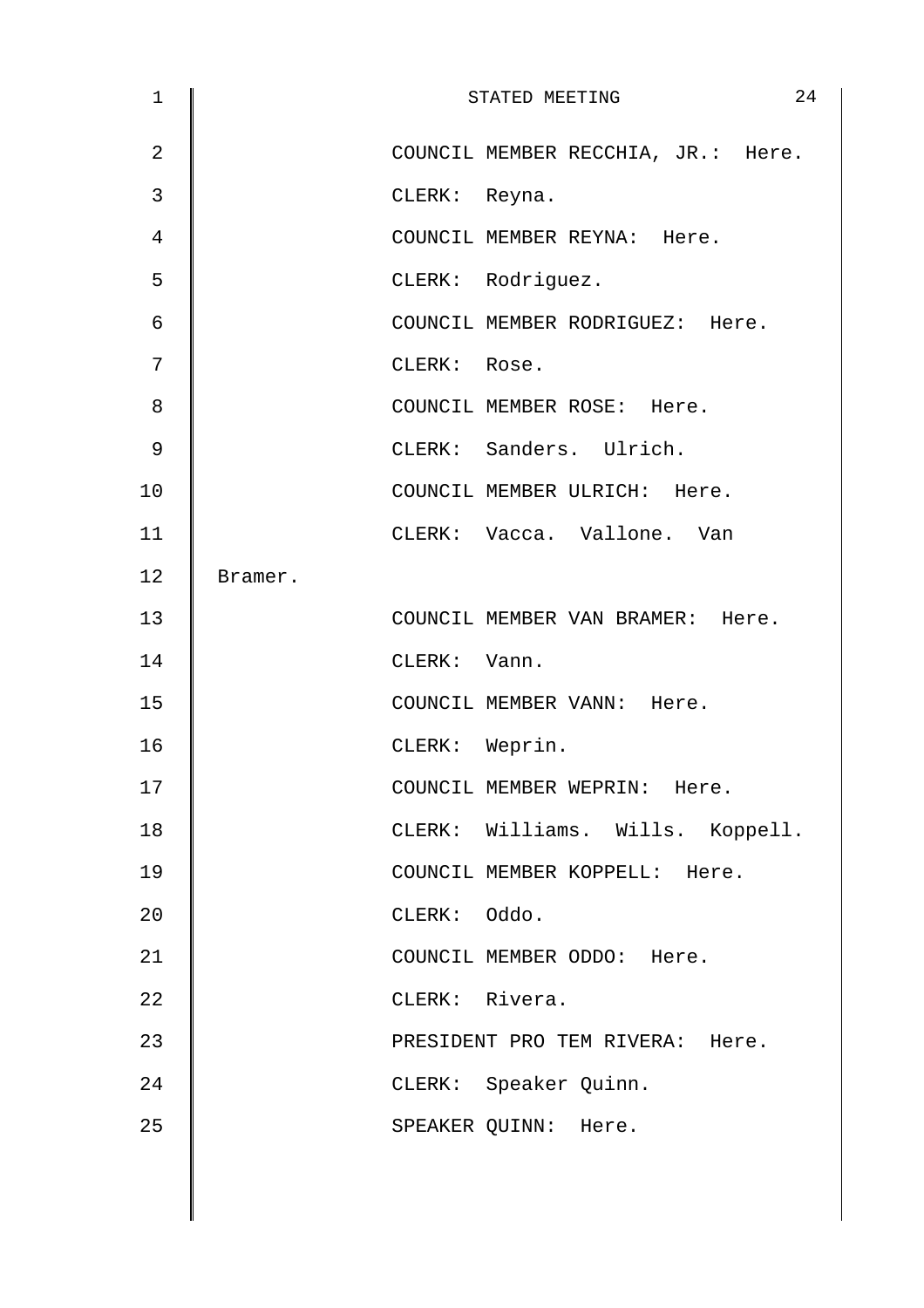| $\mathbf 1$ | 25<br>STATED MEETING                               |
|-------------|----------------------------------------------------|
| 2           | CLERK: We have a quorum.                           |
| 3           | PRESIDENT PRO TEM RIVERA: Thank                    |
| 4           | you very much. My colleagues, please be advised    |
| 5           | that the invocation is being delivered today by    |
| 6           | Reverend Anita Burson from the Elpida Community    |
| 7           | Church of Christ Baptist in Brooklyn.              |
| 8           | REV. BURSON: Will you all just                     |
| 9           | take a deep breath in, and just release a deep     |
| 10          | breath out, and look to your neighbor on your left |
| 11          | and on your right, those with whom you will        |
| 12          | deliberate today. Let us pray. O eternal God,      |
| 13          | Lord of history, we thank You for this day of      |
| 14          | opportunity, as we assemble here with              |
| 15          | representatives sent from many walks of life,      |
| 16          | disciplines, various faiths, and divergent views,  |
| 17          | to represent people of the same. We pause in this  |
| 18          | moment to lift our thoughts in gratitude, to share |
| 19          | our common interests in problems of this city. It  |
| 20          | is through Your power that men and women won       |
| 21          | liberty, and by whose justice they held a vision   |
| 22          | of a righteous nation and indeed a righteous city. |
| 23          | People who laid down their lives to purchase our   |
| 24          | freedom, let us be ever mindful of the legacies we |
| 25          | share that brought with it diligence, scholarship  |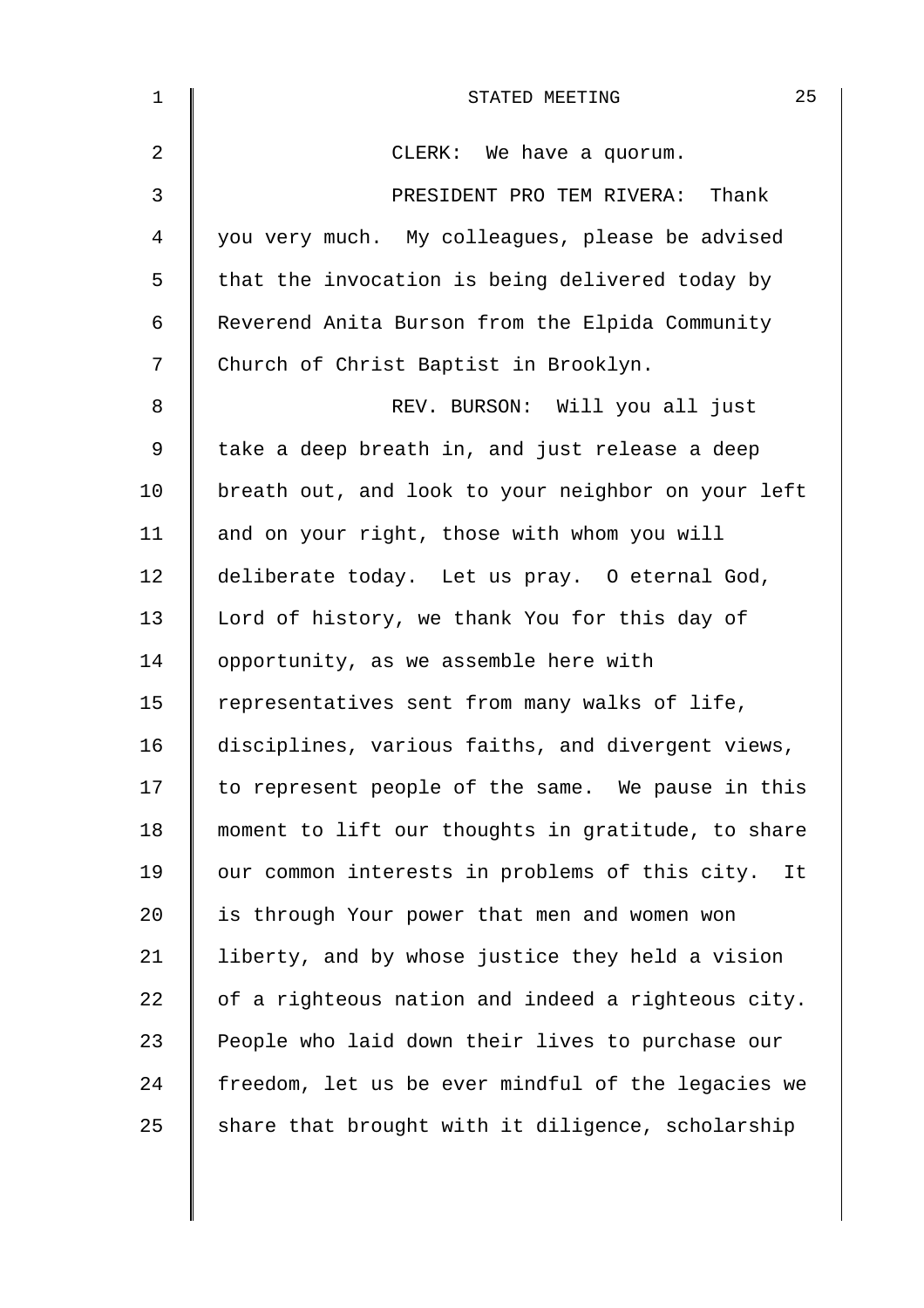| $\mathbf{1}$ | 26<br>STATED MEETING                               |
|--------------|----------------------------------------------------|
| 2            | and sacrifice. Help our leaders by worthy to       |
| 3            | stand in this place with courage and an unwavering |
| 4            | hope to fulfill the task Your will demands be      |
| 5            | done. Let us commit ourselves to the purpose of    |
| 6            | making our communities better places in            |
| 7            | particular, and the world in general a better      |
| 8            | place for all humankind. Let us also be reminded   |
| 9            | of those who so recently served this deliberation, |
| 10           | Hope and Lynette. Our hearts grieve the            |
| 11           | relationships, the friendships, and the collegial  |
| 12           | nature of working for this august body. Let us     |
| 13           | remember their families and their loved ones,      |
| 14           | especially her mother as she also grieves, Hope's  |
| 15           | father, Mr. Reichbach. May we be ever reminded     |
| 16           | that grief shows that we loved. Guide the Mayor,   |
| 17           | Speaker and all of the Council officials elected   |
| 18           | to serve to develop our city and communities in    |
| 19           | Your way for Your name's sake we pray. Let all of  |
| 20           | the people here assembled say amen.                |
| 21           | PRESIDENT PRO TEM RIVERA: If                       |
| 22           | everybody could remain risen.                      |
| 23           | SPEAKER QUINN: I want to thank                     |
| 24           | Reverend Burson so much and say what an honor and  |
| 25           | a joy it is for all of us to have her with us. On  |
|              |                                                    |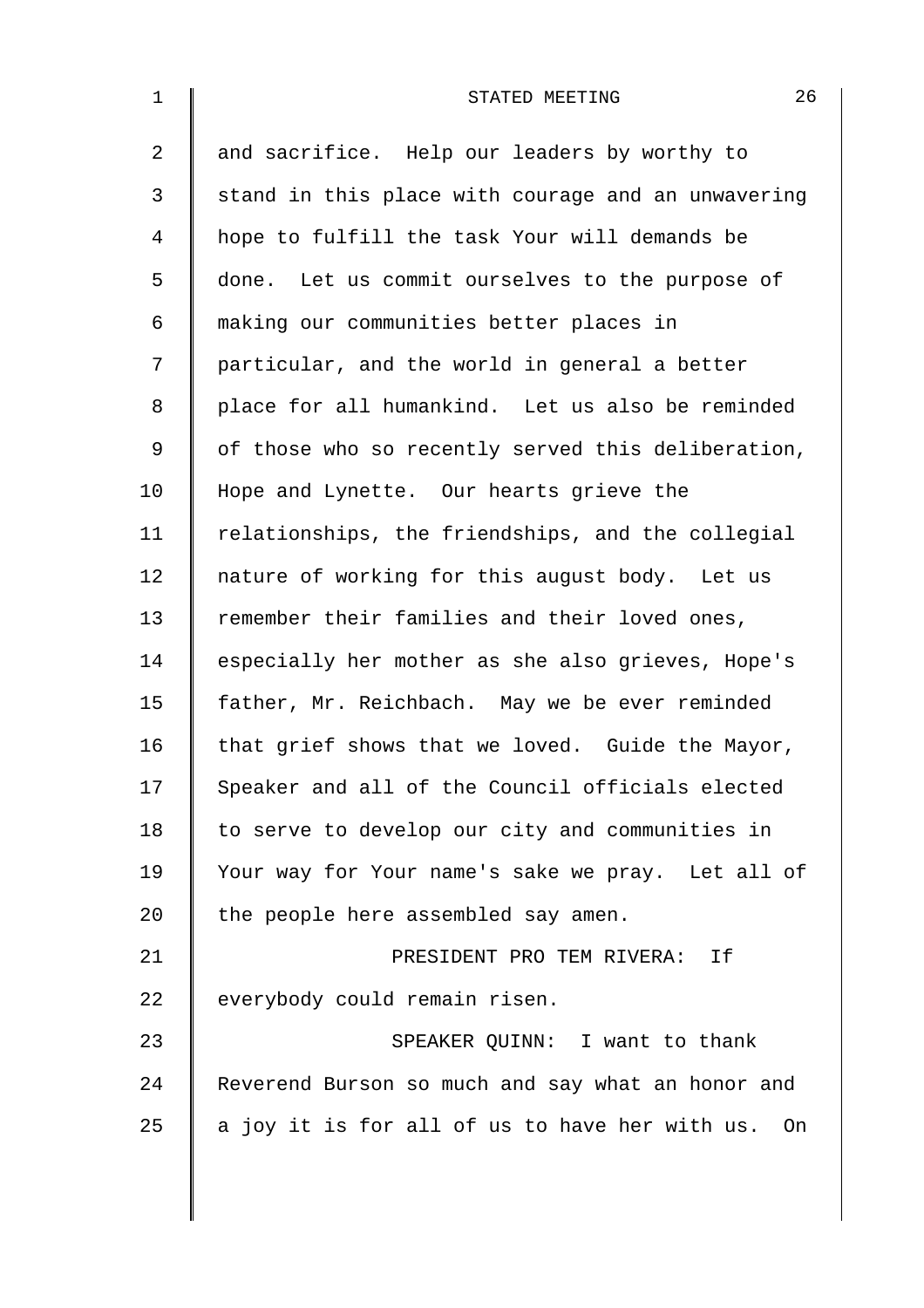| $\mathbf 1$ | 27<br>STATED MEETING                                             |
|-------------|------------------------------------------------------------------|
| 2           | July 14 <sup>th</sup> , 2012, Brooklyn Supreme Court Justice Gus |
| 3           | Reichbach, 65, passed away from complications of                 |
| 4           | pancreatic cancer. Born in Brooklyn, the son of a                |
| 5           | union organizer, he graduated Midwood High School,               |
| 6           | SUNY Buffalo and Columbia Law School. At Columbia                |
| 7           | Justice Reichbach became an anti-war advocate and                |
| 8           | leader of the Students for a Democratic Society.                 |
| 9           | First selected to the civil court in 1990, he was                |
| 10          | assigned to night court, where he began handing                  |
| 11          | out condoms to prostitutes who had been arrested,                |
| 12          | to stop the spread of HIV. He was subsequently                   |
| 13          | dubbed the "Condom Judge" on the cover of the                    |
| 14          | Daily News. His activism continued up till very                  |
| 15          | recently, even while he was suffering very                       |
| 16          | terribly from cancer. In May he wrote an op ed in                |
| 17          | the New York Times imploring the State Legislature               |
| 18          | to make marijuana available for medical purposes.                |
| 19          | He was not just a judge, but a long-time community               |
| 20          | activist, political activist. Justice Reichbach                  |
| 21          | is survived by his wife Ellen, by his brother,                   |
| 22          | sadly, as I think we all remember, his young                     |
| 23          | daughter Hope, who was a very important and                      |
| 24          | significant member of Council Member Levin's                     |
| 25          | staff, passed away, so this is a great deal of                   |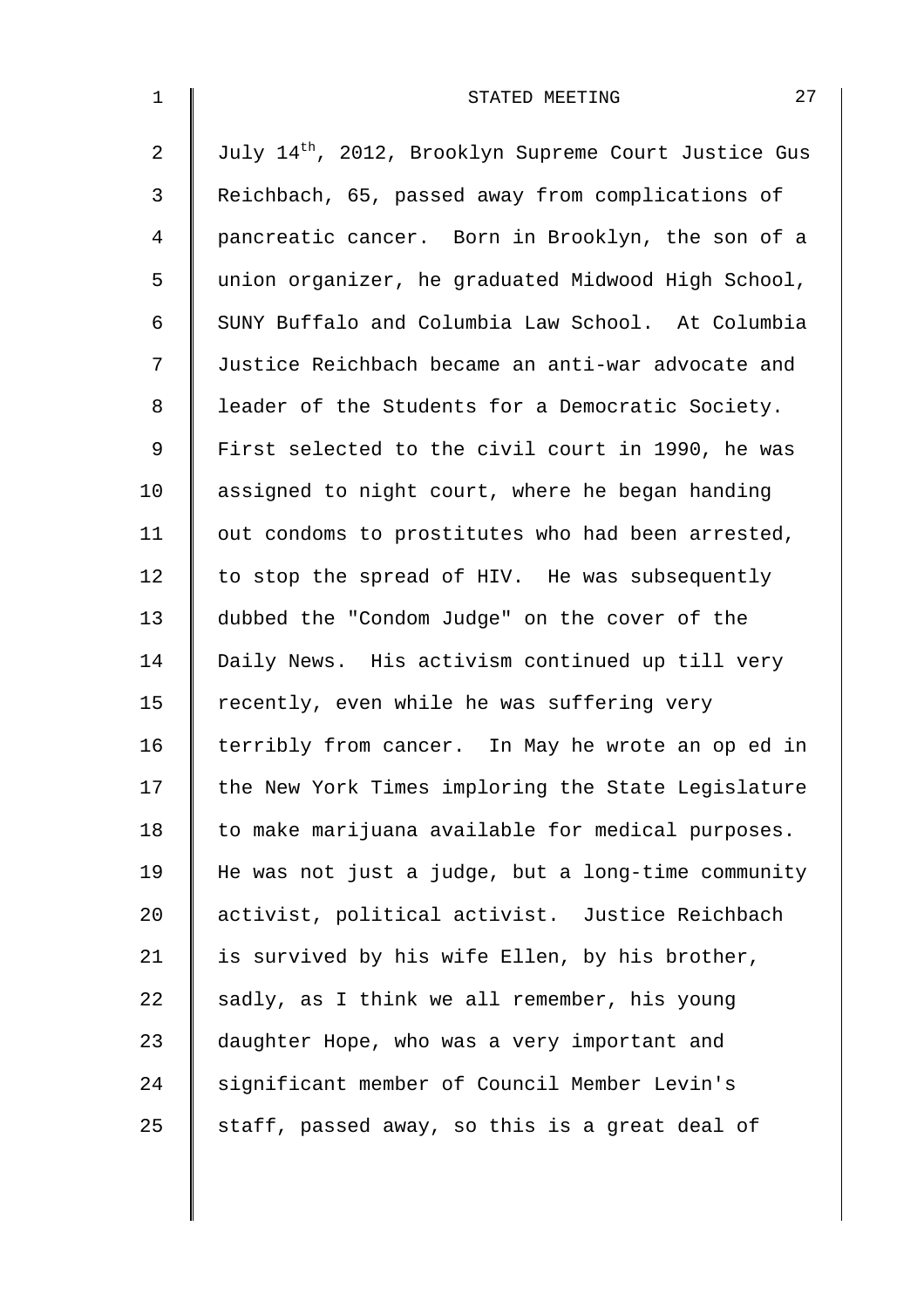| $\mathbf 1$    | 28<br>STATED MEETING                                         |
|----------------|--------------------------------------------------------------|
| $\overline{2}$ | loss for the Reichbach family in a very short                |
| 3              | period of time. So our thoughts remain with them,            |
| $\overline{4}$ | and let me call on Council Member Levin to say a             |
| 5              | few words.                                                   |
| 6              | COUNCIL MEMBER LEVIN: Thank you,                             |
| 7              | Madam Speaker. On Saturday July 14 <sup>th</sup> , 2012, New |
| $\,8\,$        | York City lost the Honorable Gustin Reichbach,               |
| $\mathsf 9$    | esteemed justice of the New York Supreme Court,              |
| 10             | father of Hope Reichbach and husband of Ellen                |
| 11             | Meyers, a tough Brooklynite who embodied that                |
| 12             | borough's great tradition of progressive politics,           |
| 13             | an iconoclast of the highest order, and a true New           |
| 14             | York original. One quality that you could                    |
| 15             | associate with Gus, who was a personal hero of               |
| 16             | mine, from his days at Columbia Law School in 1968           |
| 17             | to his fight to be admitted to the bar because of            |
| 18             | his days at Columbia Law School in 1968, to his              |
| 19             | work as a private attorney, and later as a civil             |
| 20             | and Supreme Court judge, where he weighed every              |
| 21             | decision with the gravity it merited, that one               |
| 22             | quality is courage. Courage to stand for his                 |
| 23             | beliefs in the face of overwhelming opposition,              |
| 24             | courage to stand for his beliefs when his own                |
| 25             | personal career was at stake, courage to face life           |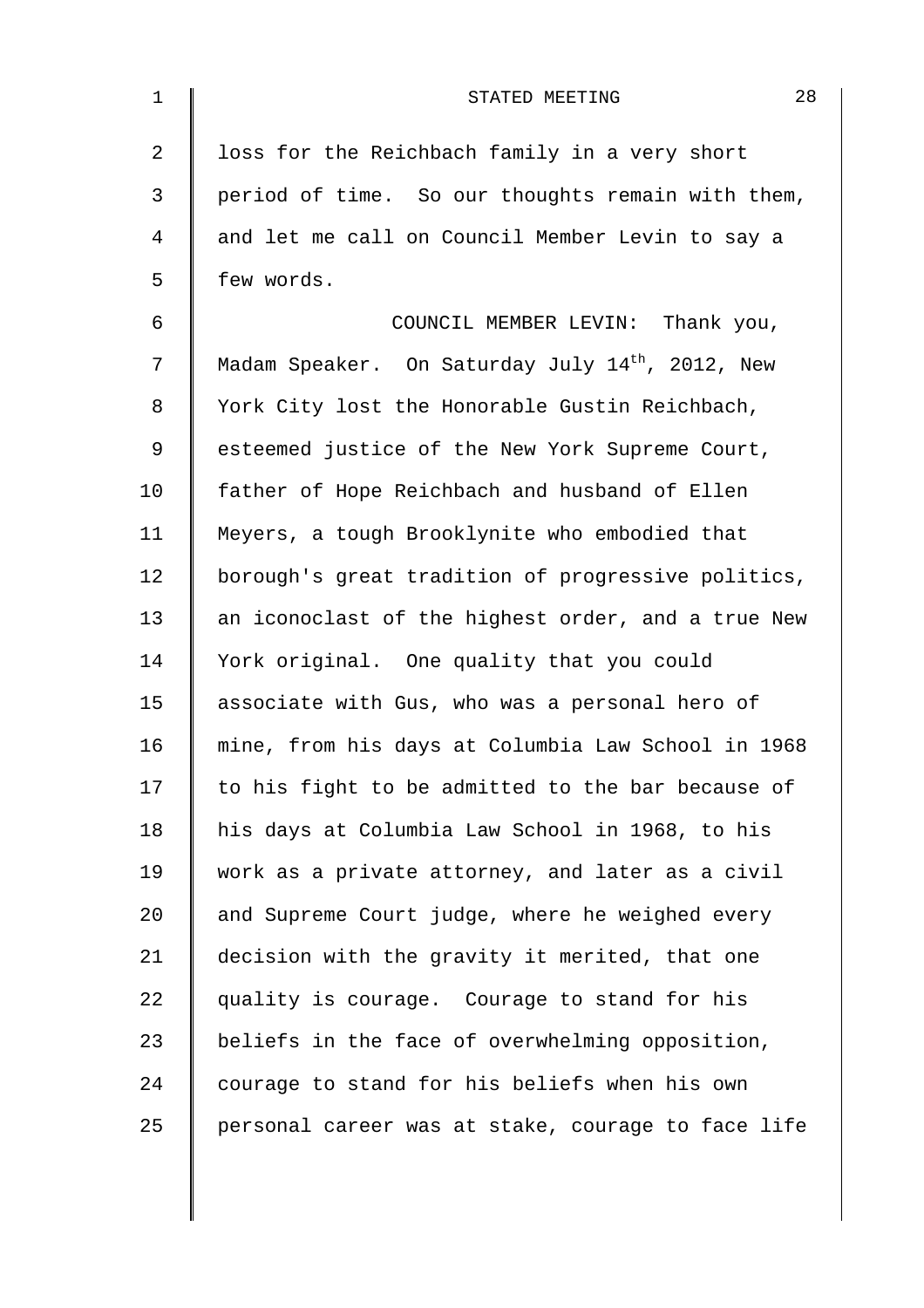| $\mathbf{1}$ | 29<br>STATED MEETING                                            |
|--------------|-----------------------------------------------------------------|
| 2            | head-on after suffering overwhelming, the                       |
| 3            | overwhelming loss of his beloved daughter, and                  |
| 4            | courage to fight pancreatic cancer against the                  |
| 5            | odds for over three years and never let it win.                 |
| 6            | Gus will be remembered by the thousands of people               |
| 7            | whose lives he touched and made better. Everyone                |
| 8            | who ever entered his court knew they had in their               |
| 9            | judge a man who was fair, compassionate,                        |
| 10           | deliberate and kind. He loved his work, he loved                |
| 11           | the law, he loved politics, he loved his friends,               |
| 12           | but most of all he loved Ellen and Hope. Our city               |
| 13           | is a richer and better place because of Gus                     |
| 14           | Reichbach and we will miss him dearly. Thank you.               |
| 15           | SPEAKER QUINN: Thank you, Steve.                                |
| 16           | On August 5 <sup>th</sup> , as we all know, a white supremacist |
| 17           | gunman entered a Sikh temple in Wisconsin and                   |
| 18           | opened fire on worshipers, killing six people and               |
| 19           | critically wounding three others, including one of              |
| 20           | the responding police officers, who we should make              |
| 21           | note that when the emergency responders came upon               |
| 22           | Officer Murphy, he flagged them off and said, "Go               |
| 23           | inside and take care of the others first."                      |
| 24           | Officer Murphy is from Brooklyn and his brother                 |
| 25           | recently retired from the police department. This               |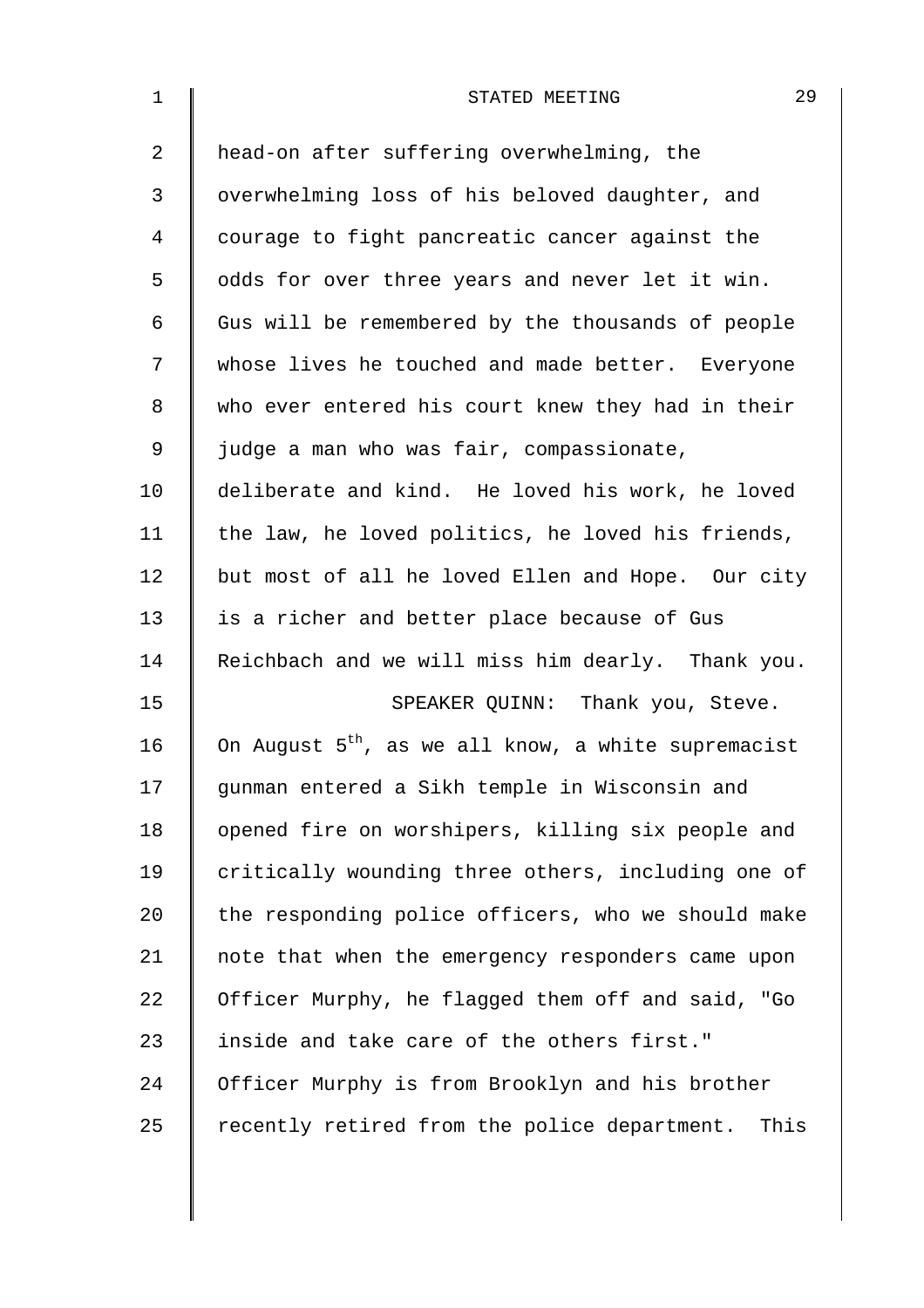| $\mathbf 1$    | 30<br>STATED MEETING                                          |
|----------------|---------------------------------------------------------------|
| $\overline{a}$ | tragedy, following on the heels of the Aurora                 |
| 3              | massacre and the many random acts of gun violence             |
| 4              | that seem to be plaguing our city this summer,                |
| 5              | further point out the critical need for stronger              |
| 6              | efforts to occur to fight gun violence. Our                   |
| 7              | thoughts and prayers go out to the victims and                |
| 8              | their families, but in particular to the entire               |
| $\mathsf 9$    | Sikh community who this Council has worked very               |
| 10             | closely with on many different issues, this has               |
| 11             | hurt the Sikh community just very, very deeply.               |
| 12             | Unfortunately, closer to home here in the Council             |
| 13             | on August 18 <sup>th</sup> , Ruthie Del Franco, our long-time |
| 14             | LTS systems administrator and executive assistant             |
| 15             | to our administrative services director, lost her             |
| 16             | mother, Kathleen, after a long, long battle with              |
| 17             | lung cancer. During her mother's illness, Ruthie              |
| 18             | was by her side every step of the way, during                 |
| 19             | radiation and chemotherapy treatments, if they                |
| 20             | were five-hour treatments, Ruthie would be there              |
| 21             | with her mother for all five hours. Ruthie showed             |
| 22             | the same love, dedication and loyalty to her                  |
| 23             | mother as she has done here at the Council for 25             |
| 24             | years, our thoughts and prayers go out to Ruthie,             |
| 25             | as well as her fiancé, our director of security,              |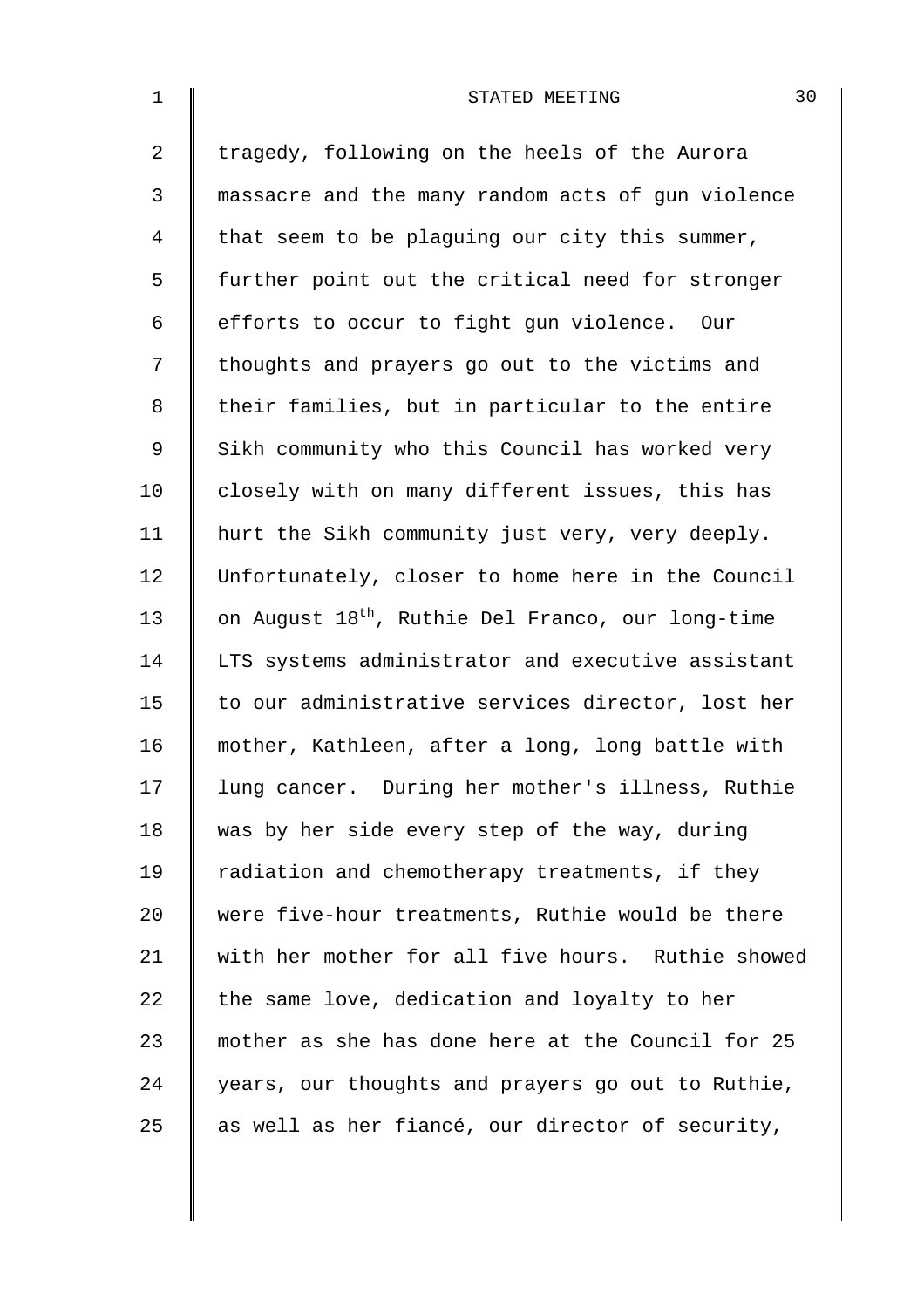| $\mathbf{1}$   | 31<br>STATED MEETING                               |
|----------------|----------------------------------------------------|
| $\overline{2}$ | Carl D'Alba, and her sister Annie and her entire   |
| 3              | family. I think most folks know, but not everyone  |
| 4              | may know, that on Monday we suddenly and           |
| 5              | tragically lost a very cherished member of the     |
| 6              | Council family, when our Deputy Majority Leader    |
| 7              | Inez Dickens' chief of staff Lynette Velasco       |
| 8              | passed away suddenly. Always smiling and           |
| 9              | incredibly cheerful, Lynette started working for   |
| 10             | the Council in 2001, for Council Member Juanita    |
| 11             | Watkins, and then for Council Member James Sanders |
| 12             | before returning to the Council in January of 2006 |
| 13             | to head up Council Member Dickens' office. A       |
| 14             | graduate of Hampton University, Lynette worked in  |
| 15             | the fields of government, art, not-for-profit      |
| 16             | management and journalism, she was a very well-    |
| 17             | known and well-respected poet as well. A trusted   |
| 18             | and supremely competent confidant and long-time    |
| 19             | friend of Inez, Lynette was a tireless advocate on |
| 20             | behalf of the residents of Harlem and our entire   |
| 21             | city, and our thoughts and prayers go out to Inez, |
| 22             | to Pascal Bernard, to everyone in the Harlem       |
| 23             | family, to Lynette's family and to the entire      |
| 24             | Council family, I know we will all miss Lynette,   |
| 25             | and in particular, as I said, that incredibly      |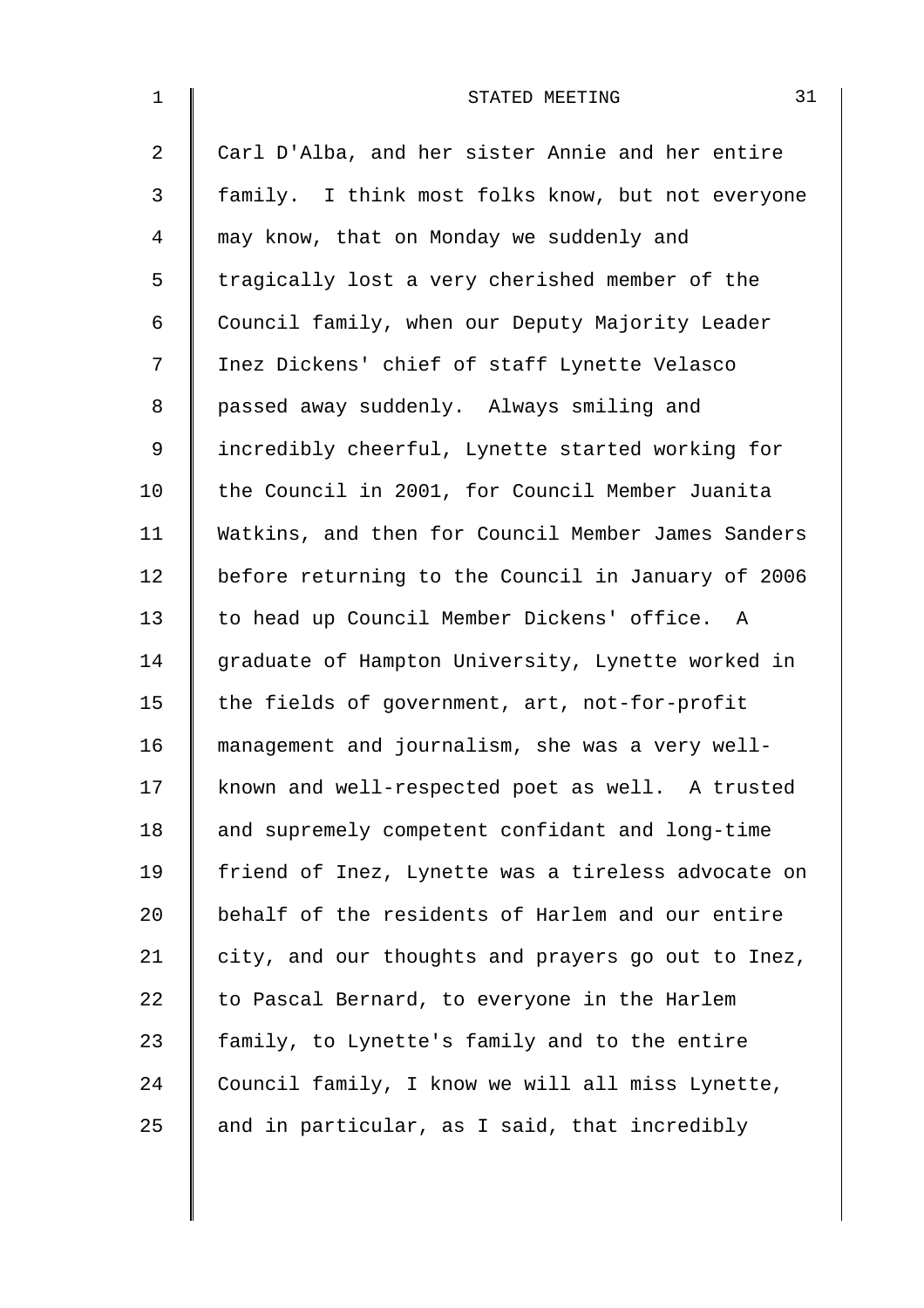| $\mathbf 1$ | 32<br>STATED MEETING                               |
|-------------|----------------------------------------------------|
| 2           | cheery, happy smile, and just kind of abundant joy |
| 3           | she would bring to every meeting and gathering.    |
| 4           | Thank you, and may Lynette rest in peace.          |
| 5           | PRESIDENT PRO TEM RIVERA: Thank                    |
| 6           | you very much, Madam Speaker, we  Council Member   |
| 7           | Vann?                                              |
| 8           | COUNCIL MEMBER VANN: A motion to                   |
| 9           | spread the invocation in full upon the record.     |
| 10          | PRESIDENT PRO TEM RIVERA: So                       |
| 11          | ordered. We now move on to adoption of the         |
| 12          | minutes.                                           |
| 13          | CLERK: Done.                                       |
| 14          | PRESIDENT PRO TEM RIVERA: Messages                 |
| 15          | and papers from the Mayor.                         |
| 16          | CLERK: M874, 77, 78, and 76.                       |
| 17          | SPEAKER QUINN: Received, ordered                   |
| 18          | printed and filed.                                 |
| 19          | CLERK: M875.                                       |
| 20          | PRESIDENT PRO TEM RIVERA: Can we                   |
| 21          | get silence in the chambers?                       |
| 22          | CLERK: M875.                                       |
| 23          | SPEAKER QUINN: Landmarks, Public                   |
| 24          | Siting, Maritime Usage.                            |
| 25          | PRESIDENT PRO TEM RIVERA:                          |
|             |                                                    |
|             |                                                    |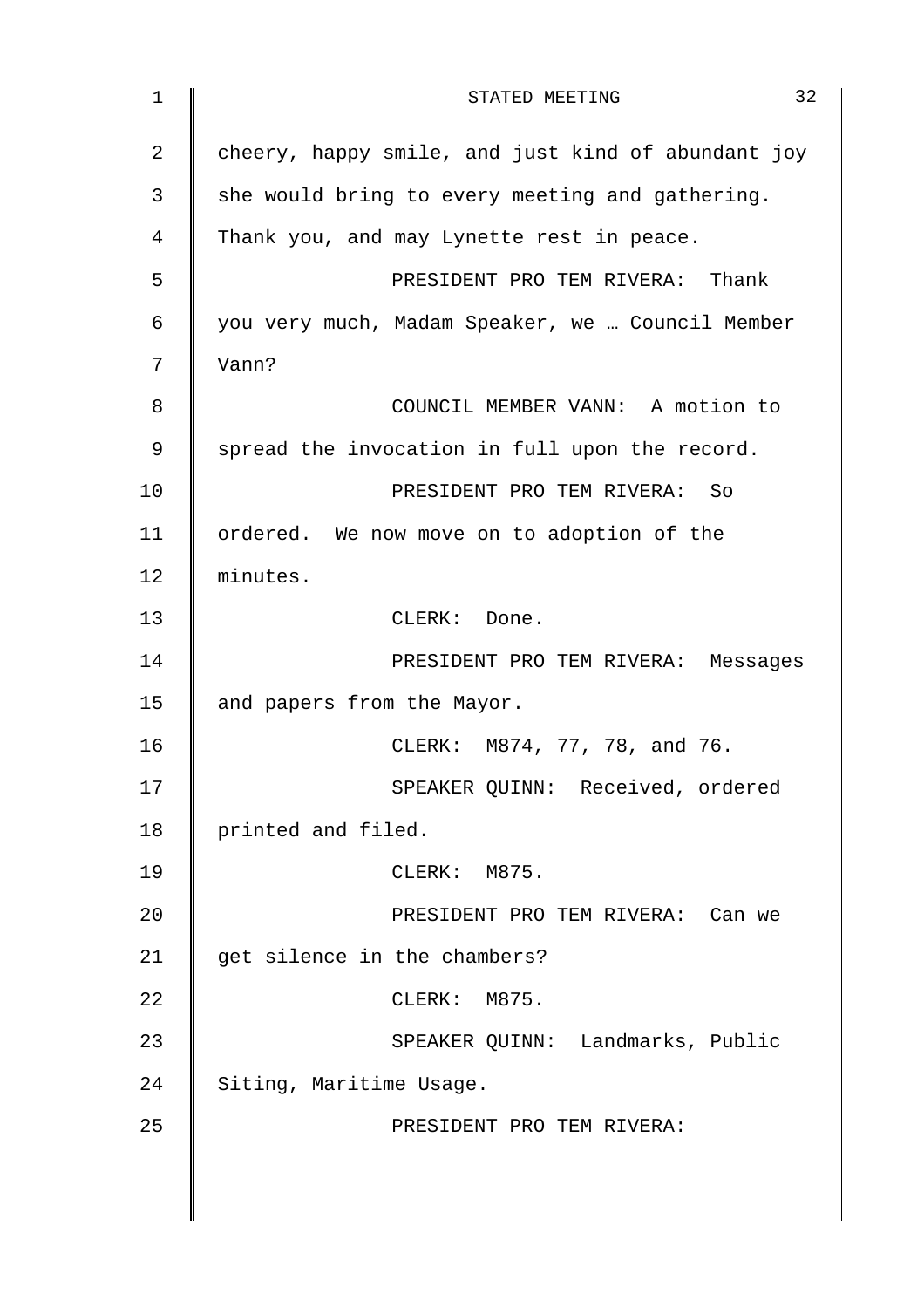| $\mathbf 1$    | 33<br>STATED MEETING                             |
|----------------|--------------------------------------------------|
| $\overline{2}$ | Communications from city, county and borough     |
| 3              | officers?                                        |
| 4              | CLERK: M876, Mayor's approval of                 |
| 5              | conveyance.                                      |
| 6              | SPEAKER QUINN: Planning,                         |
| 7              | Dispositions and Concessions.                    |
| 8              | CLERK: M877 and 878, approval base               |
| $\mathsf 9$    | stations.                                        |
| 10             | SPEAKER QUINN: Transportation.                   |
| 11             | PRESIDENT PRO TEM RIVERA:                        |
| 12             | Petitions and communications.                    |
| 13             | CLERK: None.                                     |
| 14             | PRESIDENT PRO TEM RIVERA: Land use               |
| 15             | call-ups.                                        |
| 16             | CLERK: M879 and M880.                            |
| 17             | SPEAKER QUINN: If we could couple                |
| 18             | those and please have a roll call on the coupled |
| 19             | land use call-ups.                               |
| 20             | PRESIDENT PRO TEM RIVERA: So                     |
| 21             | ordered.                                         |
| 22             | CLERK: Arroyo.                                   |
| 23             | Cx01 Aye.                                        |
| 24             | CLERK: Barron.                                   |
| 25             | COUNCIL MEMBER BARRON: Aye.                      |
|                |                                                  |
|                |                                                  |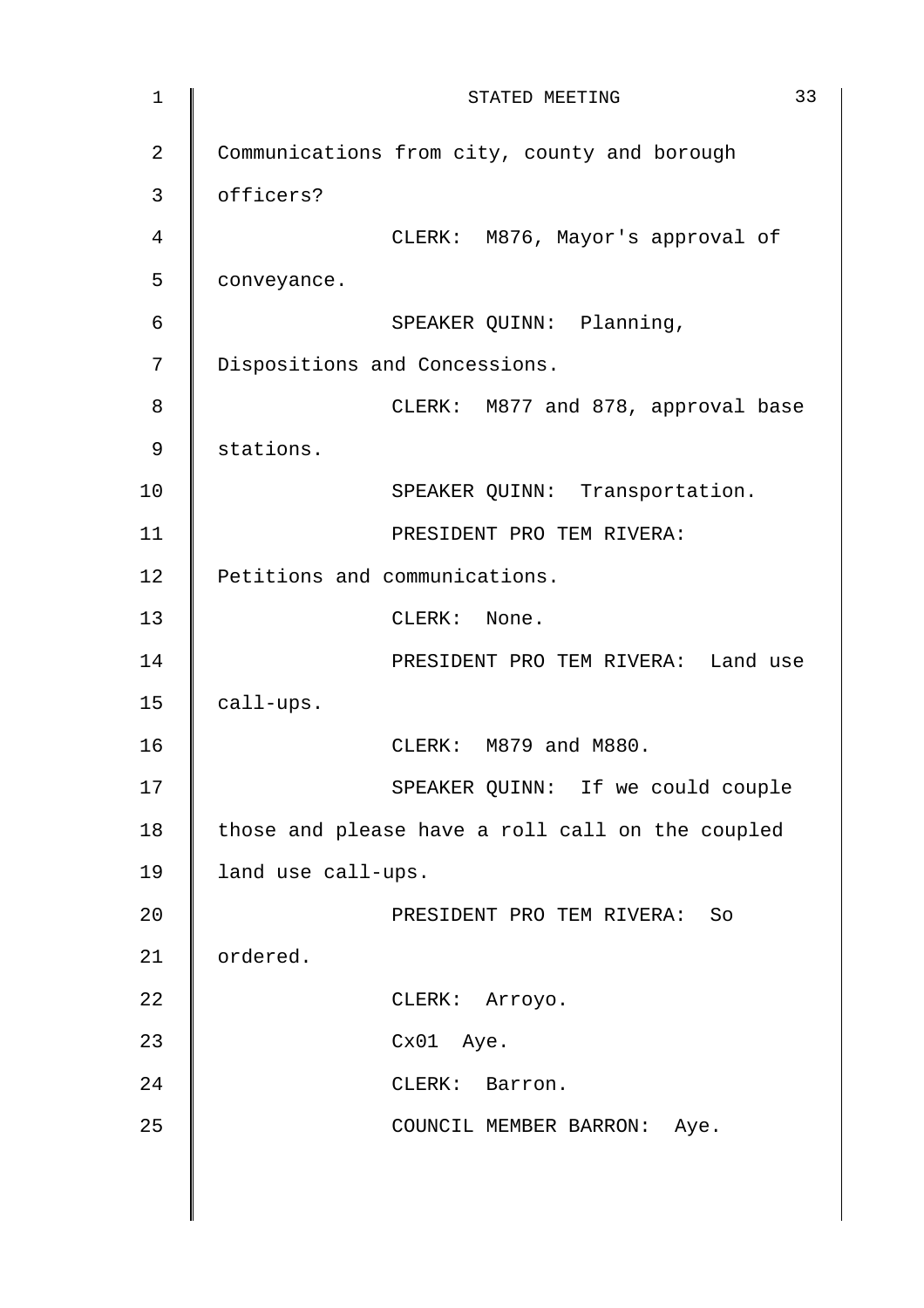| 1              |           | STATED MEETING                     | 34 |
|----------------|-----------|------------------------------------|----|
| $\overline{2}$ |           | CLERK: Brewer.                     |    |
| 3              |           | COUNCIL MEMBER BREWER: Aye.        |    |
| 4              |           | CLERK: Cabrera.                    |    |
| 5              |           | COUNCIL MEMBER CABRERA: Aye.       |    |
| $\epsilon$     |           | CLERK: Chin. Comrie.               |    |
| 7              |           | COUNCIL MEMBER COMRIE, JR.: Aye.   |    |
| 8              |           | CLERK: Crowley.                    |    |
| 9              |           | COUNCIL MEMBER CROWLEY: Aye.       |    |
| 10             |           | CLERK: Dilan.                      |    |
| 11             |           | COUNCIL MEMBER DILAN: Aye.         |    |
| 12             |           | CLERK: Dromm.                      |    |
| 13             |           | COUNCIL MEMBER DROMM:  general     |    |
| 14             | orders?   |                                    |    |
| 15             |           | PRESIDENT PRO TEM RIVERA: Yes.     |    |
| 16             |           | COUNCIL MEMBER DROMM: Thank you, I |    |
| 17             | vote aye. |                                    |    |
| 18             |           | PRESIDENT PRO TEM RIVERA: Thank    |    |
| 19             | you.      |                                    |    |
| 20             |           | CLERK: Fidler.                     |    |
| 21             |           | COUNCIL MEMBER FIDLER: Aye.        |    |
| 22             |           | CLERK: Eugene.                     |    |
| 23             |           | COUNCIL MEMBER EUGENE: Aye.        |    |
| 24             |           | CLERK: Foster. Garodnick.          |    |
| 25             | Gennaro.  |                                    |    |
|                |           |                                    |    |
|                |           |                                    |    |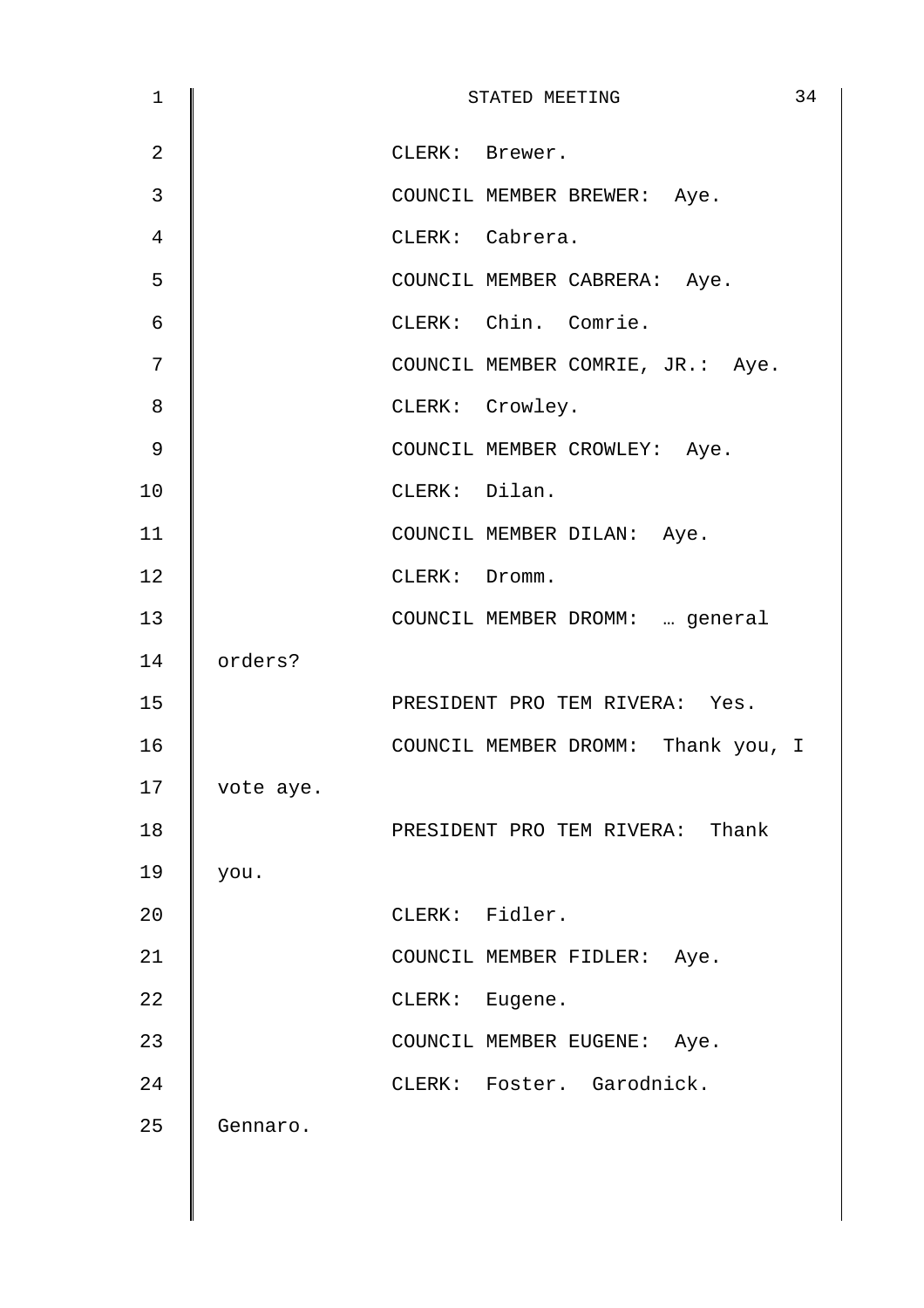| 1              |               | 35<br>STATED MEETING               |
|----------------|---------------|------------------------------------|
| $\overline{2}$ |               | COUNCIL MEMBER GENNARO: Yes.       |
| 3              |               | CLERK: Gentile.                    |
| 4              |               | COUNCIL MEMBER GENTILE: Aye.       |
| 5              |               | CLERK: Gonzalez.                   |
| 6              |               | COUNCIL MEMBER GONZALEZ: Aye.      |
| 7              |               | CLERK: Greenfield.                 |
| 8              |               | COUNCIL MEMBER GREENFIELD: Aye.    |
| 9              |               | CLERK: Halloran.                   |
| 10             |               | COUNCIL MEMBER HALLORAN, III: Aye. |
| 11             |               | CLERK: Ignizio.                    |
| 12             |               | COUNCIL MEMBER IGNIZIO: Yes.       |
| 13             |               | CLERK: Jackson.                    |
| 14             |               | COUNCIL MEMBER JACKSON: Aye.       |
| 15             | CLERK: James. |                                    |
| 16             |               | COUNCIL MEMBER JAMES: Aye.         |
| 17             | CLERK: Koo.   |                                    |
| 18             |               | COUNCIL MEMBER KOO: Aye.           |
| 19             |               | CLERK: Koppell.                    |
| 20             |               | COUNCIL MEMBER KOPPELL: Aye.       |
| 21             |               | CLERK: Koslowitz.                  |
| 22             |               | COUNCIL MEMBER KOSLOWITZ: Aye.     |
| 23             | CLERK: Levin. |                                    |
| 24             |               | COUNCIL MEMBER LEVIN: Aye.         |
| 25             |               | CLERK: Mark-Viverito.              |
|                |               |                                    |
|                |               |                                    |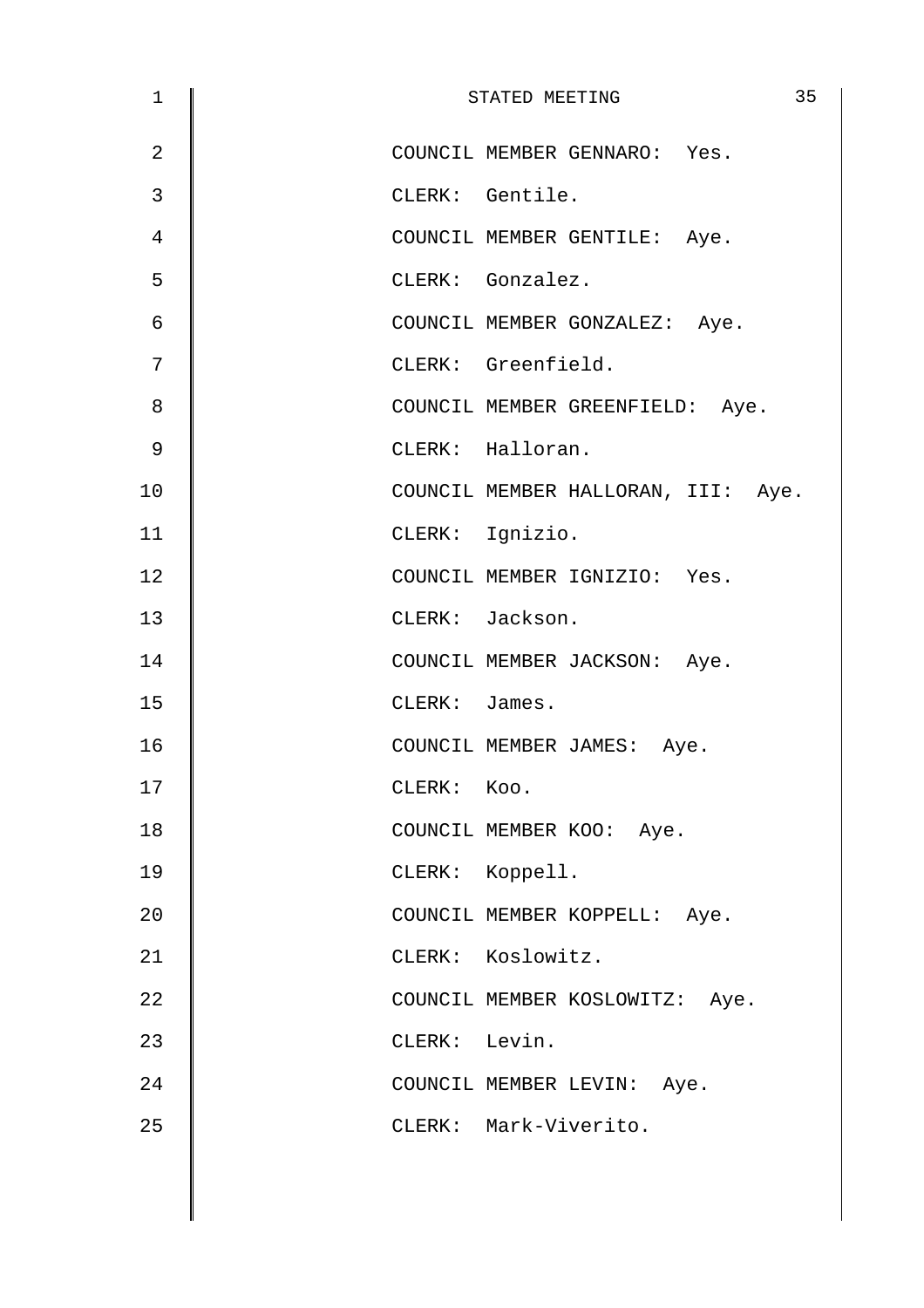| 1  |                 |                | 36<br>STATED MEETING               |
|----|-----------------|----------------|------------------------------------|
| 2  |                 |                | COUNCIL MEMBER MARK-VIVERITO: Aye. |
| 3  |                 | CLERK: Mealy.  |                                    |
| 4  |                 |                | COUNCIL MEMBER MEALY: Aye.         |
| 5  |                 | CLERK: Mendez. |                                    |
| 6  |                 |                | COUNCIL MEMBER MENDEZ: Aye.        |
| 7  |                 | CLERK: Nelson. |                                    |
| 8  |                 |                | COUNCIL MEMBER NELSON: Aye.        |
| 9  |                 | CLERK: Palma.  |                                    |
| 10 |                 |                | COUNCIL MEMBER PALMA: Aye.         |
| 11 |                 |                | CLERK: Recchia.                    |
| 12 |                 |                | COUNCIL MEMBER RECCHIA, JR.: Aye.  |
| 13 |                 | CLERK: Reyna.  |                                    |
| 14 |                 |                | COUNCIL MEMBER REYNA: Aye.         |
| 15 |                 |                | CLERK: Rodriguez.                  |
| 16 |                 |                | COUNCIL MEMBER RODRIGUEZ: Aye.     |
| 17 | Point of order? |                |                                    |
| 18 |                 |                | PRESIDENT PRO TEM RIVERA: So       |
| 19 | ordered.        |                |                                    |
| 20 |                 |                | COUNCIL MEMBER RODRIGUEZ: Aye.     |
| 21 |                 | CLERK: Rose.   |                                    |
| 22 |                 |                | COUNCIL MEMBER ROSE: Aye.          |
| 23 |                 |                | CLERK: Sanders. Ulrich.            |
| 24 |                 |                | COUNCIL MEMBER ULRICH: Aye.        |
| 25 |                 | CLERK: Vacca.  |                                    |
|    |                 |                |                                    |
|    |                 |                |                                    |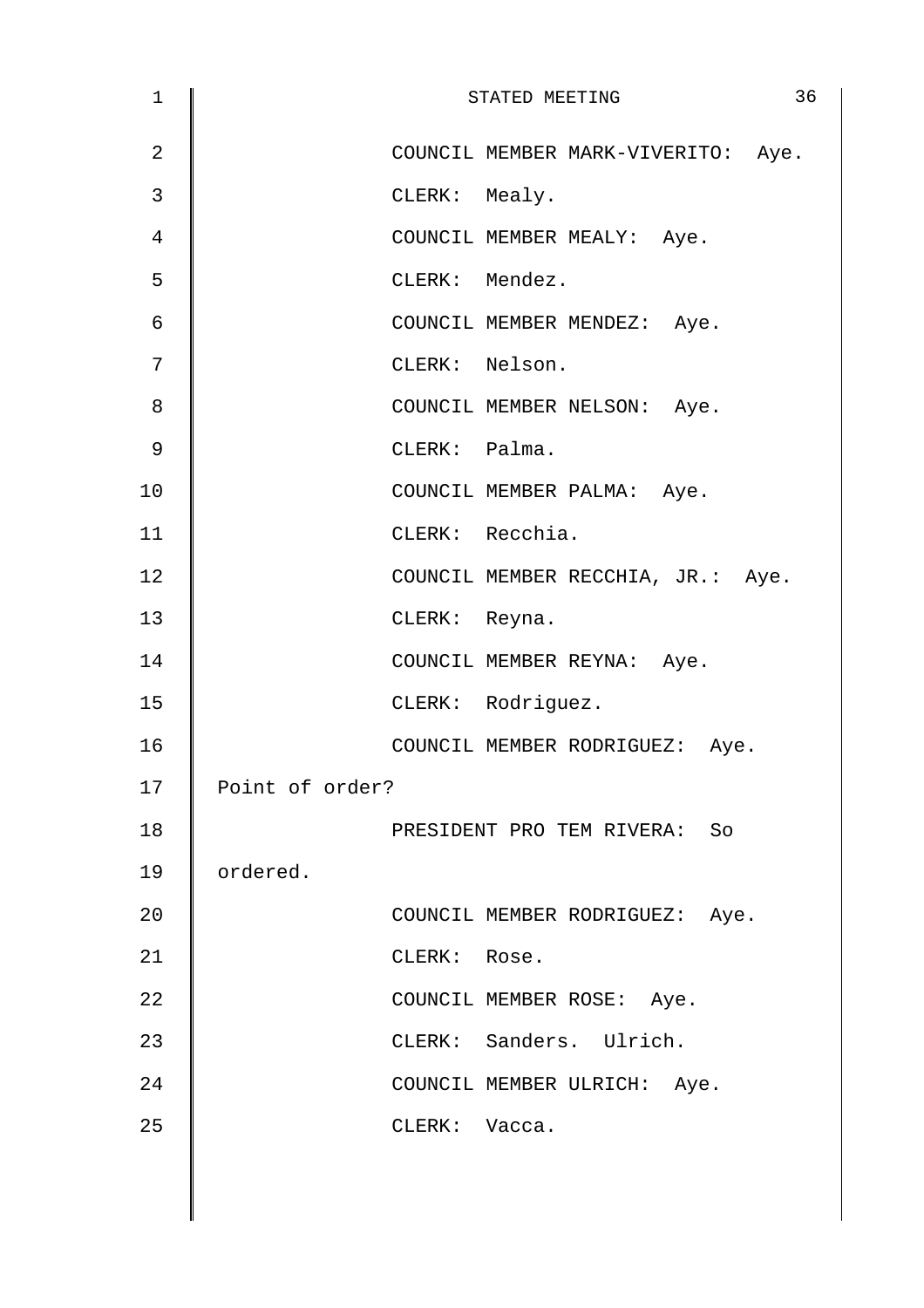| 1  | 37<br>STATED MEETING                               |
|----|----------------------------------------------------|
| 2  | COUNCIL MEMBER VACCA: Aye.                         |
| 3  | CLERK: Vallone. Van Bramer.                        |
| 4  | PRESIDENT PRO TEM RIVERA: So                       |
| 5  | ordered.                                           |
| 6  | COUNCIL MEMBER VAN BRAMER: Aye.                    |
| 7  | CLERK: Vann. Weprin.                               |
| 8  | COUNCIL MEMBER WEPRIN: Aye.                        |
| 9  | CLERK: Williams.                                   |
| 10 | COUNCIL MEMBER WILLIAMS: Aye.                      |
| 11 | CLERK: Oddo.                                       |
| 12 | COUNCIL MEMBER ODDO: Yes.                          |
| 13 | CLERK: Rivera.                                     |
| 14 | PRESIDENT PRO TEM RIVERA: Yes.                     |
| 15 | CLERK: Speaker Quinn.                              |
| 16 | SPEAKER QUINN: Yes.                                |
| 17 | CLERK: Land Use call-ups, Council                  |
| 18 | Member Sanders. Council Member Sanders.            |
| 19 | COUNCIL MEMBER SANDERS, JR.: Yes.                  |
| 20 | PRESIDENT PRO TEM RIVERA: All                      |
| 21 | right, today's land use call-ups were adopted by a |
| 22 | vote of 43 in the affirmative, with zero in the    |
| 23 | negative, we now move on to communications from    |
| 24 | the Speaker.                                       |
| 25 | SPEAKER QUINN: Thank you very                      |
|    |                                                    |
|    |                                                    |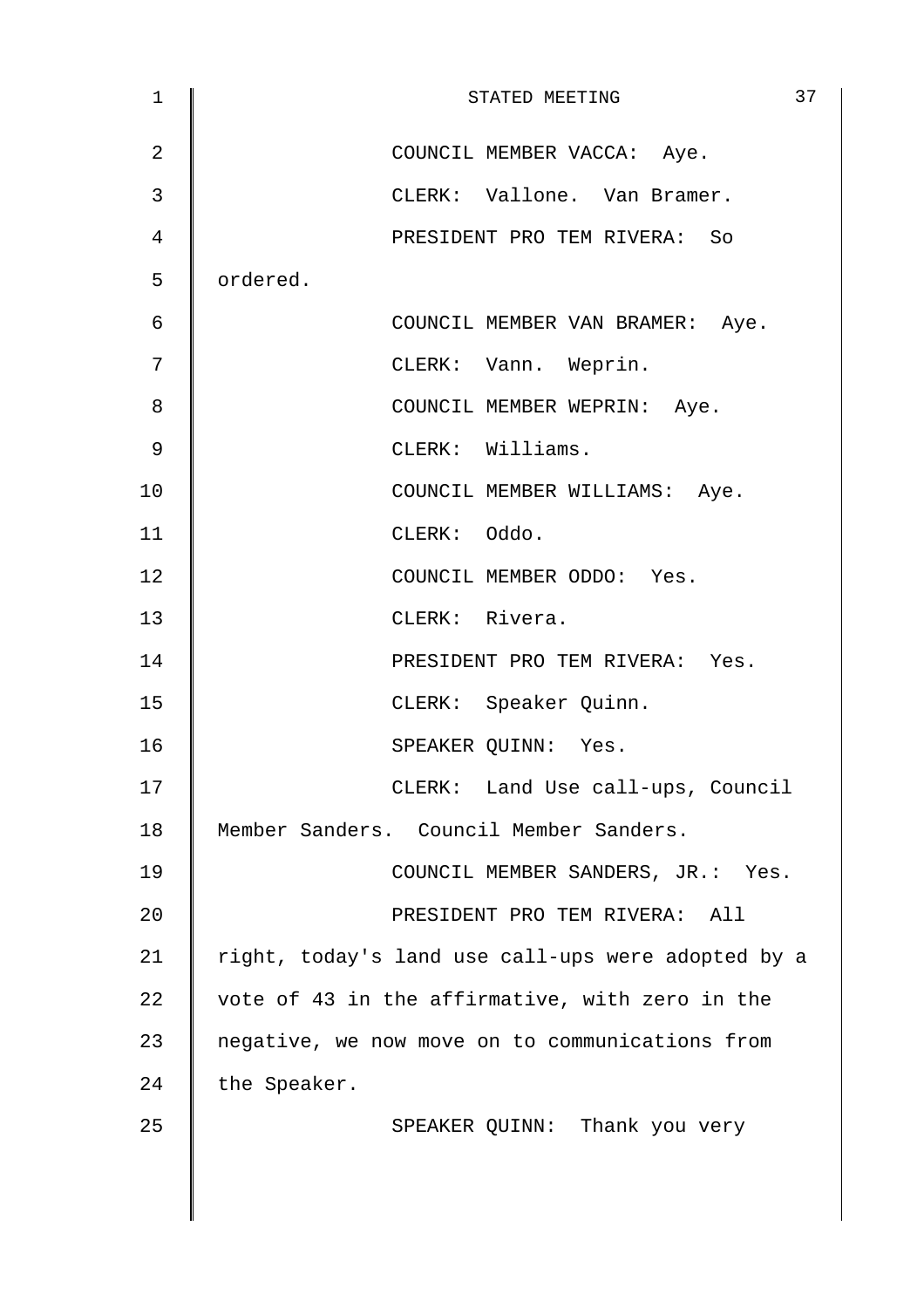| $\mathbf 1$    | 38<br>STATED MEETING                               |
|----------------|----------------------------------------------------|
| $\overline{2}$ | much. First we are voting on Intro 834A, a piece   |
| $\mathfrak{Z}$ | of legislation that comes out of the Environmental |
| 4              | Protection Committee and is chaired by our         |
| 5              | terrific EP Chair, Jim Gennaro. I want to thank    |
| 6              | Samara Swanson, Jeff Baker and Laura Popa, it is   |
| 7              | amazing what a team Laura, Samara, Jeff and Jim    |
| 8              | and Jim's staff are, and always pushing us either  |
| 9              | further to do things to protect our city, state    |
| 10             | and world, and 834A will codify into law the New   |
| 11             | York City panel on climate change and the climate  |
| 12             | adaptation task force, as well as expanding the    |
| 13             | breadth and depth of those entities to cover more  |
| 14             | important parts of the city and different          |
| 15             | communities that get affected by climate change.   |
| 16             | Last month in the United States we had the hottest |
| 17             | month on record, the hottest month on record since |
| 18             | they began to keep temperature records. That is    |
| 19             | an incredibly startling fact, it's a fact that in  |
| 20             | part has led to one of the worst corn crops in     |
| 21             | history, which has led to significant failures for |
| 22             | cattle ranchers across the country, which will     |
| 23             | lead potentially among other things to higher food |
| 24             | costs for New Yorkers. It's something that as we   |
| 25             | come up on the year anniversary of the hurricane   |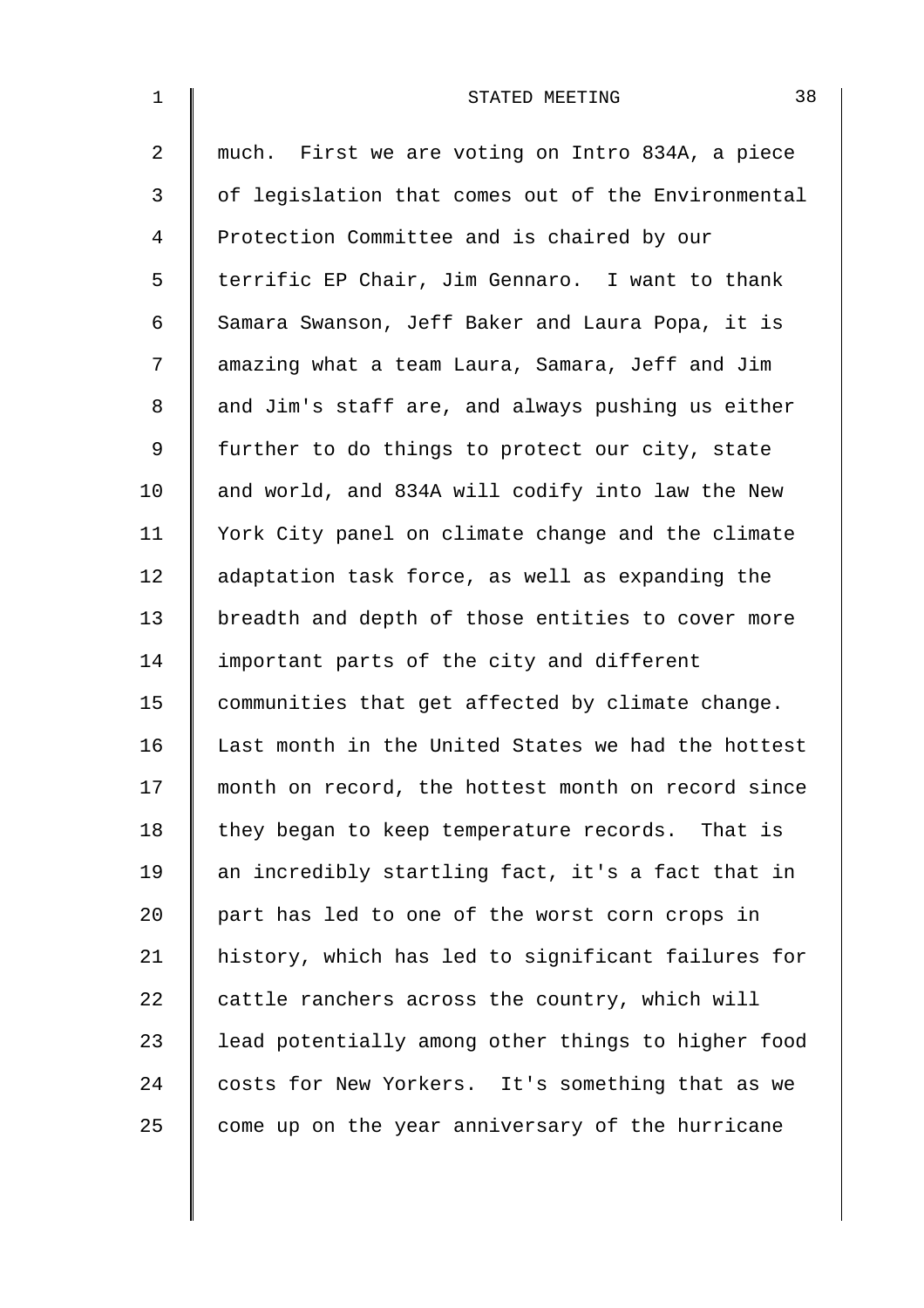| $\mathbf 1$    | 39<br>STATED MEETING                               |
|----------------|----------------------------------------------------|
| $\overline{2}$ | needs to remind us about what a rising water table |
| 3              | could do to a city of five boroughs, four of which |
| 4              | are on or are islands. So I want to thank Chair    |
| 5              | Gennaro for making sure that the work we've done   |
| 6              | on climate change and climate adaptation isn't a   |
| 7              | one-time thing, it doesn't rest on whether or not  |
| 8              | the Mayor or the Speaker care about the            |
| 9              | environment, that it's a permanent part of our     |
| 10             | city, and that we will keep working to keep our    |
| 11             | city safe as it relates to climate change, but     |
| 12             | also we will be leading cities across America and  |
| 13             | across the world in how to deal with climate       |
| 14             | change. So thank you so much, Chair Gennaro, and   |
| 15             | if I could call on you for a few words.            |
| 16             | COUNCIL MEMBER GENNARO: Thank you,                 |
| 17             | Madam Speaker, thank you for your leadership and   |
| 18             | all of the staff that you mentioned to bring this  |
| 19             | bill forward. Just to put this in a little bit of  |
| 20             | context, everyone remembers in 2008 when we became |
| 21             | the national leader in reducing greenhouse gases   |
| 22             | by pledging, by mandating that we reduce them by   |
| 23             | 30%, this is what all jurisdictions throughout the |
| 24             | country should be doing. But just as everyone      |
| 25             | reduces their greenhouse gases, it's very          |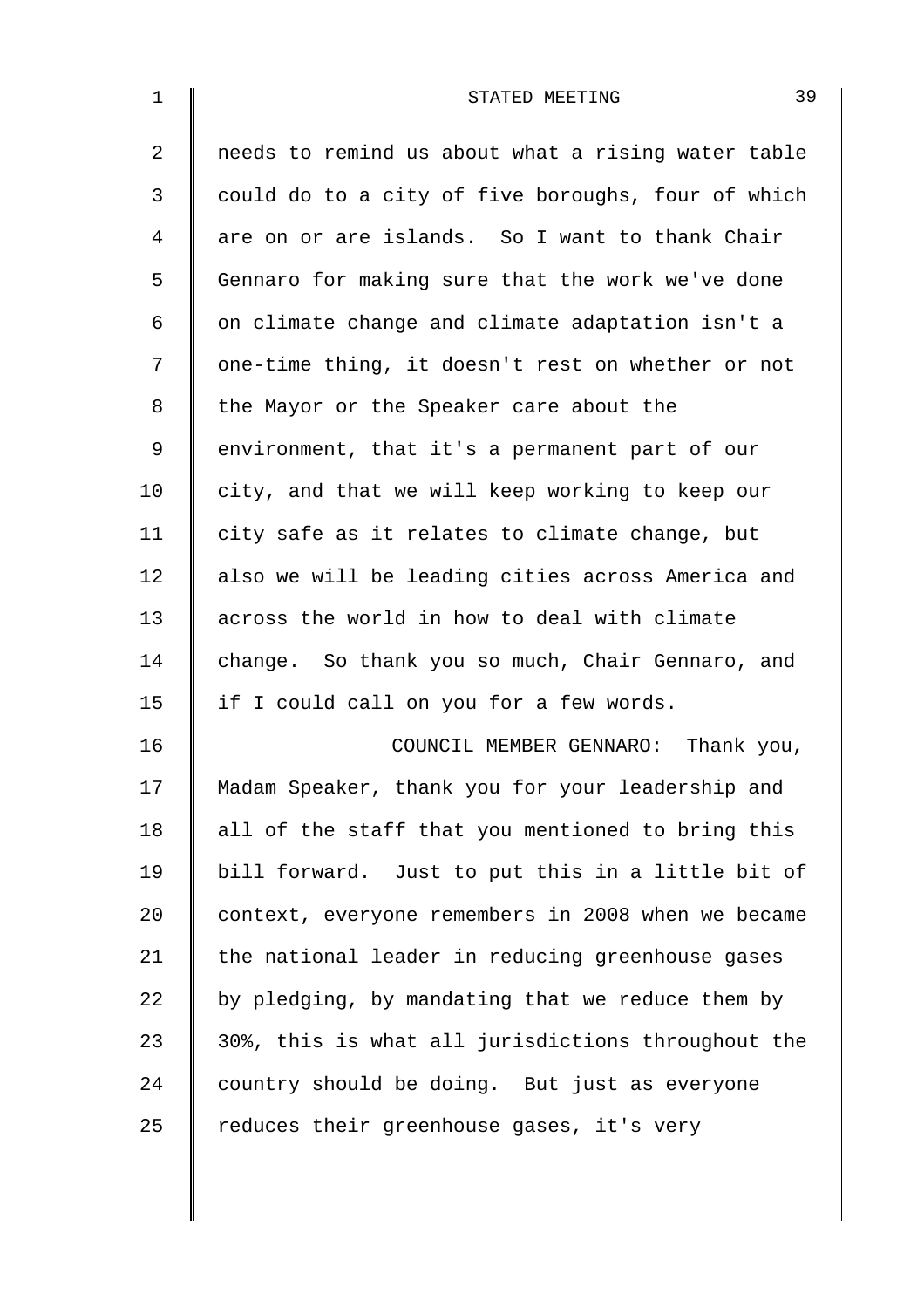| $\mathbf{1}$   | 40<br>STATED MEETING                               |
|----------------|----------------------------------------------------|
| $\overline{2}$ | important to prepare for, and implement, very      |
| 3              | commonsense strategies to protect against the rise |
| 4              | of sea level and devastating climate change, and   |
| 5              | it's important that we act and we act now to put a |
| 6              | mechanism in place, that's what this bill will do. |
| 7              | I am told that this is the first legislative       |
| 8              | effort of its type, of any state or local          |
| 9              | government, which is really a terrific thing, and  |
| 10             | the first to focus on vulnerable communities. I'm  |
| 11             | very grateful to my staff who worked on this, to   |
| 12             | Bill Murray and Jeremy Walsh, also to the          |
| 13             | Bloomberg administration that has been doing very  |
| 14             | good work on climate change adaptation, the Office |
| 15             | of Long-term Planning and Sustainability, and I    |
| 16             | will close where I started in thanking you, Madam  |
| 17             | Speaker, for your great environmental leadership   |
| 18             | and all my colleagues. Hold it, I have a special   |
| 19             | note to thank all of the sponsors of the bill and  |
| 20             | all the members of the Environmental Committee,    |
| 21             | particularly Council Member Koppell who added      |
| 22             | something very valuable to this bill, and who      |
| 23             | worked with us, and I want to thank him in a       |
| 24             | special way during these remarks. Thank you,       |
| 25             | Madam Speaker, for your leadership.                |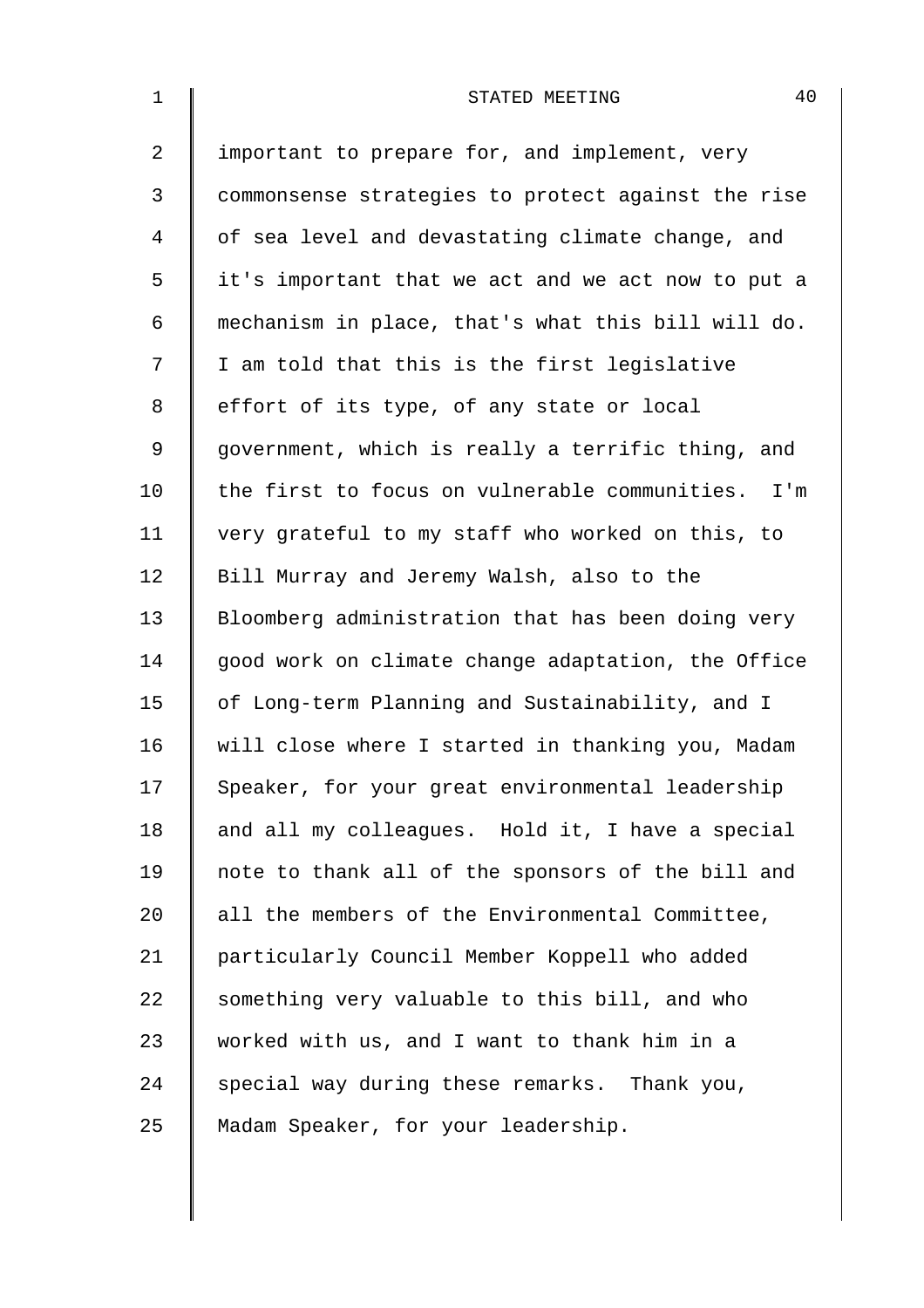| $\mathbf 1$ | 41<br>STATED MEETING                               |
|-------------|----------------------------------------------------|
| 2           | SPEAKER QUINN: Thank you very                      |
| 3           | much, Chair Gennaro, I want to thank Chair Rivera  |
| 4           | and Chuck Davis and the members of the Rules,      |
| 5           | Privileges and Elections Committee, and Joseph     |
| 6           | Douek, he's appointed to the City Planning         |
| 7           | Commission at the recommendation of our terrific   |
| 8           | Brooklyn Borough President. I want to thank Chair  |
| 9           | Leroy Comrie and Gail Benjamin and the Land Use    |
| 10          | staff on the various land use actions that we are  |
| 11          | taking today. And finally, we are voting on pre-   |
| 12          | considered interim 918 out of the Health           |
| 13          | Committee. I want to thank Chair Arroyo for her    |
| 14          | work on this, and the sponsor of the bill, Council |
| 15          | Member Jessica Lappin. I want to thank Lacey       |
| 16          | Clarke and Joe Mancino and Margaret Nelson, and    |
| 17          | this is a piece of legislation that will make      |
| 18          | important changes and codify them as it relates to |
| 19          | the trap, neuter and return program for feral      |
| 20          | cats, and that concludes communications from the   |
| 21          | Speaker.                                           |
| 22          | PRESIDENT PRO TEM RIVERA: Thank                    |
| 23          | you very much, Madam Speaker, we now move on to    |
| 24          | discussion of general orders. We have Council      |
| 25          | Member Barron.                                     |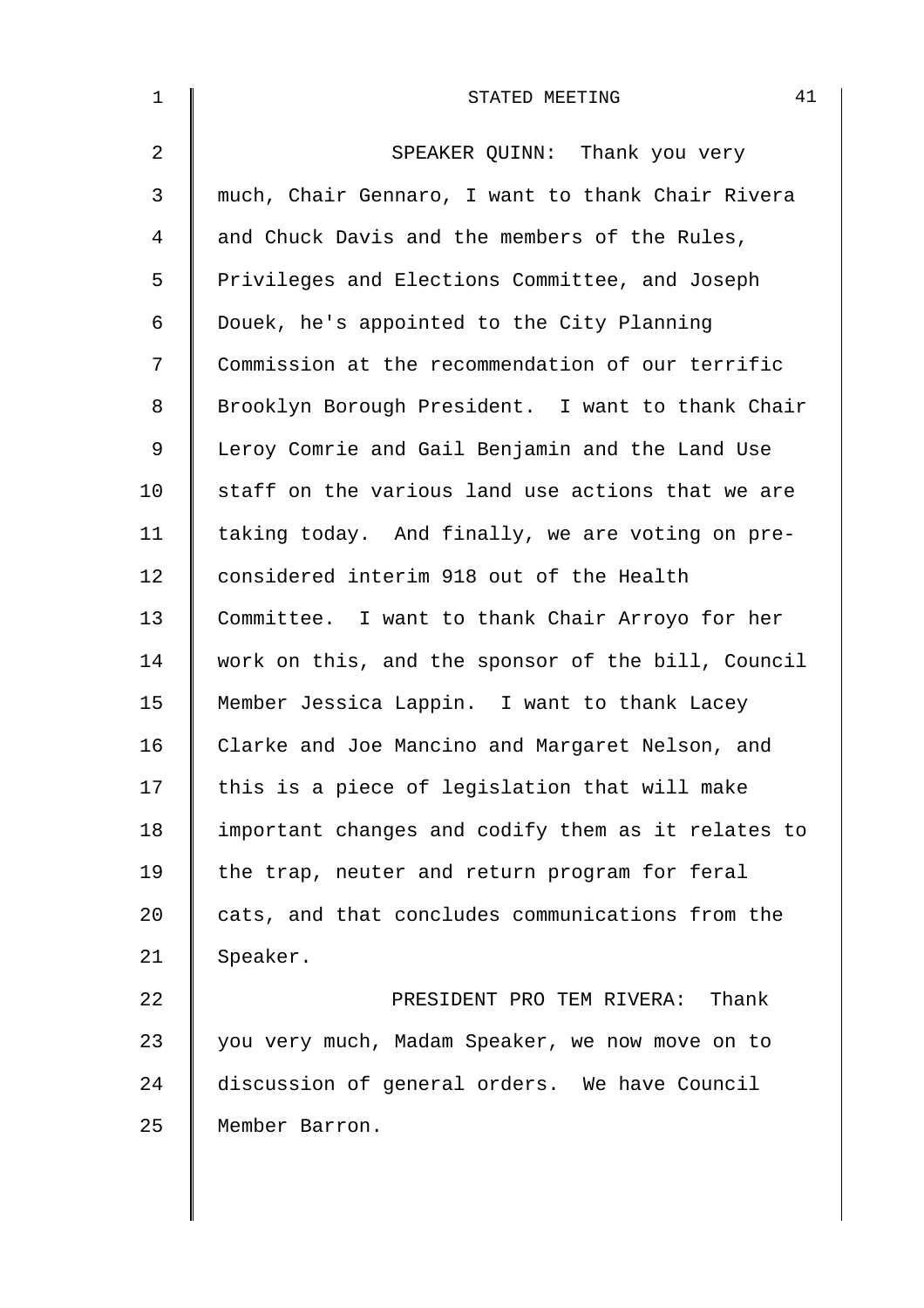| $\mathbf 1$    | 42<br>STATED MEETING                               |
|----------------|----------------------------------------------------|
| $\overline{a}$ | COUNCIL MEMBER BARRON: Thank you                   |
| 3              | very much. I rise to explain my vote against       |
| 4              | LU648 and accompanying Reso 1477. The Mayor is     |
| 5              | trying to rush a project so that Cornell           |
| 6              | University can build its facilities on Roosevelt   |
| 7              | Island, so the Mayor wants to empty out the Coler- |
| 8              | Goldwater nursing facilities and bring them into   |
| 9              | East Harlem. I am all for struggling nursing       |
| 10             | facility residents to have affordable housing and  |
| 11             | come back to their communities, most of them are   |
| 12             | from our communities. But for the Mayor to empty   |
| 13             | those two facilities out in his rush to get        |
| 14             | Cornell University, like they tried to help        |
| 15             | Columbia and NYU, giving the benefits to the big   |
| 16             | developers, he is calling for 100% of the housing  |
| 17             | to be for the nursing residents that are released. |
| 18             | Special needs housing should be accompanied with   |
| 19             | affordable housing for the residents. And then     |
| 20             | they're using the support of housing program for   |
| 21             | the homeless to channel the money through, \$49    |
| 22             | million of the \$51 million is coming from the     |
| 23             | Federal, state and public sources to this          |
| 24             | developer, the developer only has to put \$1.8     |
| 25             | million in, and then nobody in the community can   |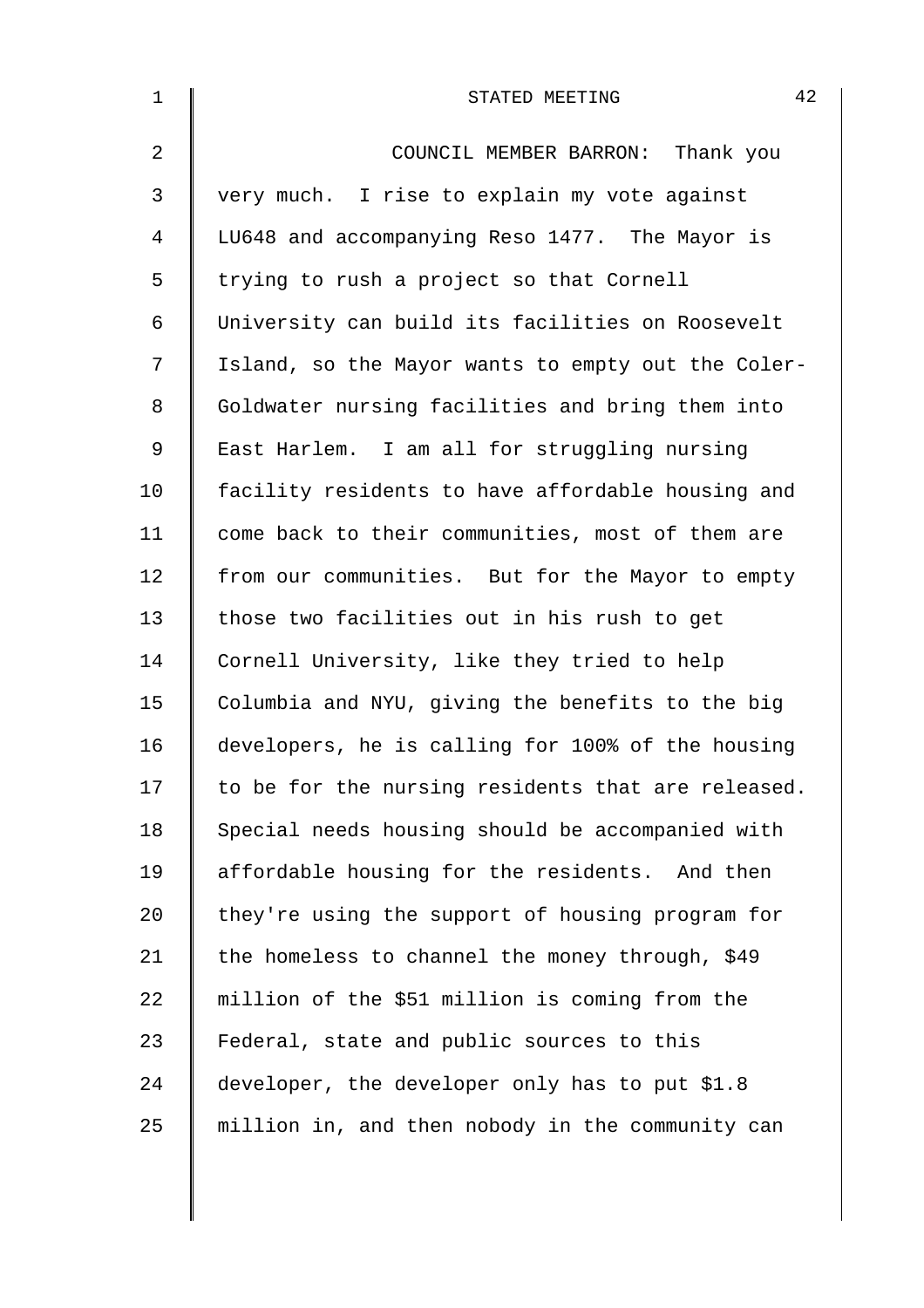| $\mathbf 1$    | 43<br>STATED MEETING                               |
|----------------|----------------------------------------------------|
| $\overline{2}$ | get in the housing, and the homeless money that's  |
| 3              | using a small portion of it for special services,  |
| 4              | none of the homeless can get in there. I'm all     |
| 5              | for our people, people are going to get up and     |
| 6              | say, those are our people, and they're in need of  |
| 7              | it, I'm for that. Why not 70%, and let 30% come    |
| 8              | from the community? And the reason the Mayor       |
| $\mathsf 9$    | wants to go to the program, the support of housing |
| 10             | program, is so he doesn't have to give up the 50%  |
| 11             | to the community. Community Board #11 is against   |
| 12             | it, the Metropolitan Hospital Community Advisory   |
| 13             | Board is against it, they're building it next to a |
| 14             | sanitation facility. This is not a good project    |
| 15             | for the community, and I urge you to vote no.      |
| 16             | PRESIDENT PRO TEM RIVERA: Thank                    |
| 17             | you very much, Council Member, we now move on to   |
| 18             | Council Member Halloran.                           |
| 19             | COUNCIL MEMBER HALLORAN, III:<br>Мy                |
| 20             | colleagues, today we vote on some necessary        |
| 21             | expense budget item changes, however I will remind |
| 22             | this body, as I indicated during our discussions   |
| 23             | of the budget, that the Mayor's plan on taxi       |
| 24             | medallions would be struck down by the courts.     |
| 25             | That is exactly what has now happened. So that     |
|                |                                                    |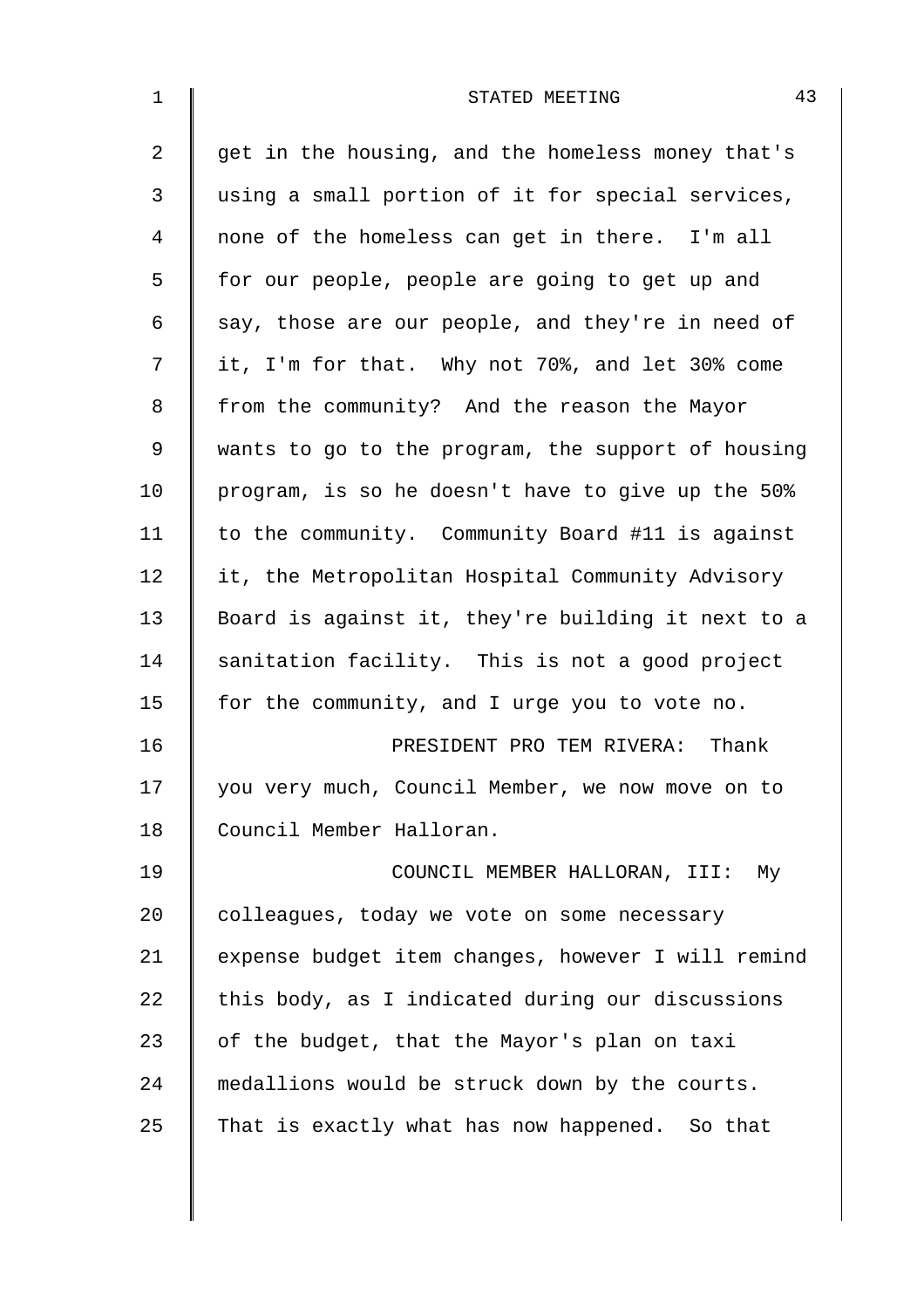| $\mathbf 1$    | 44<br>STATED MEETING                               |
|----------------|----------------------------------------------------|
| $\overline{2}$ | creates a \$1 billion shortfall we will have to    |
| 3              | deal with over the course of the next year,        |
| 4              | something that I pointed out during negotiations,  |
| 5              | something I pointed out numerous times in our      |
| 6              | delegation negotiations, that this money would not |
| 7              | be there. We are going to have to take serious     |
| 8              | looks over the next year at the budget of the City |
| 9              | of New York and where we continue to increase      |
| 10             | spending despite a decrease in the tax base        |
| 11             | itself, that these programs, often done by fiat,   |
| 12             | and this is of course not the only example of a    |
| 13             | by-fiat program that the Mayor's office has        |
| 14             | implemented, our soda ban is another example.      |
| 15             | This is the fourth time that I have expressed my   |
| 16             | legal opinion on the Mayor's lawsuits and          |
| 17             | indicated that they will fail, this is the fourth  |
| 18             | time I have been correct in my assessment, and I   |
| 19             | would urge us all to start looking at this \$1     |
| 20             | billion shortfall today, and not wait until the    |
| 21             | budget crunch happens at the end of November, when |
| 22             | we have to make serious and drastic decisions,     |
| 23             | starting now is when we should be doing, not       |
| 24             | later. Thank you.                                  |
| 25             | Thank<br>PRESIDENT PRO TEM RIVERA:                 |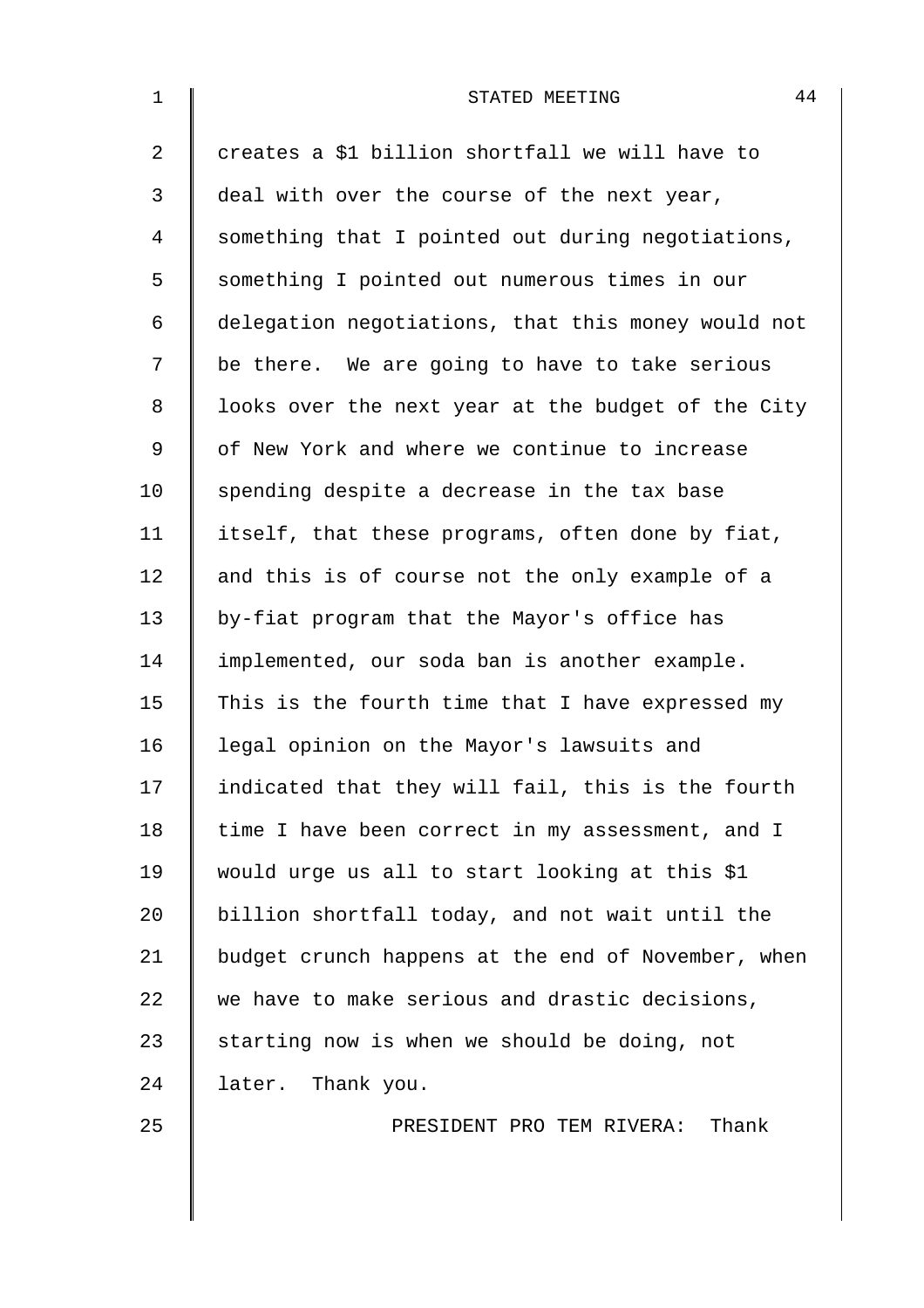| $\mathbf 1$ | 45<br>STATED MEETING                                    |
|-------------|---------------------------------------------------------|
| 2           | you very much, Council Member. We now move on to        |
| 3           | Council Member Melissa Mark-Viverito.                   |
| 4           | COUNCIL MEMBER MARK-VIVERITO:                           |
| 5           | Thank you, I stand up to address Land Use Item          |
| 6           | 648, Reso 1477, which is located in my district,        |
| 7           | and I appreciate my colleague's concerns. There         |
| 8           | has been a lot of  I think there's a lot of             |
| $\mathsf 9$ | confusion and a lot of misinformation that's being      |
| 10          | shared. I've been engaging in extensive                 |
| 11          | conversations with the administration and HHC and       |
| 12          | this is an extremely complicated project, because       |
| 13          | it entails three distinct pieces and three              |
| 14          | distinct developments. In the case of the East          |
| 15          | 99 <sup>th</sup> Street project, again these are Coler- |
| 16          | Goldwater residents, these are individuals that         |
| 17          | are housed in a public hospital system and              |
| 18          | setting, so obviously it is low-income individuals      |
| 19          | that are being transferred into a home-based            |
| 20          | setting, and we have been having conversations.         |
| 21          | Now let me be clear, Community Board #11 and the        |
| 22          | Community Advisory Board are not against the            |
| 23          | housing portion of this project, but there are          |
| 24          | some concerns which we have been addressing, have       |
| 25          | to do with the sanitation depot, have to do with        |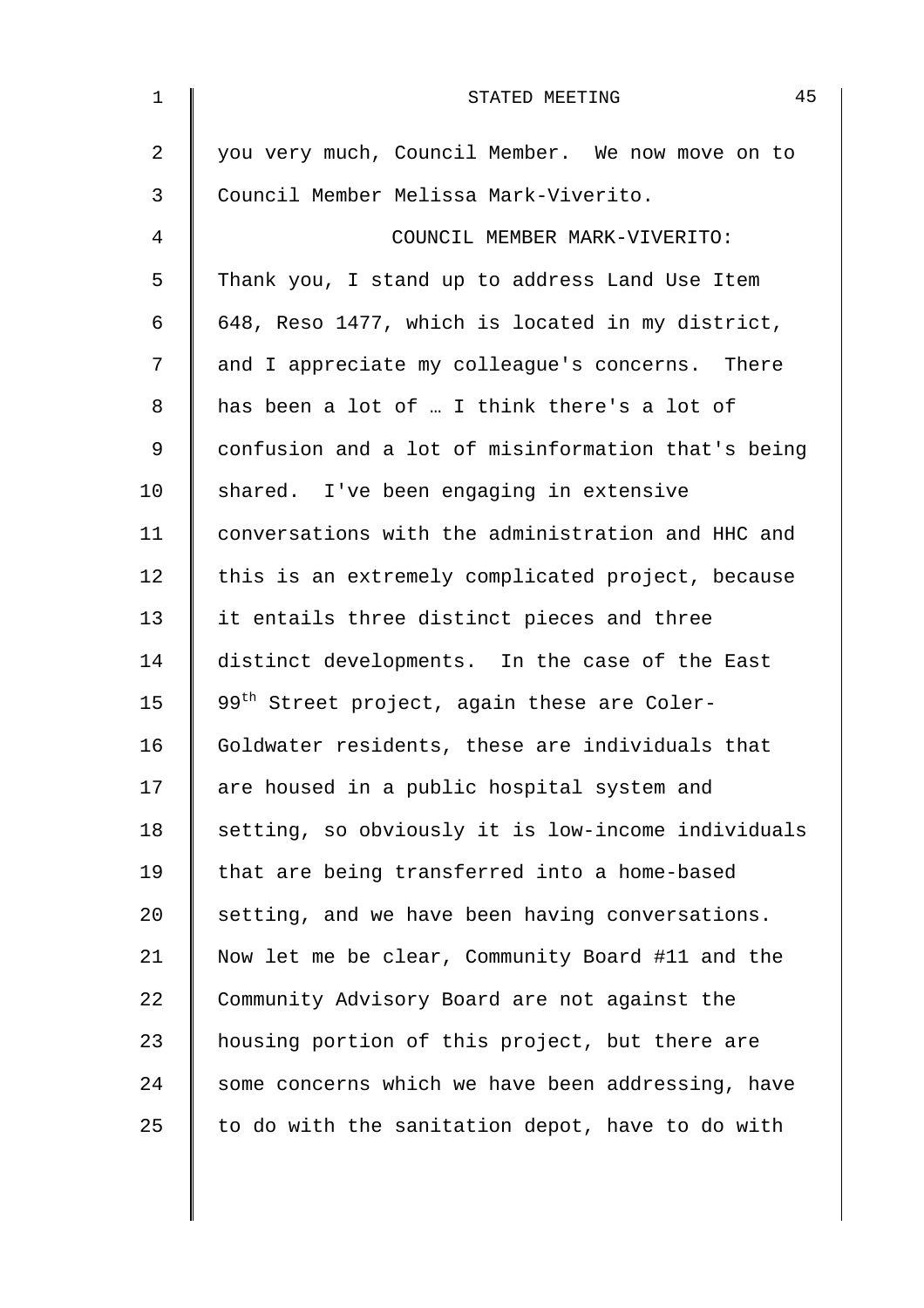| $\mathbf 1$ | 46<br>STATED MEETING                               |
|-------------|----------------------------------------------------|
| 2           | some of the containment and abatement issues, and  |
| 3           | have to do with some of the give-backs that        |
| 4           | Cornell has expressed providing to the City of New |
| 5           | York, and which our community wants to benefit     |
| 6           | from. Those are conversations that will continue,  |
| 7           | I believe we will get to a good place, I want to   |
| 8           | thank the administration and the HHC individuals   |
| 9           | that have helped along this way, and I urge my     |
| 10          | colleagues to vote in favor of this project.       |
| 11          | Thank you.                                         |
| 12          | PRESIDENT PRO TEM RIVERA: Thank                    |
| 13          | you very much, Council Member. Seeing no others,   |
| 14          | we now move on to the next section, which is       |
| 15          | reports of special committees.                     |
| 16          | CLERK:<br>None.                                    |
| 17          | PRESIDENT PRO TEM RIVERA: Reports                  |
| 18          | of standing committees?                            |
| 19          | CLERK: Report of the Committee on                  |
| 20          | Environmental Protection, Intro 834, New York City |
| 21          | Panel on Climate Change.                           |
| 22          | SPEAKER QUINN: Amended and coupled                 |
| 23          | on general orders.                                 |
| 24          | CLERK: Report of the Committee on                  |
| 25          | Finance, Pre-considered Reso 1473, certain         |
|             |                                                    |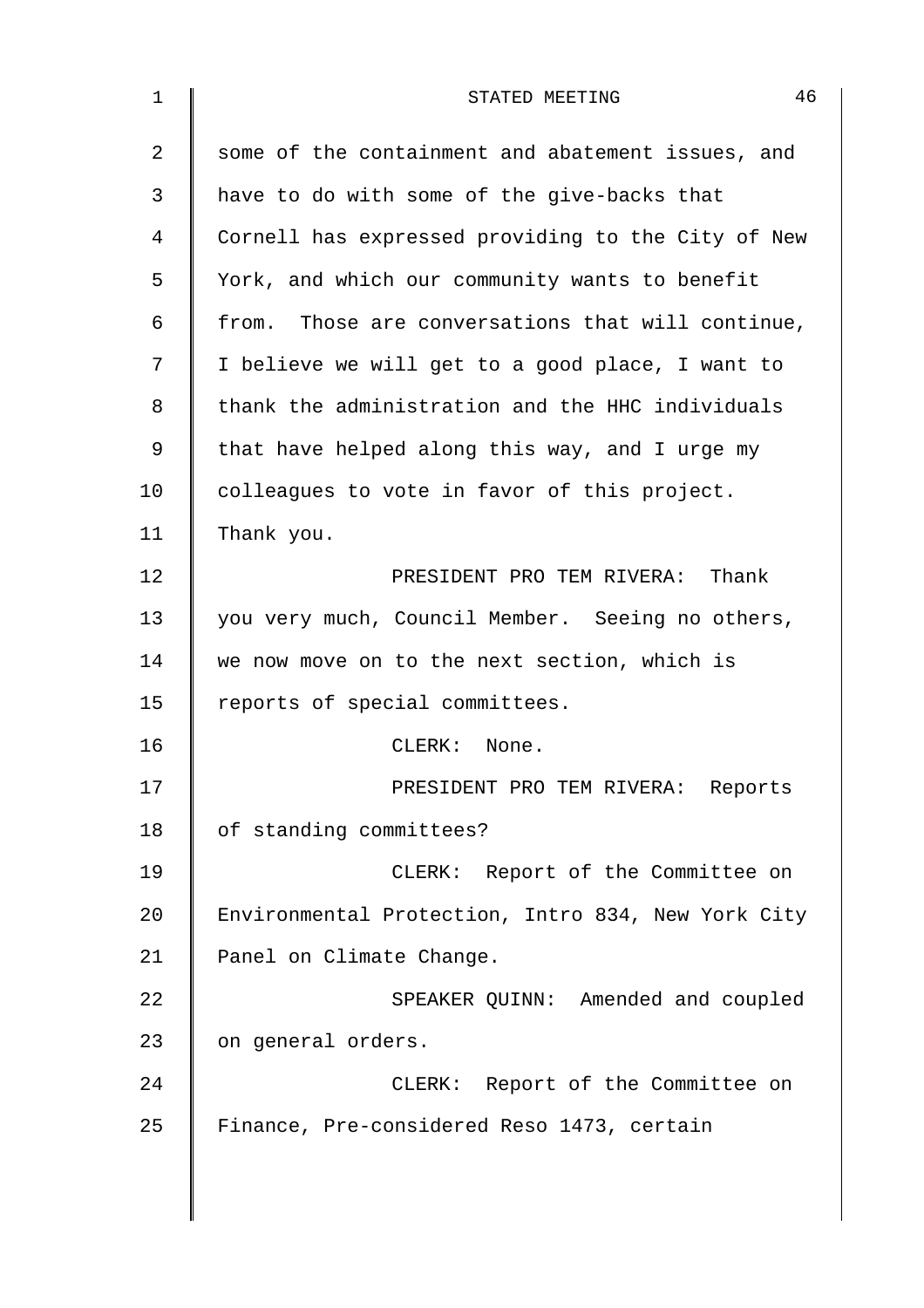1 || STATED MEETING 47 2 | organizations to receive funding. 3 || SPEAKER QUINN: Coupled on general 4 orders. 5 CLERK: Report of the Committee on 6 Health, Pre-considered Intro 918, trap, neuter, 7 | return information. 8 SPEAKER QUINN: Coupled on general 9 orders. 10 | CLERK: Report of the Committee on 11 | Land Use, LU 648 and Reso 1477, Metro Health homes 12 | housing, Manhattan. 13 | SPEAKER QUINN: Coupled on general 14 | orders. 15 CLERK: Reso 654 and Reso 1478 16 | through Reso 656 and Reso 1480, unenclosed 17 | sidewalk cafes. 18 | SPEAKER QUINN: Coupled on general 19 orders. 20 CLERK: Reso 657 … LU 657 and Reso 21 | 1481 through LU 658 and Reso 1482, Landmark 22 designations. 23 | SPEAKER QUINN: Coupled on general 24 | orders. 25 CLERK: LU 659 and Reso 1483 and LU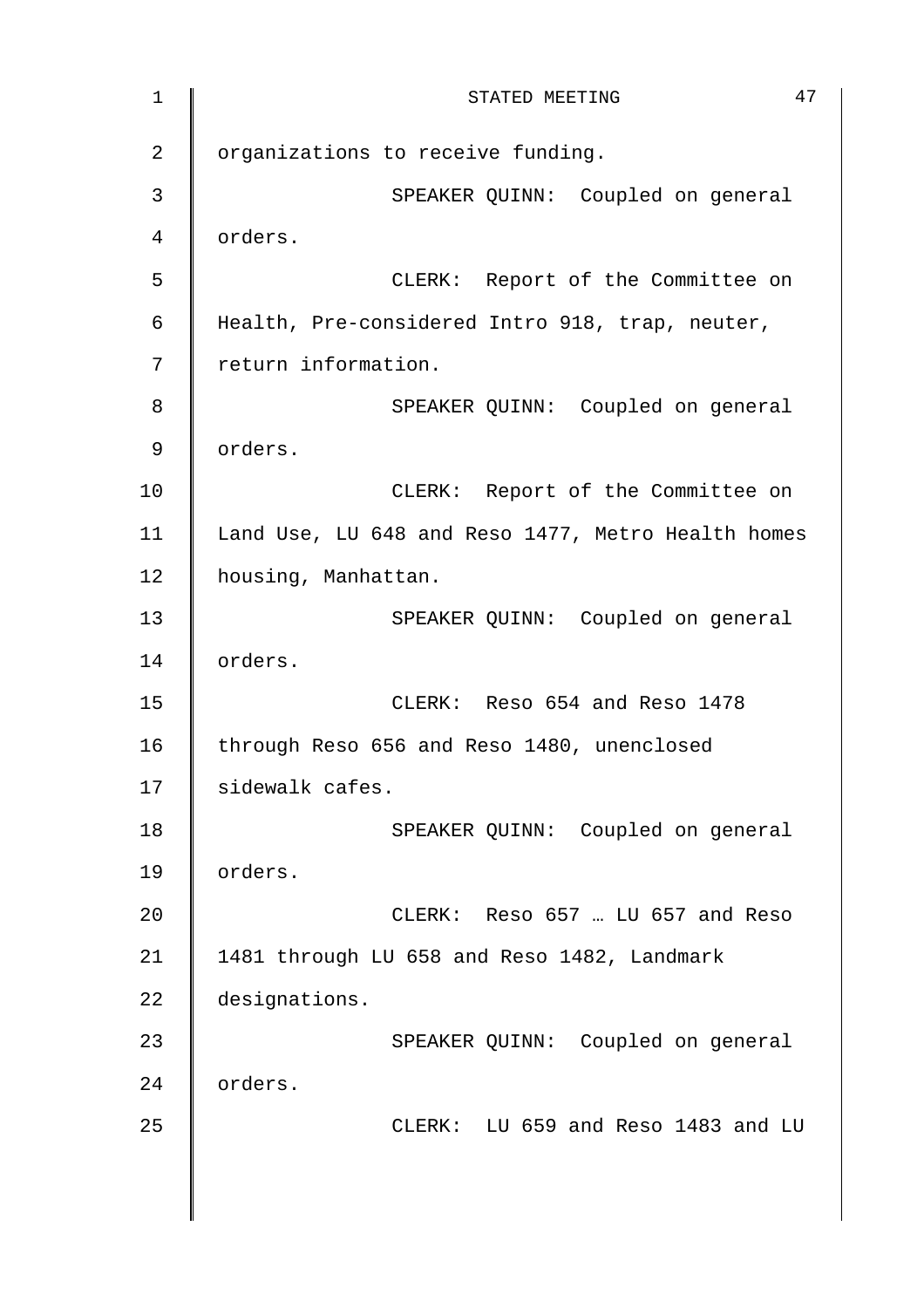1 || STATED MEETING 48 2 | 660 and Reso 1484, various designations. 3 || SPEAKER QUINN: Coupled on general 4 orders. 5 CLERK: LU 661 and Reso 1485, and 6 LU 662 and Reso 1486, unenclosed sidewalk cafes. 7 SPEAKER QUINN: Coupled on general 8 | orders. 9 CLERK: Pre-considered LU 663 and 10 Reso 1487, through Pre-considered LU 665 and Reso 11 | 1489, school facilities. 12 | SPEAKER QUINN: Coupled on general 13 | orders. 14 | CLERK: Report of the Committee on 15 | Rules, Privileges and Elections, M853 and Reso 16 | 1490, approval of the appointment of Joseph Douek, 17 | member of the New York City Planning Commission. 18 | SPEAKER QUINN: Sorry, coupled on 19 || general orders. 20 | RESIDENT PRO TEM RIVERA: General 21 | order calendar? 22 **CLERK:** Resolution appointing 23 | various persons Commissioner of Deeds. 24 SPEAKER OUINN: Coupled on general 25  $\parallel$  orders. At this time I would like to ask for a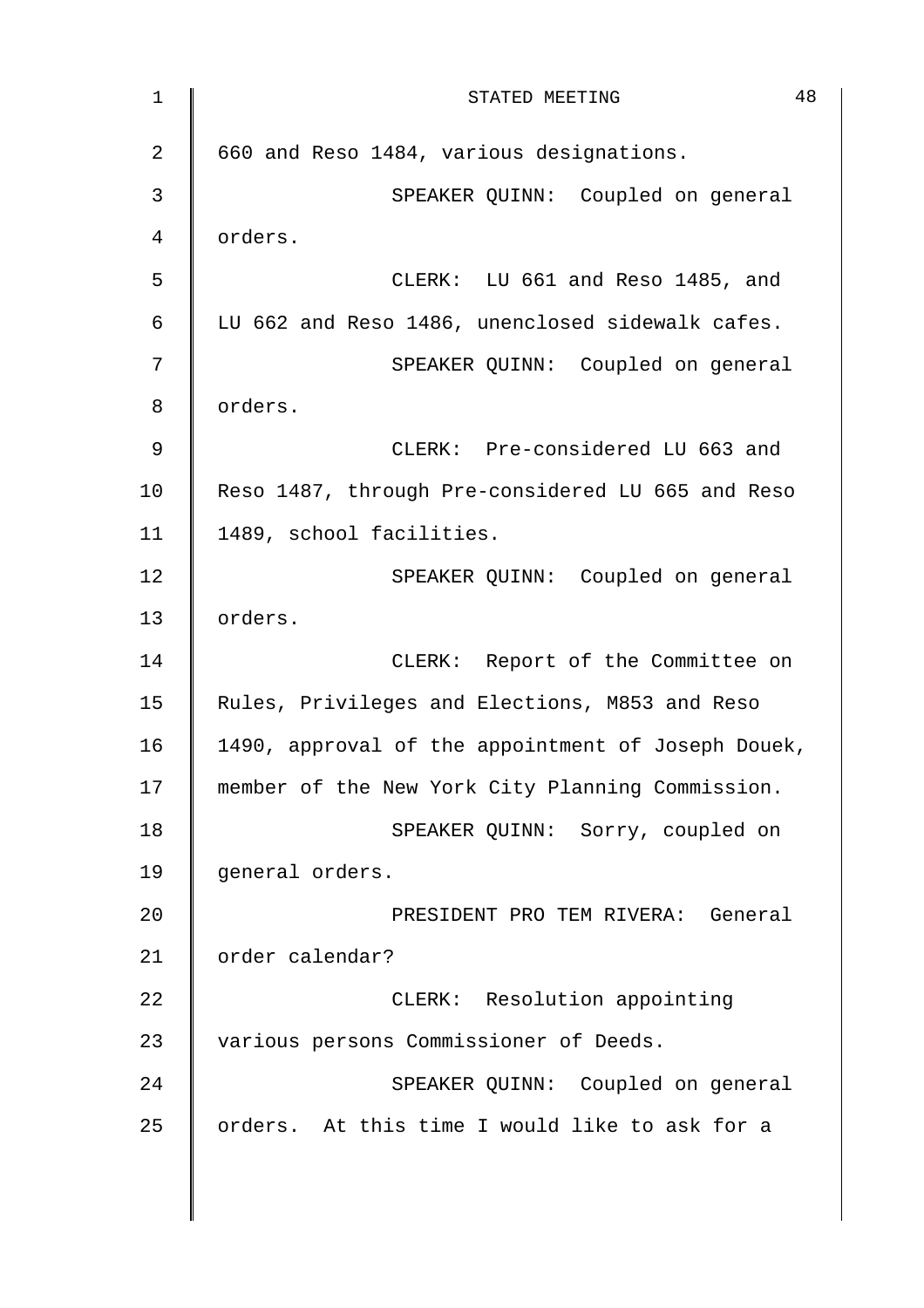| $\mathbf 1$    | 49<br>STATED MEETING                              |
|----------------|---------------------------------------------------|
| $\overline{2}$ | roll call for all items that have been coupled on |
| 3              | the general order calendar. Please, and I just    |
| 4              | want to remind folks, we have two resolutions     |
| 5              | relating to in-classroom school breakfasts that   |
| 6              | we're voting on after.                            |
| 7              | CLERK: Arroyo.                                    |
| 8              | Cx01 Aye.                                         |
| 9              | CLERK: Barron.                                    |
| 10             | COUNCIL MEMBER BARRON: I vote no                  |
| 11             | on LU 648 and the accompanying Reso 1477, and aye |
| 12             | on all the rest of the general order items.       |
| 13             | CLERK: Brewer.                                    |
| 14             | COUNCIL MEMBER BREWER: Aye, and I                 |
| 15             | want to thank Melissa Mark-Viverito for the       |
| 16             | explanation and her extensive input into the      |
| 17             | policy changes.                                   |
| 18             | CLERK: Cabrera.                                   |
| 19             | CLERK: Chin.                                      |
| 20             | COUNCIL MEMBER CHIN: Aye.                         |
| 21             | CLERK: Comrie.                                    |
| 22             | CLERK: Crowley.                                   |
| 23             | COUNCIL MEMBER CROWLEY: Aye.                      |
| 24             | CLERK: Dilan.                                     |
| 25             | COUNCIL MEMBER DILAN: Aye.                        |
|                |                                                   |
|                |                                                   |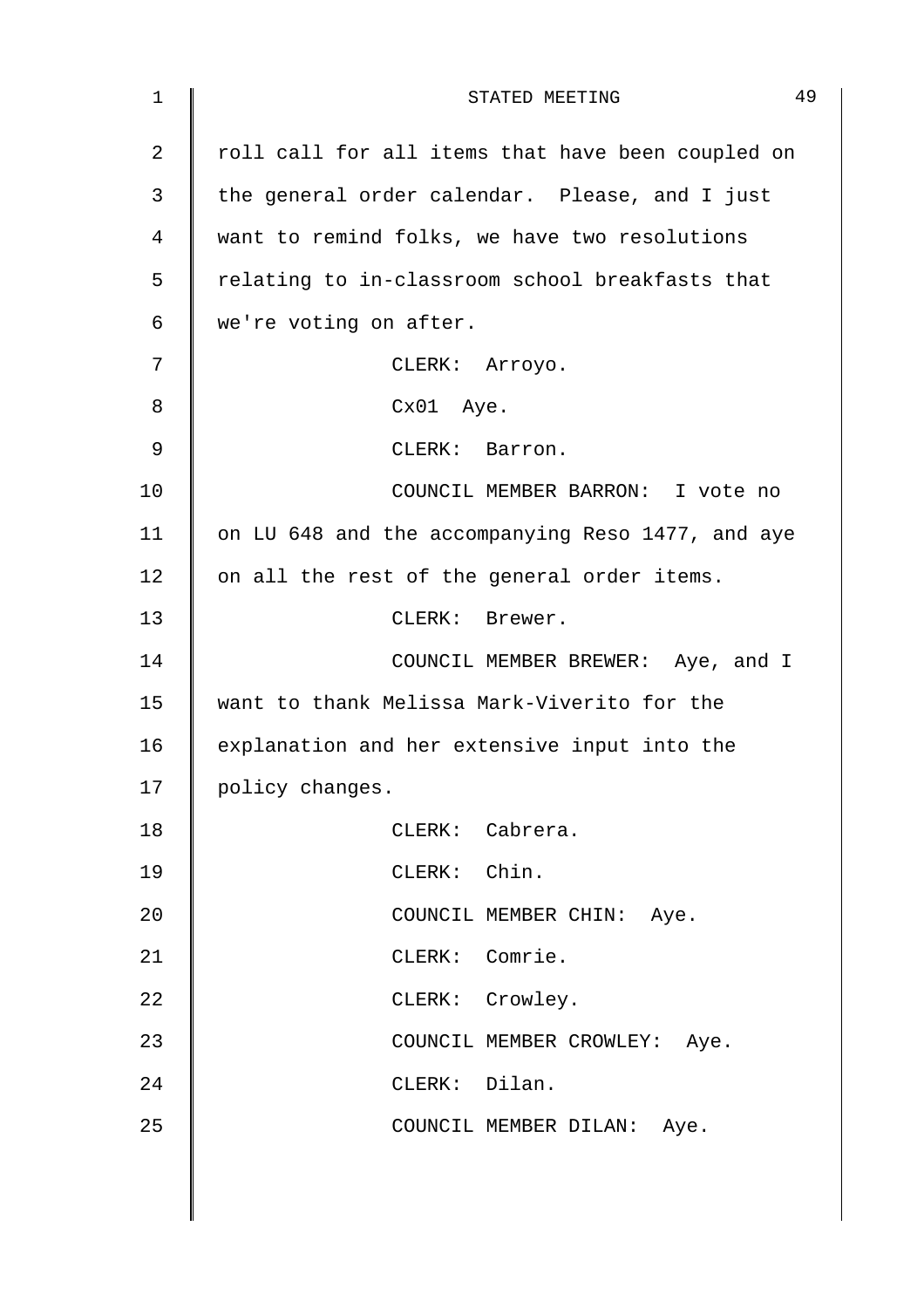| $\mathbf{1}$    | 50<br>STATED MEETING                               |
|-----------------|----------------------------------------------------|
| 2               | CLERK: Eugene.                                     |
| 3               | PRESIDENT PRO TEM RIVERA: Yes.                     |
| 4               | COUNCIL MEMBER EUGENE: Thank you                   |
| 5               | very much. One of my staff, Jonah Ugoff            |
| 6               | (phonetic) is going to leave, this is his last     |
| 7               | day. He's going back to school to study city       |
| 8               | planning. I just wanted to express my--            |
| 9               | PRESIDENT PRO TEM RIVERA:                          |
| 10 <sub>1</sub> | (Interposing) Council Member  go ahead.            |
| 11              | COUNCIL MEMBER EUGENE: Sorry, I                    |
| 12              | just wanted to express my gratitude and my         |
| 13              | appreciation to him, he has been a very brilliant, |
| 14              | hard-working young person, he has been an asset    |
| 15              | for my office and also for the people I'm          |
| 16              | privileged to serve. Jonah, thank you very much,   |
| 17              | good luck, and I wish you a very bright future.    |
| 18              | Thank you very much. And I vote aye. Thank you.    |
| 19              | CLERK: Fidler.                                     |
| 20              | COUNCIL MEMBER FIDLER: Majority                    |
| 21              | Leader Rivera, may I be excused to explain my      |
| 22              | vote?                                              |
| 23              | PRESIDENT PRO TEM RIVERA: Yes.                     |
| 24              | COUNCIL MEMBER FIDLER: I feel                      |
| 25              | compelled to comment on what Council Member        |
|                 |                                                    |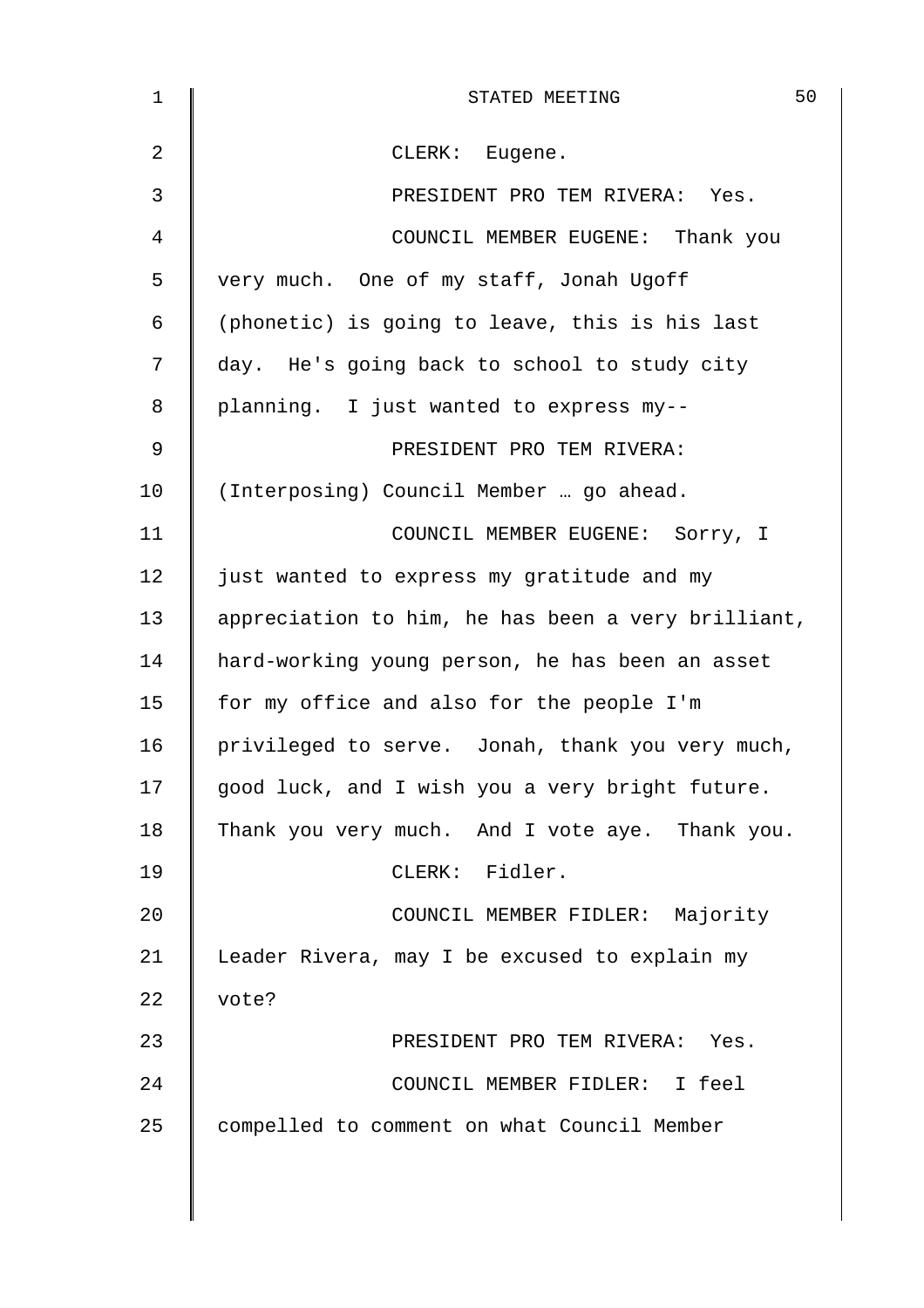| $\mathbf 1$    | 51<br>STATED MEETING                               |
|----------------|----------------------------------------------------|
| $\overline{a}$ | Halloran said. You know, we should inspect every   |
| 3              | penny we spend all the time, not just after an     |
| 4              | event like the taxi medallion decision, and as the |
| 5              | plaintiff in the taxi medallion case, I am         |
| 6              | intimately familiar with what that decision said   |
| 7              | which was that this body was improperly bypassed   |
| $8\,$          | in crafting a decision that affects the lives      |
| 9              | solely of New Yorkers. And I am confident, I am    |
| 10             | very confident, that under the leadership of       |
| 11             | Speaker Quinn and Transportation Committee Chair   |
| 12             | Vacca, this Council can play a proper role in      |
| 13             | crafting a resolution that is effective in those   |
| 14             | neighborhoods where it needs to be effective, and  |
| 15             | reserves the revenue stream that is so important   |
| 16             | to this budget, and we should not allow ourselves  |
| 17             | to be put in the position of having to choose      |
| 18             | between daycare and after-school and shelter beds  |
| 19             | and all those things, or taxi medallions, because  |
| 20             | it's not a real necessary choice. I know we can    |
| 21             | get that done. And having said that, we have an    |
| 22             | action today that involves financing for something |
| 23             | that's extraordinarily important, and that's the   |
| 24             | task force recommendations to reduce gun violence. |
| 25             | I have a problem with some of how that money is    |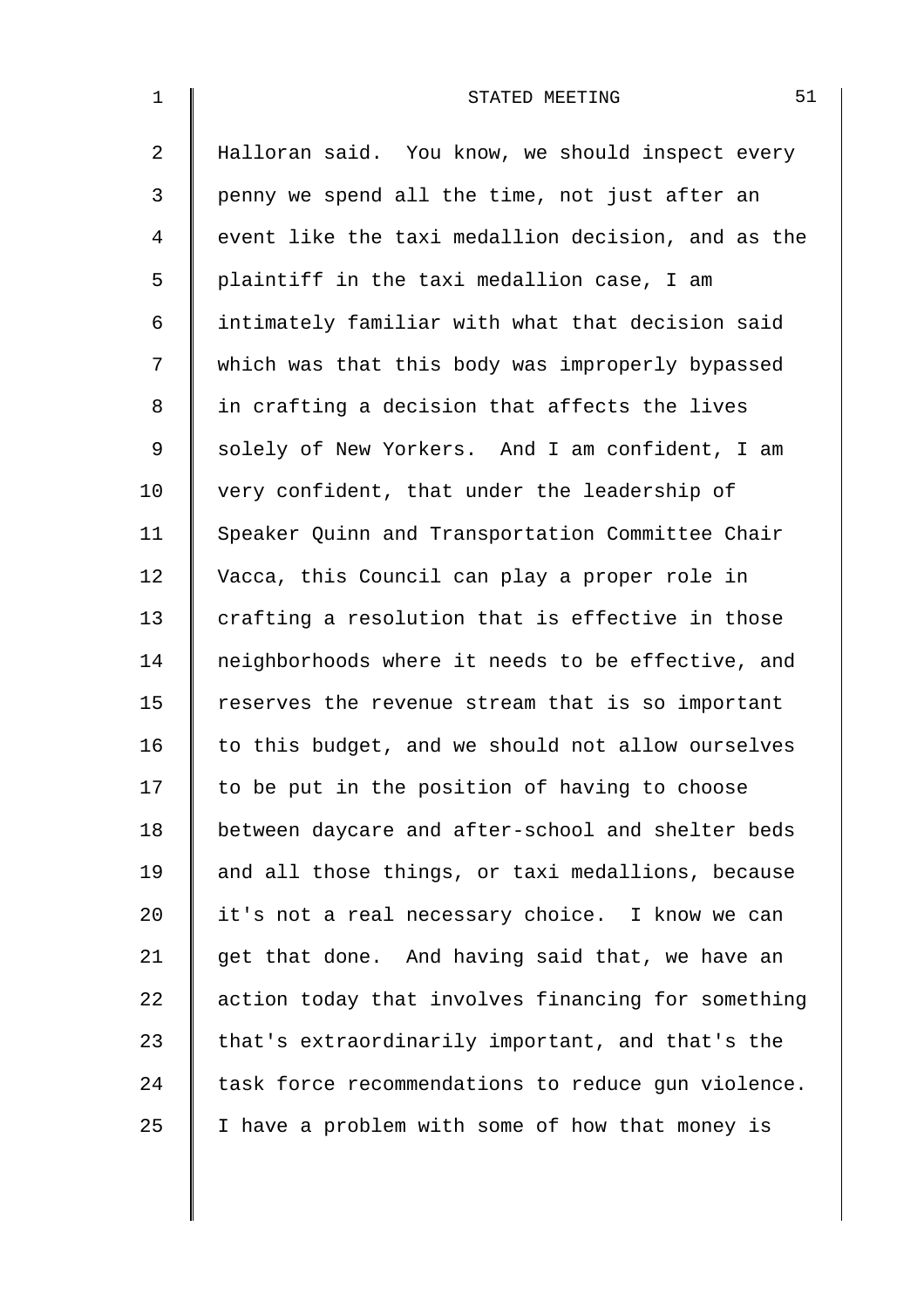| 1              | 52<br>STATED MEETING                               |
|----------------|----------------------------------------------------|
| $\overline{2}$ | spent, a small portion of it, but I'm going to     |
| 3              | vote in favor of this, because in the last week    |
| 4              | I've had at least eight people in my district shot |
| 5              | with a handgun, eight. And I would rather take     |
| 6              | the chance that this solution will work, than to   |
| 7              | vote no, which is to do nothing. And so I urge my  |
| 8              | colleagues, and I have spoken on this issue at     |
| 9              | BNT, that we ought to take the lead, and we ought  |
| 10             | to vote yes, and I vote aye on all.                |
| 11             | CLERK: Foster.                                     |
| 12             | COUNCIL MEMBER FOSTER: I'd like to                 |
| 13             | vote aye on all the land use call-ups and aye on   |
| 14             | all the general order calendar items.              |
| 15             | PRESIDENT PRO TEM RIVERA: So                       |
| 16             | ordered.                                           |
| 17             | COUNCIL MEMBER FOSTER: Thank you.                  |
| 18             | CLERK: Garodnick. Gennaro.                         |
| 19             | COUNCIL MEMBER GENNARO: Yes.                       |
| 20             | CLERK: Gentile.                                    |
| 21             | COUNCIL MEMBER GENTILE: Yes.                       |
| 22             | CLERK: Gonzalez.                                   |
| 23             | COUNCIL MEMBER GONZALEZ: Yes.                      |
| 24             | CLERK: Greenfield.                                 |
| 25             | COUNCIL MEMBER GREENFIELD: Yes.                    |
|                |                                                    |
|                |                                                    |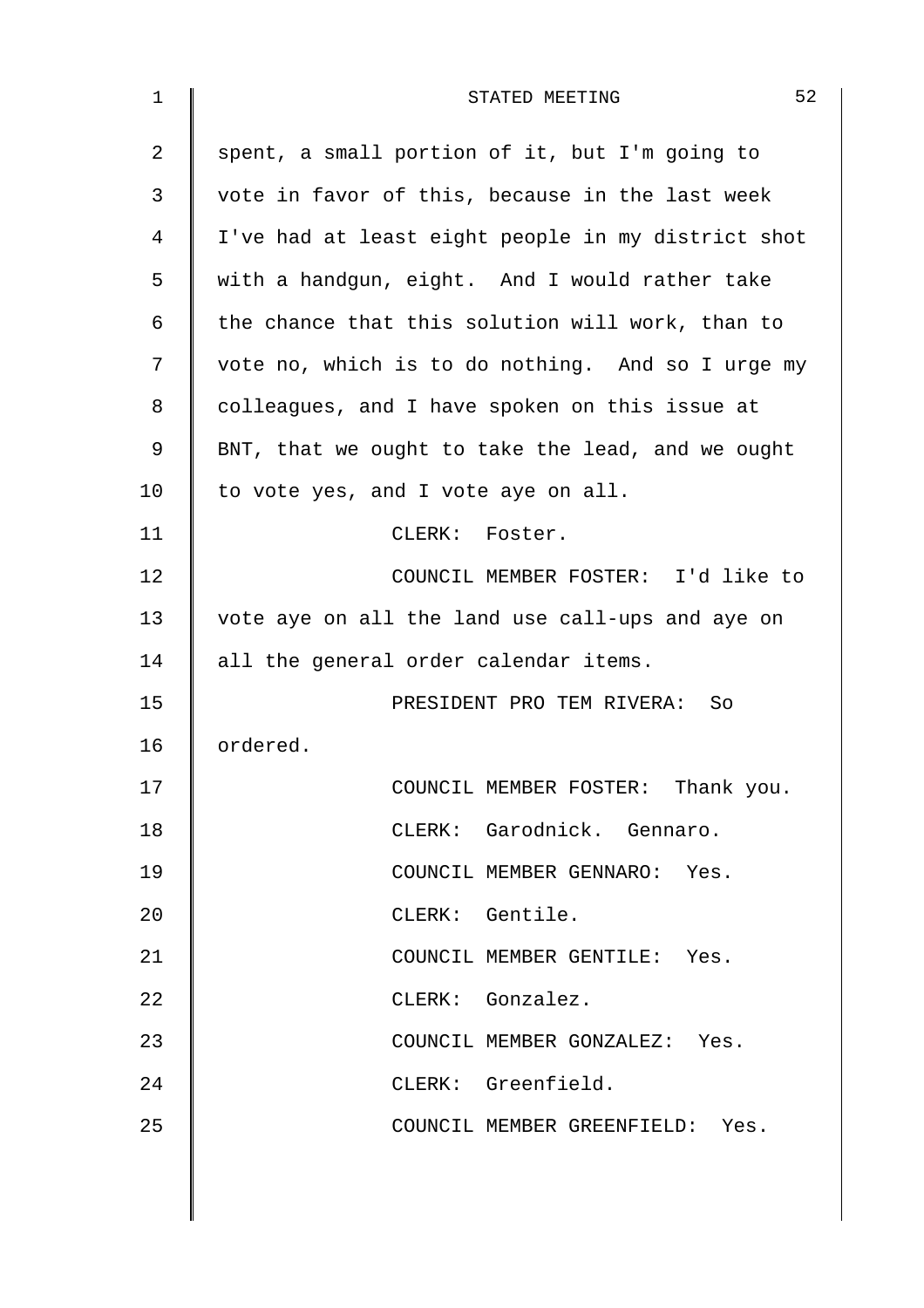| 1  | 53<br>STATED MEETING                               |
|----|----------------------------------------------------|
| 2  | CLERK: Halloran.                                   |
| 3  | COUNCIL MEMBER HALLORAN, III:<br>May               |
| 4  | I speak?                                           |
| 5  | PRESIDENT PRO TEM RIVERA: Yes.                     |
| 6  | COUNCIL MEMBER HALLORAN, III:<br>Мy                |
| 7  | esteemed colleague has I hope not misinterpreted   |
| 8  | my comments on the overall state of the budget for |
| 9  | a specific vote in this particular issue. Clearly  |
| 10 | this budget requires us to make some adjustments,  |
| 11 | and Chair Recchia has done what he has always      |
| 12 | done, which is looked through the list with the    |
| 13 | Speaker and made sure that the appropriate         |
| 14 | adjustments are being made, and that funding is    |
| 15 | available for programs which they deem necessary.  |
| 16 | It does not change, however, the overall need of   |
| 17 | this body to start exercising a little bit more of |
| 18 | the scalpel in the future and in particular when   |
| 19 | it comes to issues related to a \$1 billion        |
| 20 | shortfall. So while I appreciate my colleague's    |
| 21 | commentary, and I trust he did not misinterpret my |
| 22 | initial statement, it nonetheless begs us to       |
| 23 | discuss the issue now rather than in the 15        |
| 24 | minutes before a budget has to be passed next      |
| 25 | June, or in the dialogue that we have in December  |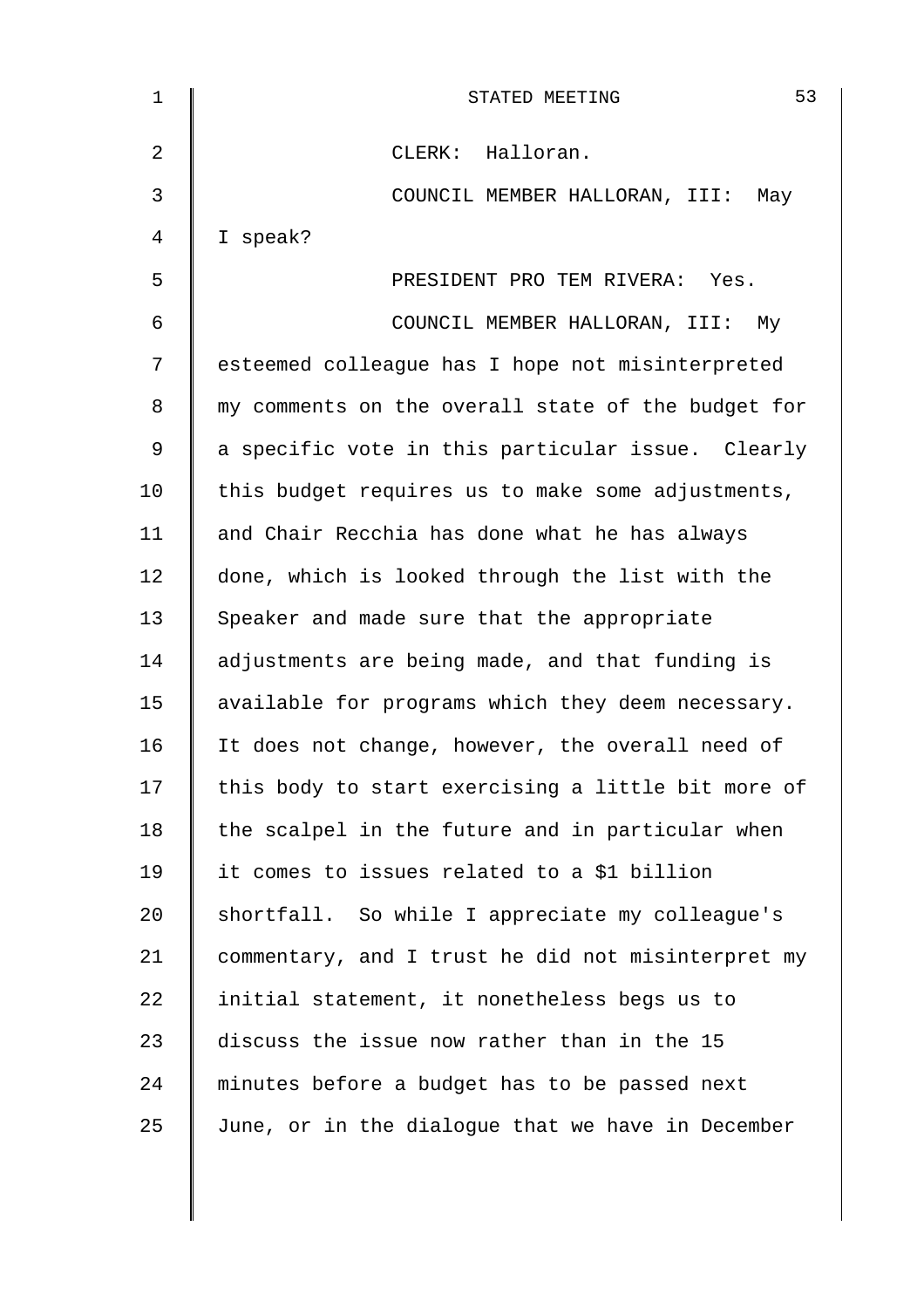| $\mathbf 1$ | 54<br>STATED MEETING                               |
|-------------|----------------------------------------------------|
| 2           | after a series of hurry-up-and-wait hearings where |
| 3           | half the time the administration fails to even     |
| 4           | bother to send the appropriate representatives to  |
| 5           | stand before us and make their cases. So again,    |
| 6           | openness, transparency, and the ability of this    |
| 7           | body to actually combat the problems in advance,   |
| 8           | rather than under the gun, so that we can make     |
| 9           | meaningful discussions, have meaningful issues,    |
| 10          | and actually address the underlying problem of a   |
| 11          | budget that has doubled in the last ten years,     |
| 12          | despite the fact that we've had a flight of the    |
| 13          | upper middle class, the job producers, and those   |
| 14          | who are actually in small business around the City |
| 15          | of New York. Thank you.                            |
| 16          | PRESIDENT PRO TEM RIVERA: Did you                  |
| 17          | vote, Council Member?                              |
| 18          | COUNCIL MEMBER HALLORAN, III: Aye.                 |
| 19          | PRESIDENT PRO TEM RIVERA: Okay,                    |
| 20          | thank you.                                         |
| 21          | CLERK: Comrie.                                     |
| 22          | COUNCIL MEMBER COMRIE, JR.: Aye.                   |
| 23          | CLERK: Ignizio.                                    |
| 24          | COUNCIL MEMBER IGNIZIO: Aye.                       |
| 25          | CLERK: Jackson.                                    |
|             |                                                    |
|             |                                                    |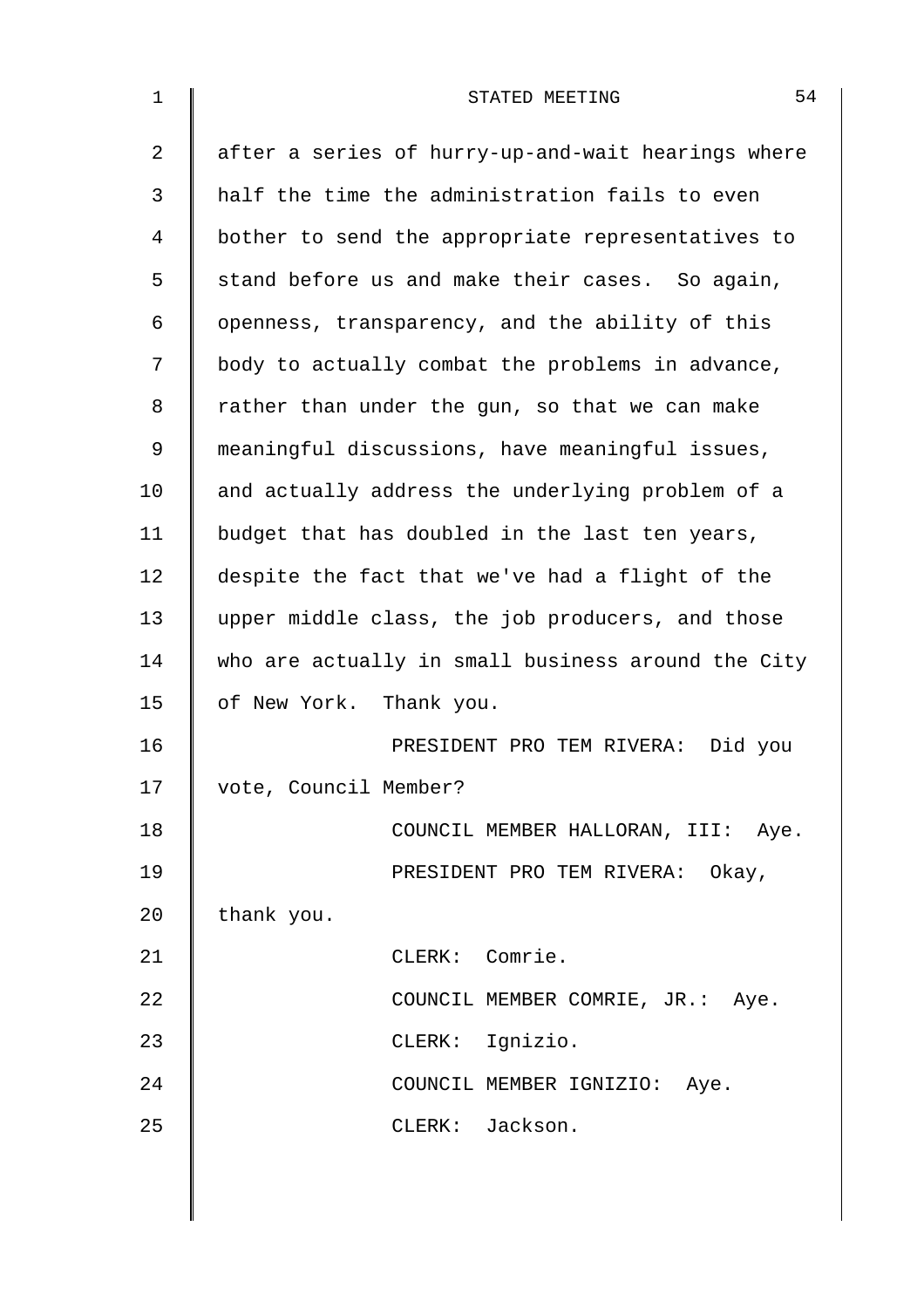| 1              | 55<br>STATED MEETING                            |
|----------------|-------------------------------------------------|
| $\overline{2}$ | COUNCIL MEMBER JACKSON: Aye on                  |
| 3              | all.                                            |
| 4              | CLERK: James.                                   |
| 5              | COUNCIL MEMBER JAMES: Aye on all.               |
| $\epsilon$     | CLERK: Koo.                                     |
| 7              | COUNCIL MEMBER KOO: Aye.                        |
| 8              | CLERK: Koppell.                                 |
| $\mathsf 9$    | COUNCIL MEMBER KOPPELL: Aye.                    |
| 10             | CLERK: Koslowitz.                               |
| 11             | COUNCIL MEMBER KOSLOWITZ: Aye.                  |
| 12             | CLERK: Levin.                                   |
| 13             | COUNCIL MEMBER LEVIN: Aye.                      |
| 14             | CLERK: Mark-Viverito.                           |
| 15             | COUNCIL MEMBER MARK-VIVERITO: Aye.              |
| 16             | CLERK: Mealy.                                   |
| 17             | COUNCIL MEMBER MEALY: Majority                  |
| 18             | Leader, may I have permission? I'd like to vote |
| 19             | on all bills and calendar items?                |
| 20             | PRESIDENT PRO TEM RIVERA: Yes.                  |
| 21             | COUNCIL MEMBER MEALY: I vote aye                |
| 22             | on all. Thank you.                              |
| 23             | CLERK: Mendez.                                  |
| 24             | COUNCIL MEMBER MENDEZ: Aye.                     |
| 25             | CLERK: Nelson.                                  |
|                |                                                 |
|                |                                                 |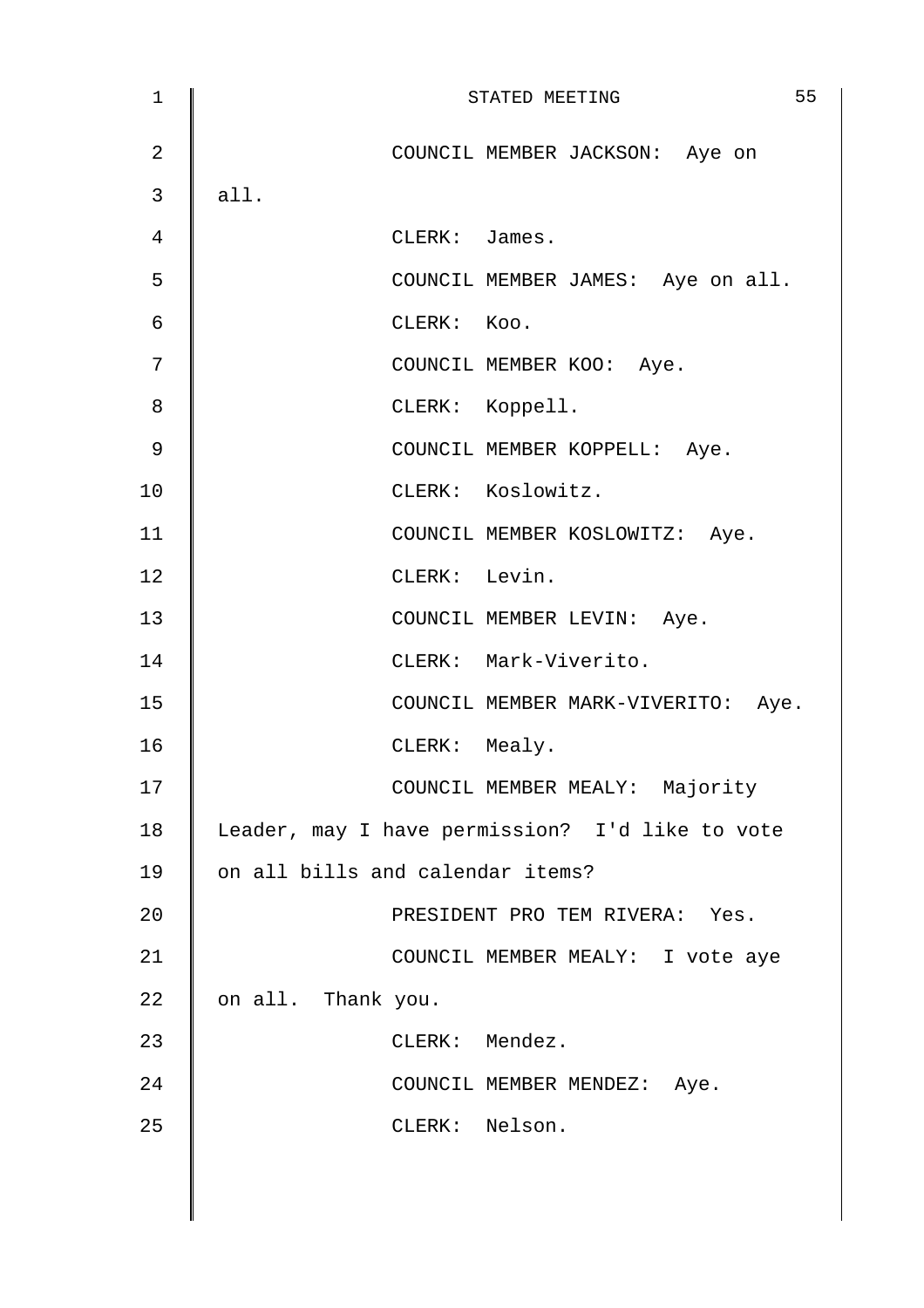| $\mathbf 1$ | 56<br>STATED MEETING                               |
|-------------|----------------------------------------------------|
| 2           | COUNCIL MEMBER NELSON: Aye.                        |
| 3           | CLERK: Palma.                                      |
| 4           | COUNCIL MEMBER PALMA: Aye.                         |
| 5           | CLERK: Recchia.                                    |
| 6           | COUNCIL MEMBER RECCHIA, JR.: First                 |
| 7           | of all I want to congratulate my colleague Melissa |
| 8           | Mark-Viverito on the great job she did, there were |
| 9           | some tough decisions, and I also would like to     |
| 10          | wish Jeff Rodus a happy birthday. Aye on all.      |
| 11          | CLERK: Reyna.                                      |
| 12          | COUNCIL MEMBER REYNA: Aye.                         |
| 13          | CLERK: Rose.                                       |
| 14          | COUNCIL MEMBER ROSE: Aye.                          |
| 15          | CLERK: Sanders.                                    |
| 16          | COUNCIL MEMBER SANDERS, JR.: Aye,                  |
| 17          | excuse me.                                         |
| 18          | PRESIDENT PRO TEM RIVERA: If you                   |
| 19          | could just one second for the microphone please.   |
| 20          | COUNCIL MEMBER SANDERS, JR.: I                     |
| 21          | vote aye, and with permission I would like to vote |
| 22          | aye on all bills and calendar items.               |
| 23          | PRESIDENT PRO TEM RIVERA: So                       |
| 24          | ordered.                                           |
| 25          | COUNCIL MEMBER SANDERS, JR.: I                     |
|             |                                                    |
|             |                                                    |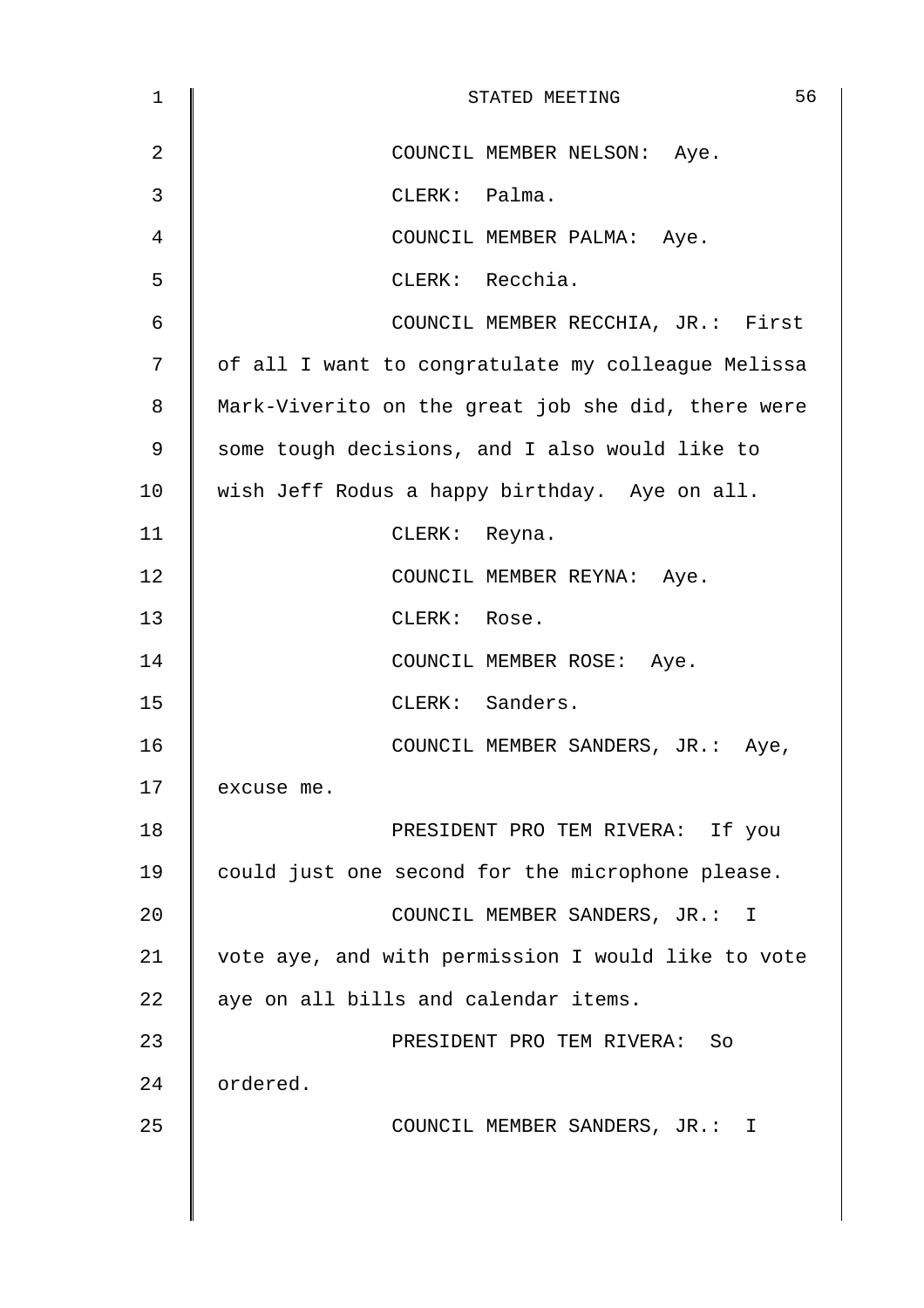| 1  | 57<br>STATED MEETING                               |
|----|----------------------------------------------------|
| 2  | vote aye.                                          |
| 3  | PRESIDENT PRO TEM RIVERA: Can we                   |
| 4  | get some silence in the chambers.                  |
| 5  | CLERK: Ulrich.                                     |
| 6  | COUNCIL MEMBER ULRICH: Aye.                        |
| 7  | CLERK: Vacca.                                      |
| 8  | COUNCIL MEMBER VACCA: Aye.                         |
| 9  | CLERK: Vann.                                       |
| 10 | COUNCIL MEMBER VANN: Aye.                          |
| 11 | CLERK: Weprin.                                     |
| 12 | COUNCIL MEMBER WEPRIN: Aye.                        |
| 13 | CLERK: Williams.                                   |
| 14 | COUNCIL MEMBER WILLIAMS: Aye.                      |
| 15 | PRESIDENT PRO TEM RIVERA: Yes.                     |
| 16 | COUNCIL MEMBER WILLIAMS: It's                      |
| 17 | still aye. I just wanted to congratulate Ms.       |
| 18 | Mark-Viverito, happy birthday to Jeff Rodus,       |
| 19 | Debbie Rose and everyone else celebrating their    |
| 20 | birthdays, and I also wanted to make sure that I   |
| 21 | pointed out again, thank you to Speaker Quinn and  |
| 22 | the City Council in general as we're moving        |
| 23 | forward with another one of the recommendations of |
| 24 | the gun violence task force. I do believe doing    |
| 25 | something is better than nothing, and I'm hoping   |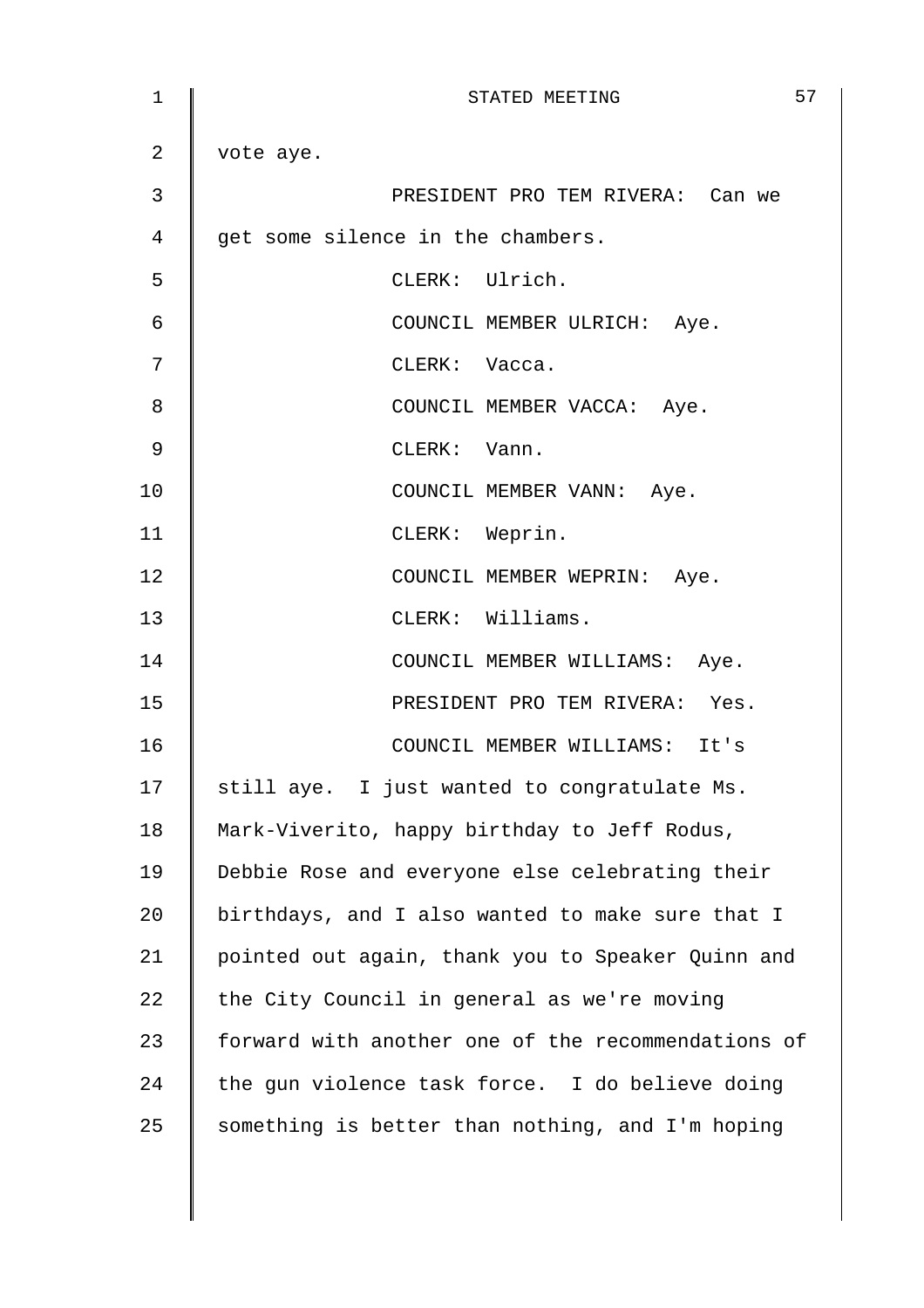| $\mathbf 1$    | 58<br>STATED MEETING                               |
|----------------|----------------------------------------------------|
| $\overline{2}$ | that these recommendations pan out and actually    |
| 3              | indeed decrease gun violence, and I'm very happy   |
| 4              | that the Speaker from the beginning said she would |
| 5              | put some money into this, has kept her word, and I |
| 6              | thank everyone on the Council for helping this     |
| 7              | move forward. Thank you.                           |
| 8              | CLERK: Oddo.                                       |
| 9              | COUNCIL MEMBER ODDO: Yes.                          |
| 10             | CLERK: Rivera.                                     |
| 11             | PRESIDENT PRO TEM RIVERA: I vote                   |
| 12             | aye on all.                                        |
| 13             | CLERK: Speaker Quinn.                              |
| 14             | SPEAKER QUINN: Aye. We ordered                     |
| 15             | that cake for you, but I heard you had left, Chuck |
| 16             | Mayer giving me misinformation, but happy          |
| 17             | birthday, Jeff Rodus, and I vote aye.              |
| 18             | PRESIDENT PRO TEM RIVERA: Thank                    |
| 19             | you very much, Madam Speaker. All items on         |
| 20             | today's general order calendar were adopted by a   |
| 21             | vote of 44 in the affirmative, with zero in the    |
| 22             | negative and zero abstentions, with the exception  |
| 23             | of Land Use item 648 and Reso 1477, which was      |
| 24             | adopted by a vote of 43 in the affirmative, one in |
| 25             | the negative and zero abstentions, and the revised |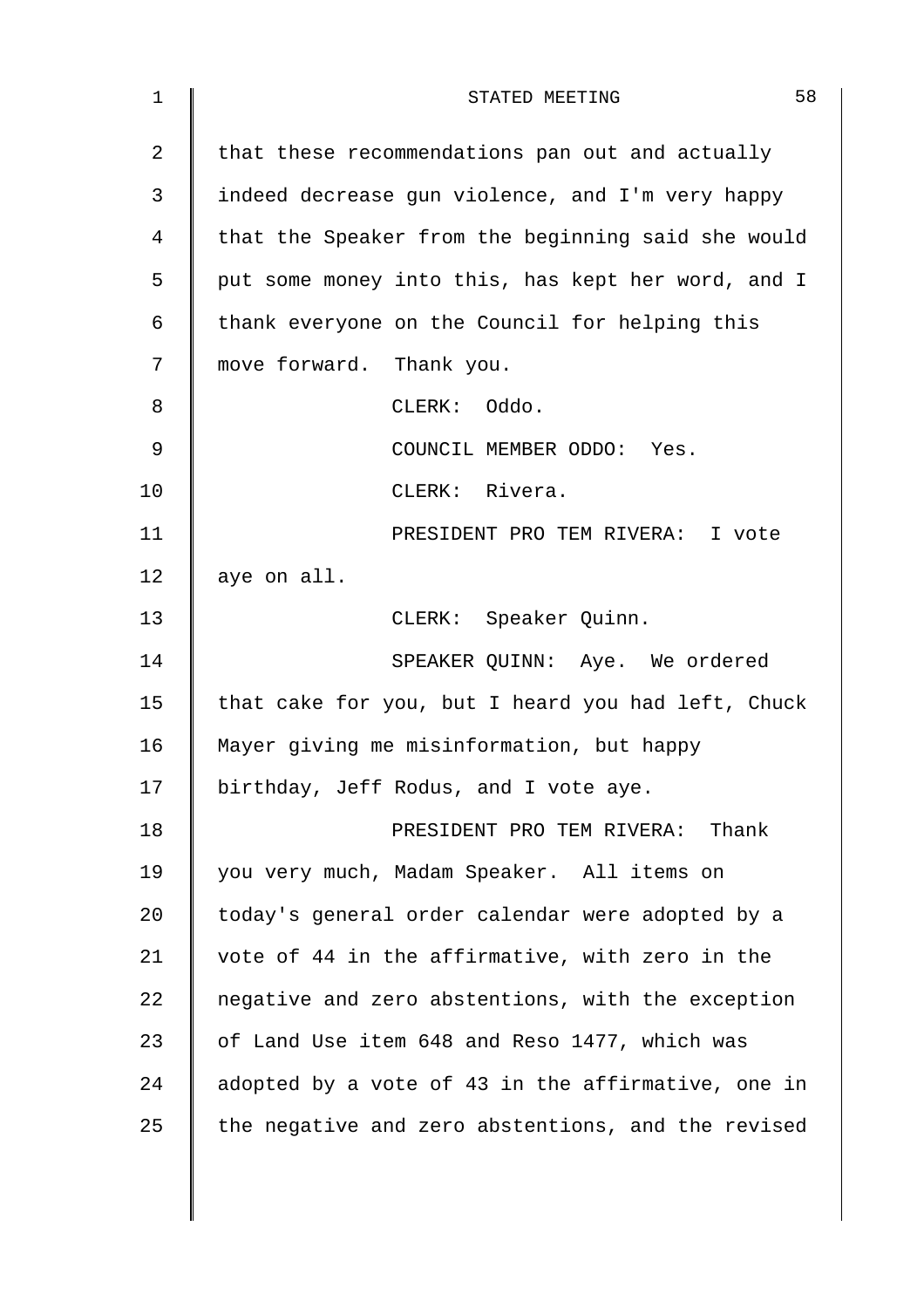| 1              | 59<br>STATED MEETING                               |
|----------------|----------------------------------------------------|
| $\overline{a}$ | Land Use call-ups--                                |
| 3              | SPEAKER QUINN: (Interposing) Can                   |
| 4              | we get a little quiet?                             |
| 5              | PRESIDENT PRO TEM RIVERA: Thank                    |
| 6              | you.                                               |
| 7              | SPEAKER QUINN: Jeff is back and it                 |
| 8              | suddenly became noisy, I'm not saying, I'm just    |
| 9              | saying.                                            |
| 10             | PRESIDENT PRO TEM RIVERA: And the                  |
| 11             | revised Land Use call-ups were adopted by a vote   |
| 12             | of 44 in the affirmative with zero in the          |
| 13             | negative. And now we move on to introduction and   |
| 14             | reading of the bills.                              |
| 15             | SPEAKER QUINN: All bills are                       |
| 16             | referred to committees as indicated on the agenda. |
| 17             | PRESIDENT PRO TEM RIVERA: Okay.                    |
| 18             | Discussion of resolutions, we have two             |
| 19             | resolutions, one of them is Reso 910-A, an amended |
| 20             | resolution calling upon the New York State         |
| 21             | Legislature to pass, and the Governor to sign      |
| 22             | legislation supporting breakfast in the classroom  |
| 23             | in every school in New York City. It was amended,  |
| 24             | adopted by the Committee on Education.<br>Does     |
| 25             | anyone want to speak on this resolution? Okay, we  |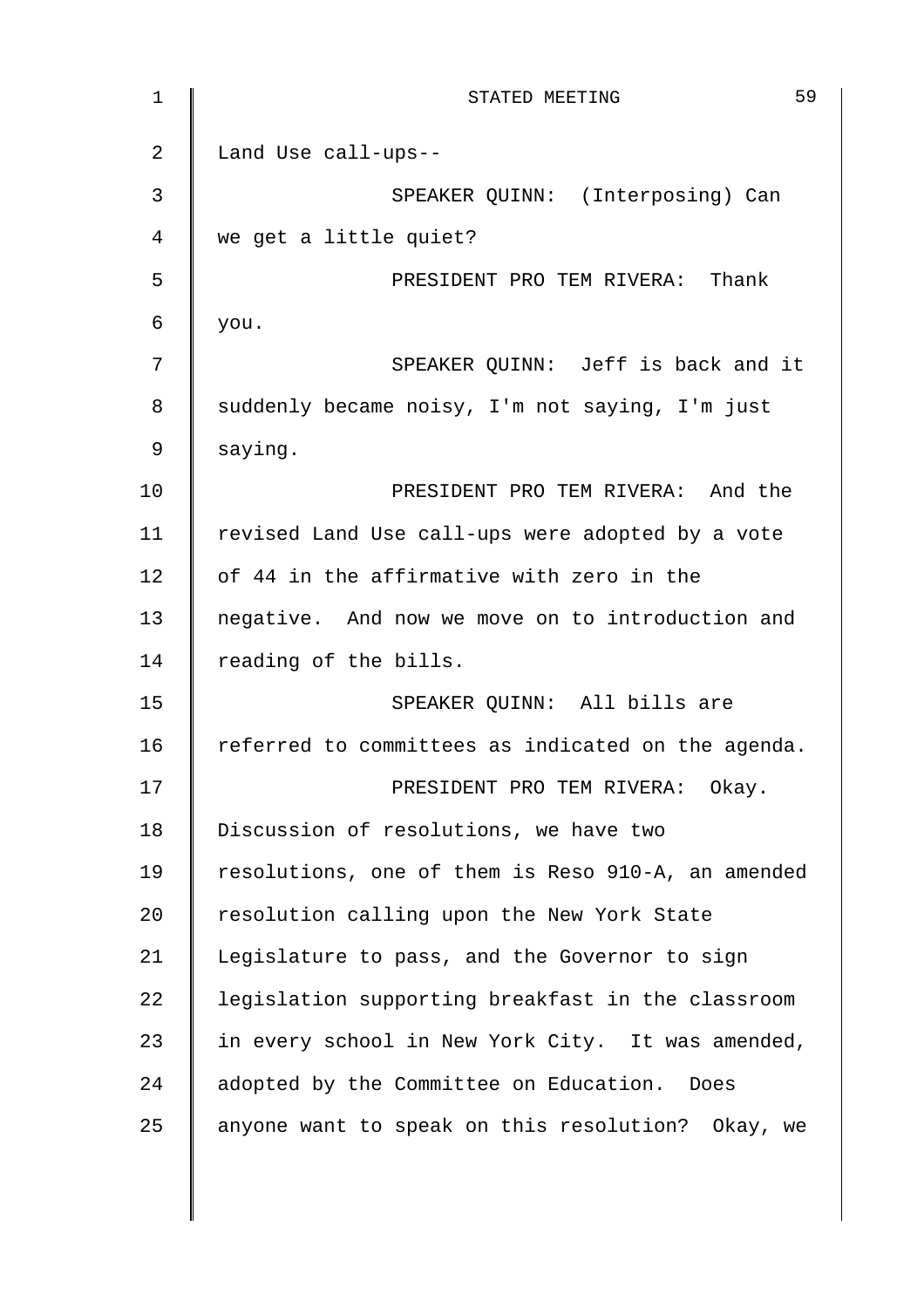| 1          | 60<br>STATED MEETING                               |
|------------|----------------------------------------------------|
| 2          | have Council Member Levin.                         |
| 3          | COUNCIL MEMBER LEVIN: Thank you                    |
| 4          | very much. I would like to thank Madam Speaker     |
| 5          | for all of her amazing support for the breakfast   |
| $\epsilon$ | in the classroom initiative and these two          |
| 7          | resolutions, and for the food security of the 1.1  |
| 8          | million school children in New York City. The      |
| 9          | fact of the matter is that according to the not-   |
| 10         | for-profit Food Research and Action Center, New    |
| 11         | York City currently ranks last among major U.S.    |
| 12         | cities in terms of reaching low-income students    |
| 13         | with school breakfast. Even though free breakfast  |
| 14         | is universal in New York City and entirely paid    |
| 15         | for by the Federal government, currently only 34%  |
| 16         | of New York City's school children who qualify for |
| 17         | free reduced-price lunch eat breakfast at school,  |
| 18         | and when compared to other big cities across the   |
| 19         | country, Newark for example at 87% and Houston at  |
| 20         | 79%, our performance is abysmal and as a result    |
| 21         | hundreds of thousands of New York City             |
| 22         | schoolchildren are not getting the food that they  |
| 23         | need and are entitled to, and we are sending over  |
| 24         | \$50 million per year back to Washington. These    |
| 25         | two resolutions today show that the New York City  |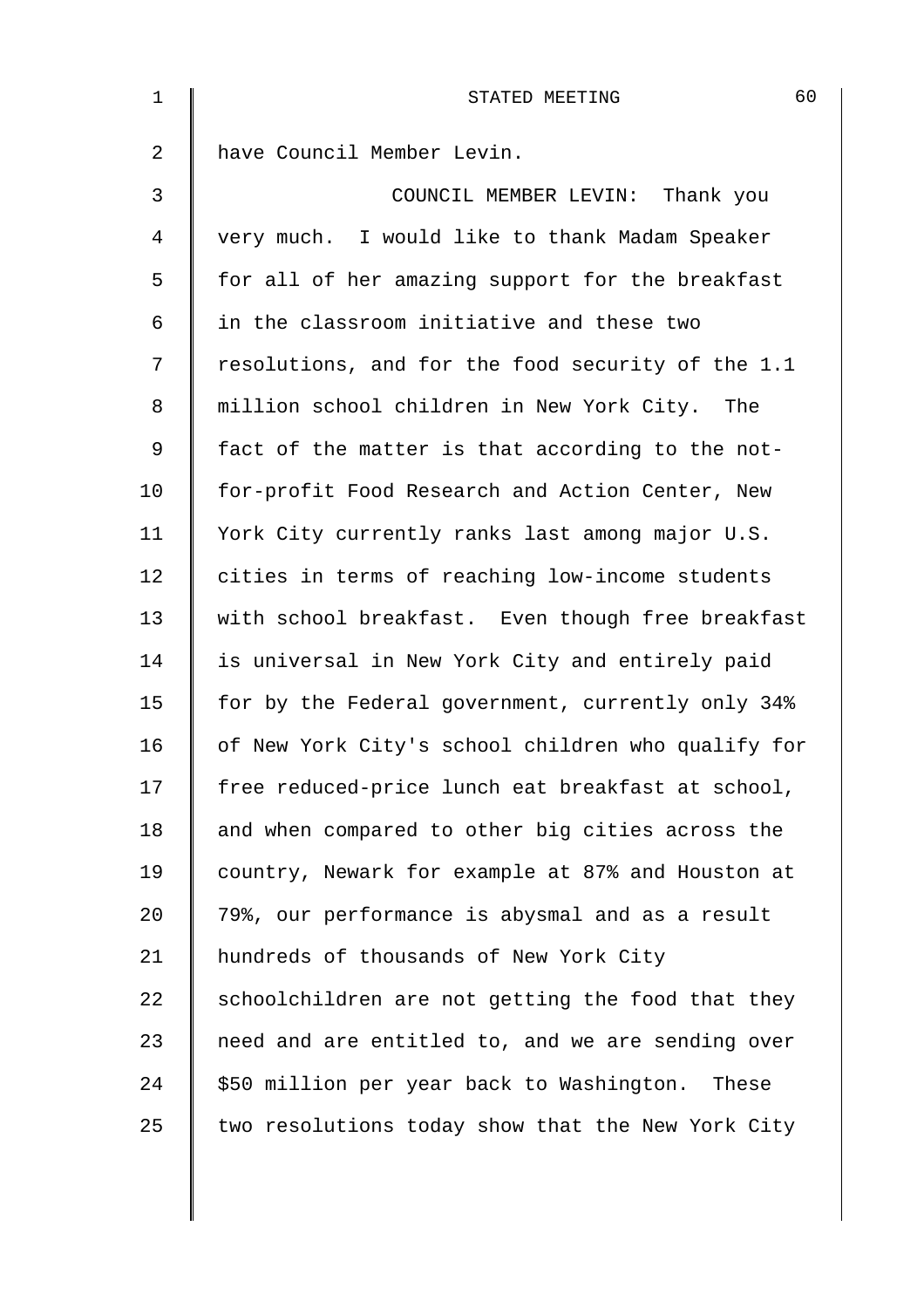| 1              | 61<br>STATED MEETING                               |
|----------------|----------------------------------------------------|
| $\overline{2}$ | Council under the leadership of Speaker Quinn is   |
| 3              | serious about turning our performance around by    |
| 4              | calling on the Bloomberg administration to adopt   |
| 5              | the best practices employed from around the        |
| 6              | country and implement breakfast in the classrooms  |
| 7              | citywide. Again I thank Council Speaker Quinn.     |
| 8              | Thank you, Chair Jackson, the entire staff, all    |
| 9              | the advocates for making this happen, thank you.   |
| 10             | PRESIDENT PRO TEM RIVERA: Thank                    |
| 11             | you very much. Any other Council members that      |
| 12             | want to speak on this Reso? Seeing none, I will    |
| 13             | now call the vote on this Reso, Reso 910-A. All    |
| 14             | in favor say aye.                                  |
| 15             | ALL: Aye.                                          |
| 16             | PRESIDENT PRO TEM RIVERA: All                      |
| 17             | opposed say nay. Any abstentions? The ayes have    |
| 18             | it. We will now move on to the second Reso, Reso   |
| 19             | 911-A, an amended resolution calling upon the New  |
| 20             | York City Department of Education to support       |
| 21             | breakfast -- can we get silence in the chambers?   |
| 22             | Thank you. The New York City Department of         |
| 23             | Education to support breakfast in the classroom in |
| 24             | every school in New York City, amended and adopted |
| 25             | by the Committee on Education. Anyone want to      |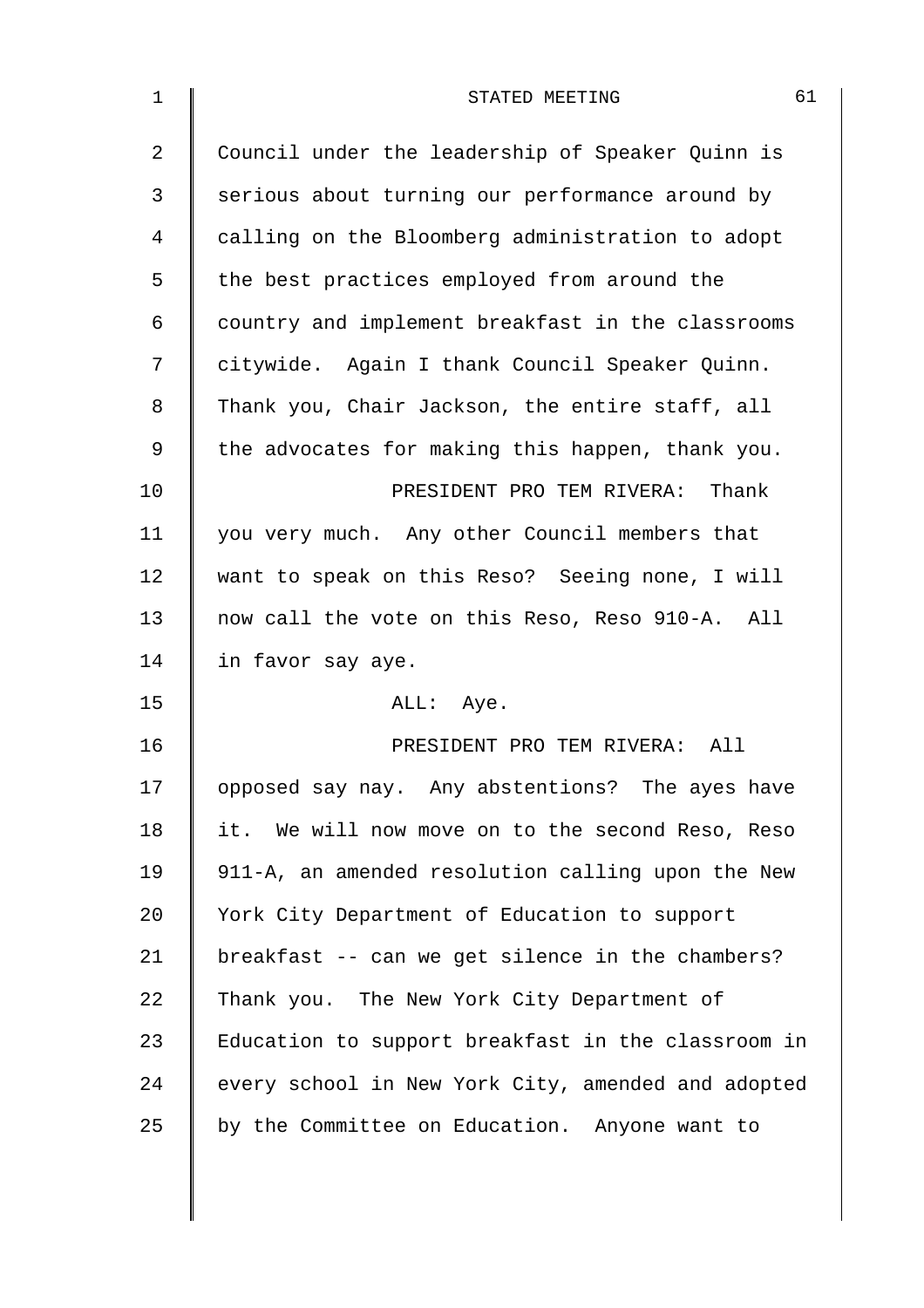| $\mathbf 1$    | 62<br>STATED MEETING                               |
|----------------|----------------------------------------------------|
| $\overline{2}$ | speak on this Reso? Seeing nobody, I will call     |
| 3              | the question on this Resolution, all in favor say  |
| $\overline{4}$ | aye.                                               |
| 5              | ALL: Aye.                                          |
| $\epsilon$     | PRESIDENT PRO TEM RIVERA: All                      |
| 7              | opposed say nay. Any abstentions? The ayes have    |
| 8              | it. We will now move on to general discussion,     |
| $\mathsf 9$    | Council Member Williams.                           |
| 10             | COUNCIL MEMBER WILLIAMS: Thank you                 |
| 11             | very much. I wanted to draw my colleagues'         |
| 12             | attention to two resolutions, one, Resolution      |
| 13             | 1476, will be amended to include public campaign   |
| 14             | finances for all state-elected officials, not just |
| 15             | the comptroller. I do want to explain and ask      |
| 16             | people to sign up to Resolution 1475, which if     |
| 17             | read looks like I might be crazy, but I'm actually |
| 18             | not. What it is, to explain, if say I had a        |
| 19             | felony and perhaps my colleague Debbie Rose did    |
| 20             | not, and we were both sleeping on the train, and   |
| 21             | or did a minor infraction like sleeping on the     |
| 22             | train or throwing garbage, the police officers     |
| 23             | would arrest me and only issue Debbie Rose a       |
| 24             | summons. Some transit officers that we have        |
| 25             | spoken to have said, due to the quotas that they   |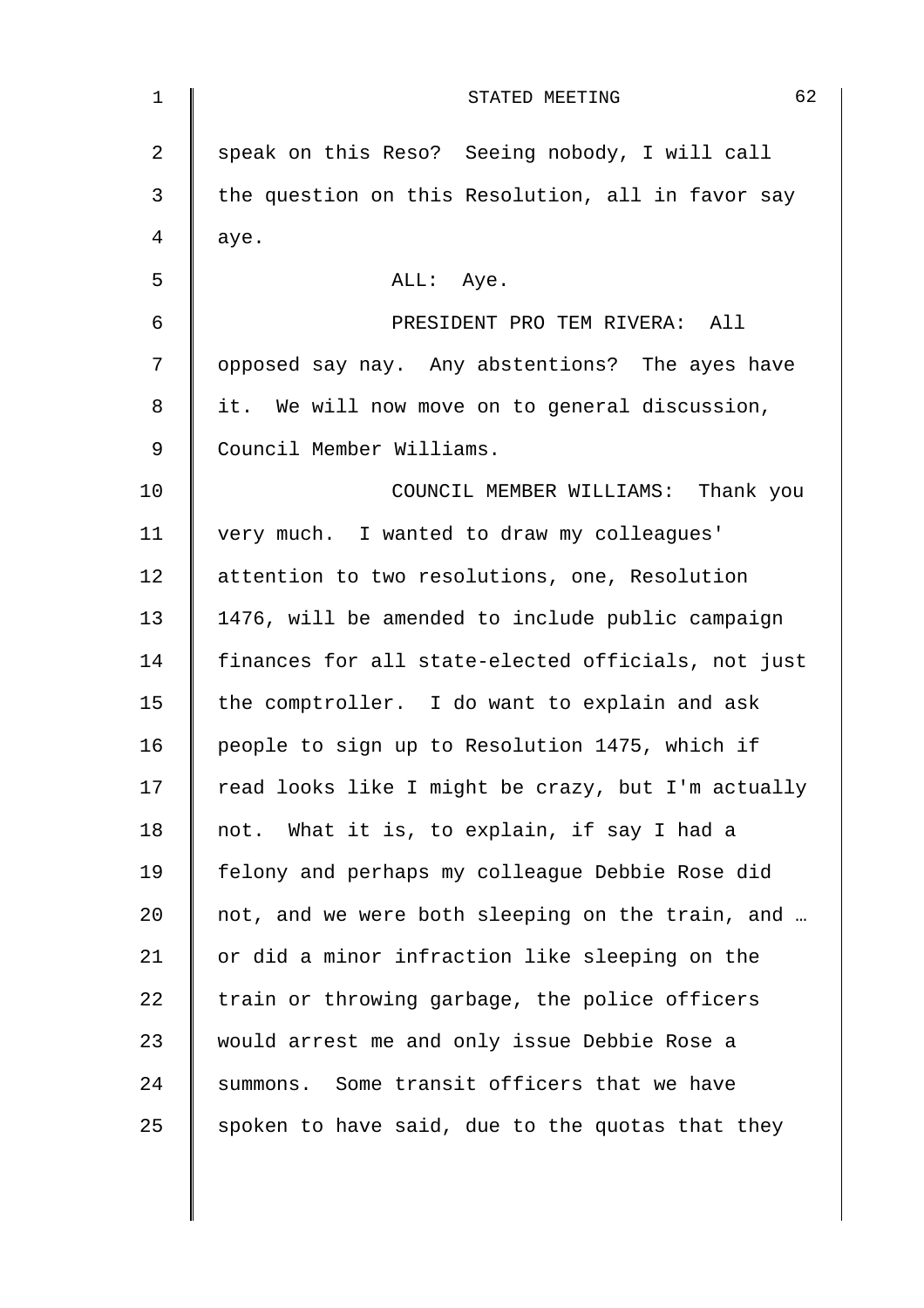| 1              | 63<br>STATED MEETING                               |
|----------------|----------------------------------------------------|
| $\overline{2}$ | are told to do, they are aiming to look for people |
| 3              | that they believe may have felonies so they can    |
| 4              | get them on these minor infractions. We would      |
| 5              | like to correct this and make everything           |
| 6              | equitable, so I would ask my colleagues to sign    |
| 7              | on, if people have any questions feel free to ask  |
| 8              | me. Thank you.                                     |
| 9              | PRESIDENT PRO TEM RIVERA: Thank                    |
| 10             | you very much, Council Member. We will now move    |
| 11             | on to Council Member Jackson.                      |
| 12             | COUNCIL MEMBER JACKSON: Thank you,                 |
| 13             | my colleagues, I just wanted to say that I had a   |
| 14             | bunch of fine interns working with me this summer, |
| 15             | one by the name of Octavia Johnson, she's a        |
| 16             | graduate of SUNY Binghamton, Dario Quinsack        |
| 17             | (phonetic) from Hunter College and Alfa Seesay     |
| 18             | (phonetic), he's working on his master's degree at |
| 19             | City College, and a senior at Hunter College  I    |
| 20             | mean, Baruch College, Catherine Ortiz. These are   |
| 21             | fine interns that helped my constituents working   |
| 22             | down here in the legislative and budget office,    |
| 23             | but we have two high school interns by the name of |
| 24             | Kin Yung Sung (phonetic) and Kevin Jun (phonetic), |
| 25             | they are rising juniors in high school, and        |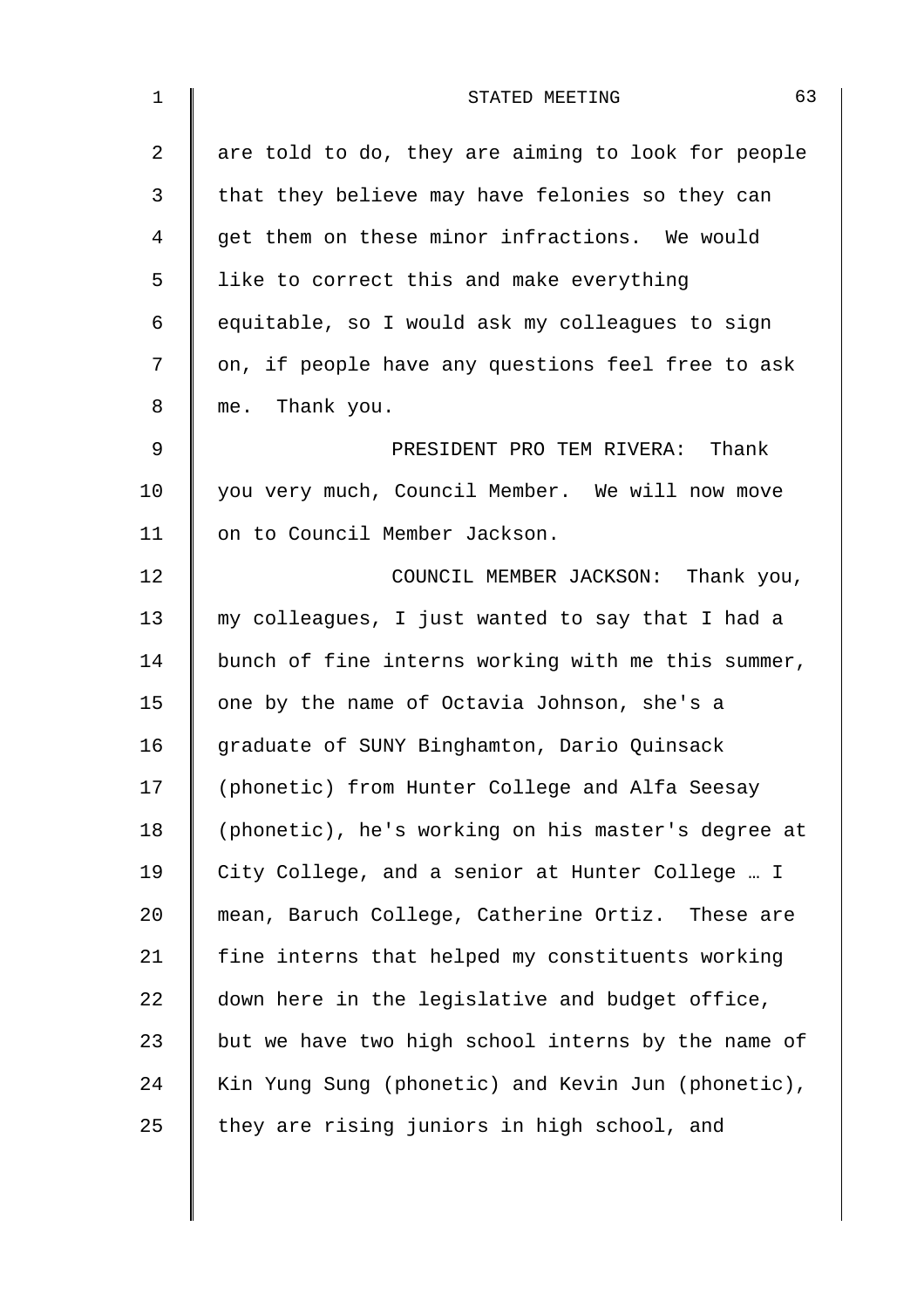| 1  | 64<br>STATED MEETING                                 |
|----|------------------------------------------------------|
| 2  | they're learning about city government, and          |
| 3  | hopefully in the near future they may be the mayor   |
| 4  | or the governor or the President of the United       |
| 5  | States. And also we have an intern that was here,    |
| 6  | she's a senior in college, Tiffany Goritz            |
| 7  | (phonetic), she interned at the Black, Latino and    |
| 8  | Asian Caucus. And I just want to take this           |
| 9  | opportunity, since today is August $22^{nd}$ , and I |
| 10 | believe this is our last Stated Meeting before we    |
| 11 | come back in the fall, to thank them for all of      |
| 12 | the time and energy that they put forward on         |
| 13 | behalf of the people of New York City, and more      |
| 14 | specifically the constituents in my district.        |
| 15 | Thank you.                                           |
| 16 | PRESIDENT PRO TEM RIVERA: Thank                      |
| 17 | you very much, Council Member. We'll now move on     |
| 18 | to Council Member Brewer.                            |
| 19 | COUNCIL MEMBER BREWER: Thank you                     |
| 20 | very much, I'm calling about Intro 912, Proposed     |
| 21 | Intro 912, it's called Ban the Box, and along with   |
| 22 | some of my colleagues we're sponsoring a bill that   |
| 23 | would make it unlawful, an unlawful discriminatory   |
| 24 | act to inquire about a potential employee's          |
| 25 | criminal history until -- and I emphasize -- until   |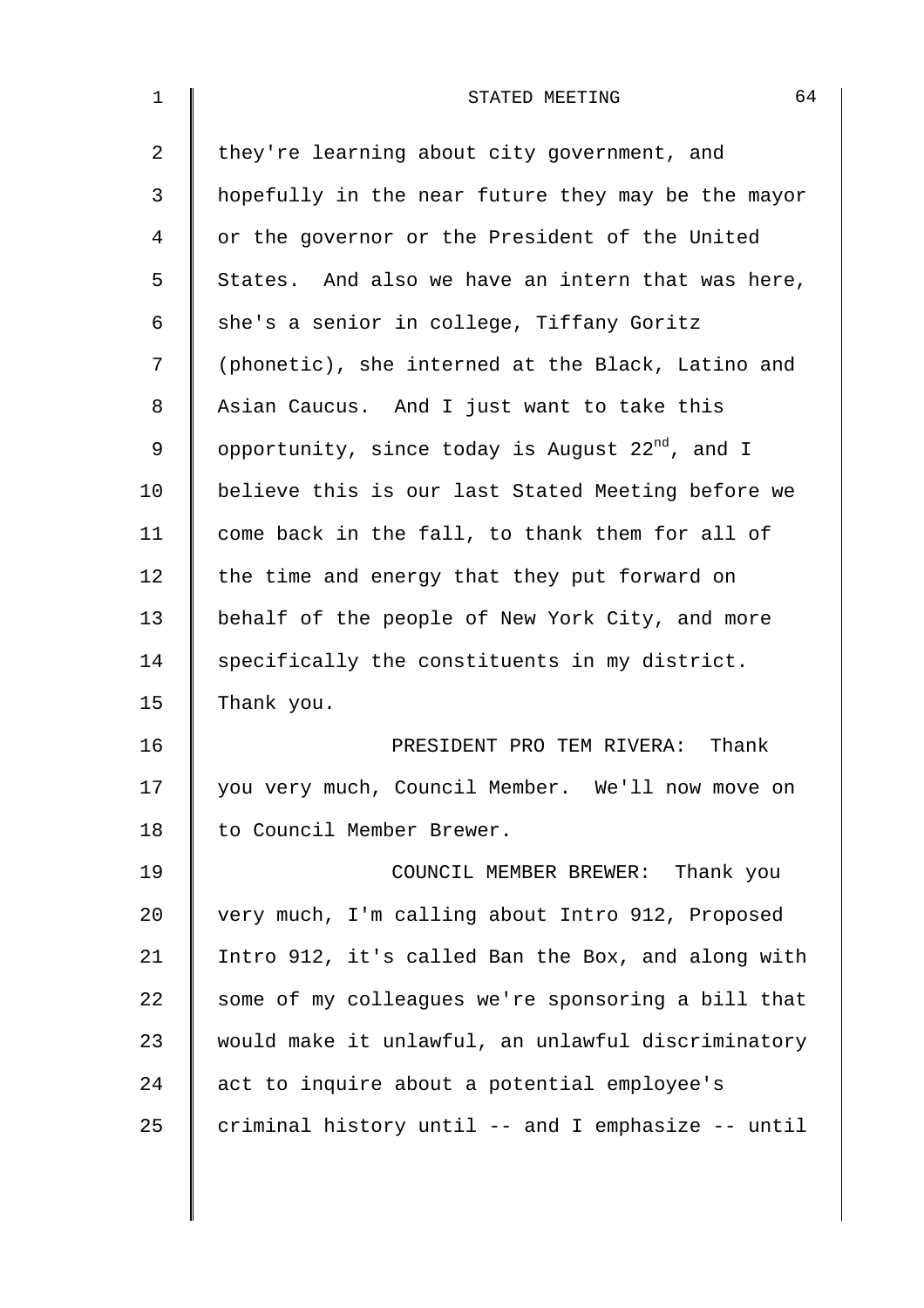| $\mathbf 1$    | 65<br>STATED MEETING                               |
|----------------|----------------------------------------------------|
| 2              | after a conditional offer of employment has been   |
| 3              | made. And I want, if anybody is interested, to     |
| $\overline{4}$ | feel free to call us so we can go through this     |
| 5              | bill line-by-line. It is already against the law,  |
| 6              | I'm not saying that this is practice, but it is    |
| 7              | against the law for an employer to discriminate    |
| 8              | against an employee based solely on criminal       |
| $\mathsf 9$    | history, and this legislation will help eliminate  |
| 10             | a loophole that exposes one's criminal history at  |
| 11             | the outset of any job application, and it has to   |
| 12             | do with a box that one has to check off. Some may  |
| 13             | consider this controversial, but as somebody who   |
| 14             | knows many of these people who cannot work because |
| 15             | of this situation, and who are very eligible to    |
| 16             | work, I think it's an important bill to consider.  |
| 17             | And I look forward to discussing it with any of my |
| 18             | colleagues, thank you very much.                   |
| 19             | PRESIDENT PRO TEM RIVERA: Thank                    |
| 20             | you very much, next we'll move on to Council       |
| 21             | Member James.                                      |
| 22             | COUNCIL MEMBER JAMES: Thank you.                   |
| 23             | In June 2012, the Brooklyn Bridge was defaced for  |
| 24             | the first time since 1998. That same month         |
| 25             | synagogues in Brooklyn neighborhoods such as       |
|                |                                                    |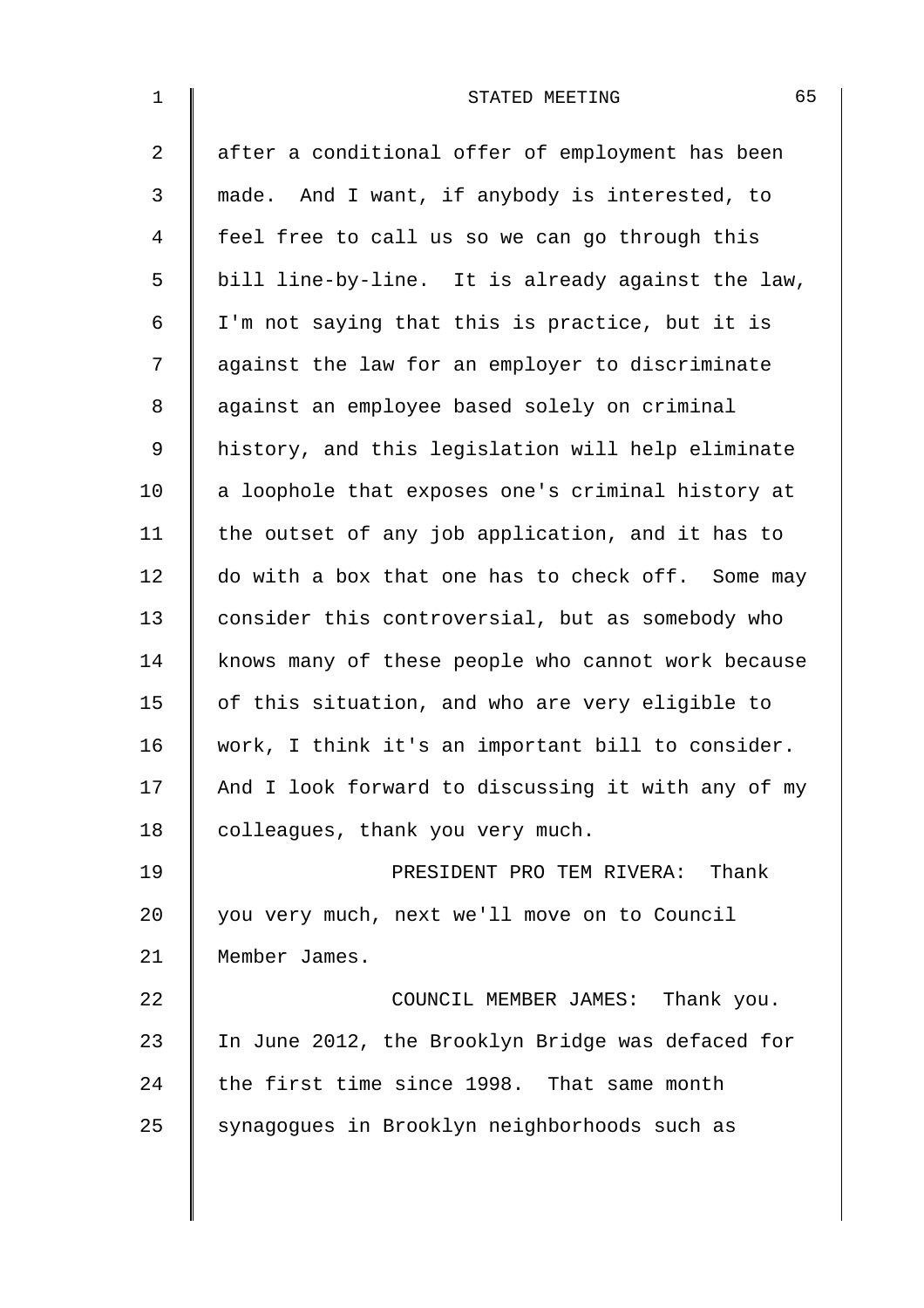| $\mathbf 1$    | 66<br>STATED MEETING                               |
|----------------|----------------------------------------------------|
| $\overline{2}$ | Borough Park, Kensington and Williamsburg were     |
| 3              | plastered with swastikas, and recently a holocaust |
| 4              | memorial in Sheepshead Bay was defaced with        |
| 5              | profanity over victims' names. And obviously in    |
| 6              | communities of color, gang graffiti aimed at       |
| 7              | intimidating others and marking territory remains  |
| 8              | prevalent. I've introduced today a bill which      |
| 9              | would create an anti-graffiti task force which     |
| 10             | will help create safer neighborhoods by            |
| 11             | recommending long-term solutions through           |
| 12             | collaborative work and assessments of anti-        |
| 13             | graffiti programs citywide, and I urge all of you  |
| 14             | to sign on to Intro 916. And unfortunately         |
| 15             | tomorrow is the last day of Simone Hawkins, who    |
| 16             | has worked for my office for a very long time.     |
| 17             | Simone Hawkins, who is the mother of a beautiful   |
| 18             | young child, recently has decided to depart from   |
| 19             | our office, and I am going to miss her greatly,    |
| 20             | she was the inspiration for a lot of bills in my   |
| 21             | office, and a lot of initiatives. She has been     |
| 22             | she's accepted a position with campaign finance,   |
| 23             | and hopefully she won't be working on any of the   |
| 24             | cases I'll be involved in. So again, Simone        |
| 25             | Hawkins, I'll miss you, congratulations, God bless |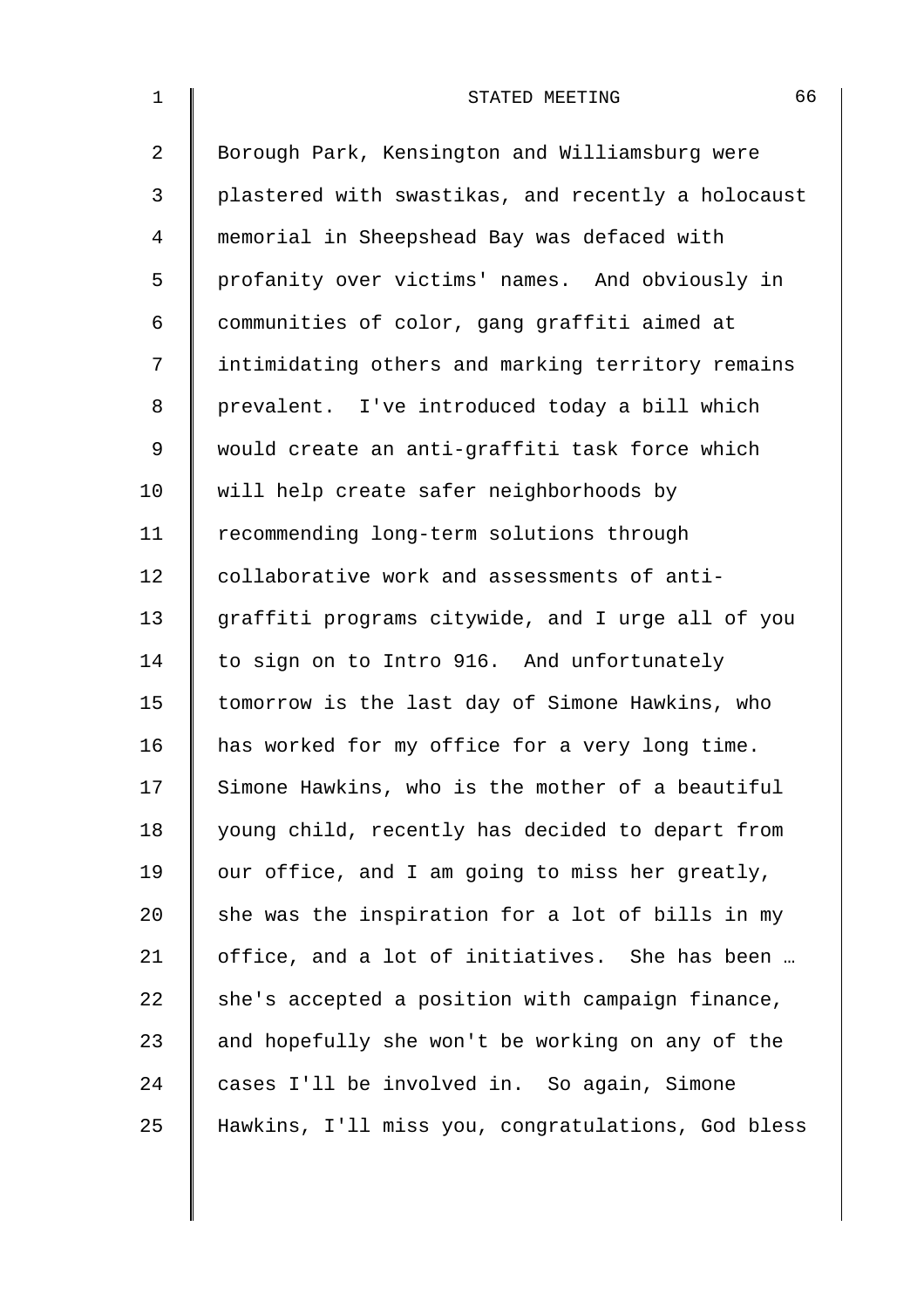| 1           | 67<br>STATED MEETING                               |
|-------------|----------------------------------------------------|
| 2           | you. And Lynette, may you rest in peace, I know I  |
| 3           | met you when you worked for former Assembly member |
| 4           | Daniels, Geraldine Daniels, who also made the      |
| 5           | transition, and I guess Geraldine Daniels wanted   |
| 6           | you to join her, she needed an assistant in        |
| 7           | heaven. May you rest in peace and God bless you.   |
| 8           | Thank you.                                         |
| $\mathsf 9$ | PRESIDENT PRO TEM RIVERA: Thank                    |
| 10          | you very much, Council Member, we'll now move on   |
| 11          | to Council Member Greenfield.                      |
| 12          | COUNCIL MEMBER GREENFIELD: Thank                   |
| 13          | you. I'd like to encourage my colleagues to sign   |
| 14          | on as co-sponsors to Intro 1914  914, actually.    |
| 15          | This Intro is a commonsense piece of legislation,  |
| 16          | those of you who have ever tried to find parking   |
| 17          | around a bus stop will find that it's nearly       |
| 18          | impossible to figure out where the bus stop ends.  |
| 19          | In fact, under New York law if there is no         |
| 20          | designation, the bus stop just goes on forever.    |
| 21          | And so in some cases, you'll actually have a bus   |
| 22          | stop that goes on the length of an entire block.   |
| 23          | Many a constituent of mine has parked at one of    |
| 24          | these stops, and thinking that they're allowed to  |
| 25          | park because they are 50, 100, 200 or even 500     |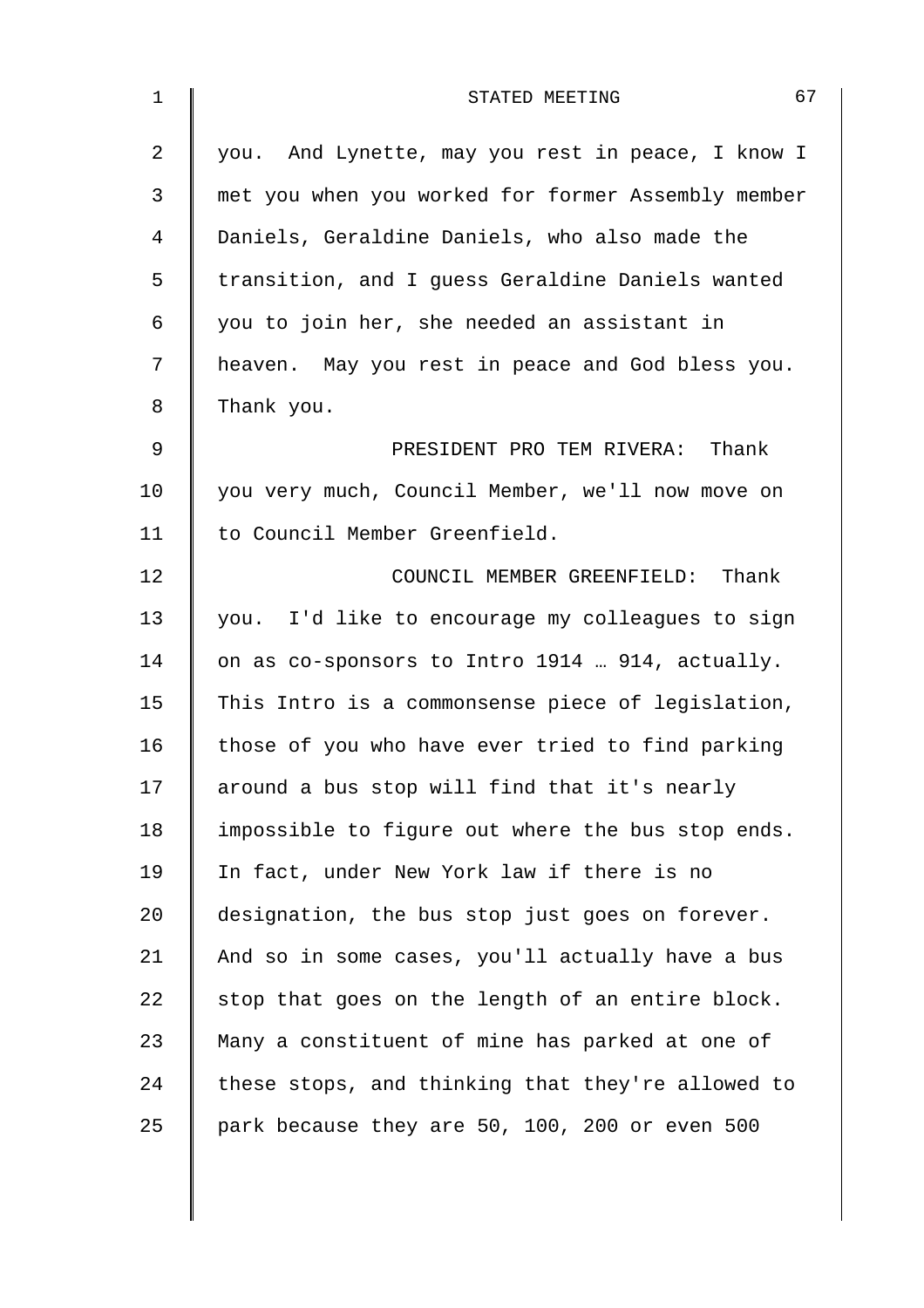| $\mathbf 1$ | 68<br>STATED MEETING                               |
|-------------|----------------------------------------------------|
| 2           | feet away, and unfortunately have returned to find |
| 3           | a parking ticket. So this legislation would        |
| 4           | require the City of New York to designate where    |
| 5           | the bus stops actually end, which would prevent    |
| 6           | parking tickets, which would make it safe for      |
| 7           | those people who are using buses on a daily basis, |
| 8           | and would also be good for the environment,        |
| $\mathsf 9$ | because it wouldn't force people to keep in        |
| 10          | circling around and around for what otherwise      |
| 11          | would be open bus stops. So I encourage all of my  |
| 12          | colleagues, and especially Council Member Dan      |
| 13          | Garodnick, to sign on to Intro 914. Thank you      |
| 14          | very much.                                         |
| 15          | PRESIDENT PRO TEM RIVERA: Council                  |
| 16          | Member Garodnick, do you want to sign on? Seeing   |
| 17          | no others, thank you very much, this meeting is    |
| 18          | adjourned.                                         |
|             |                                                    |